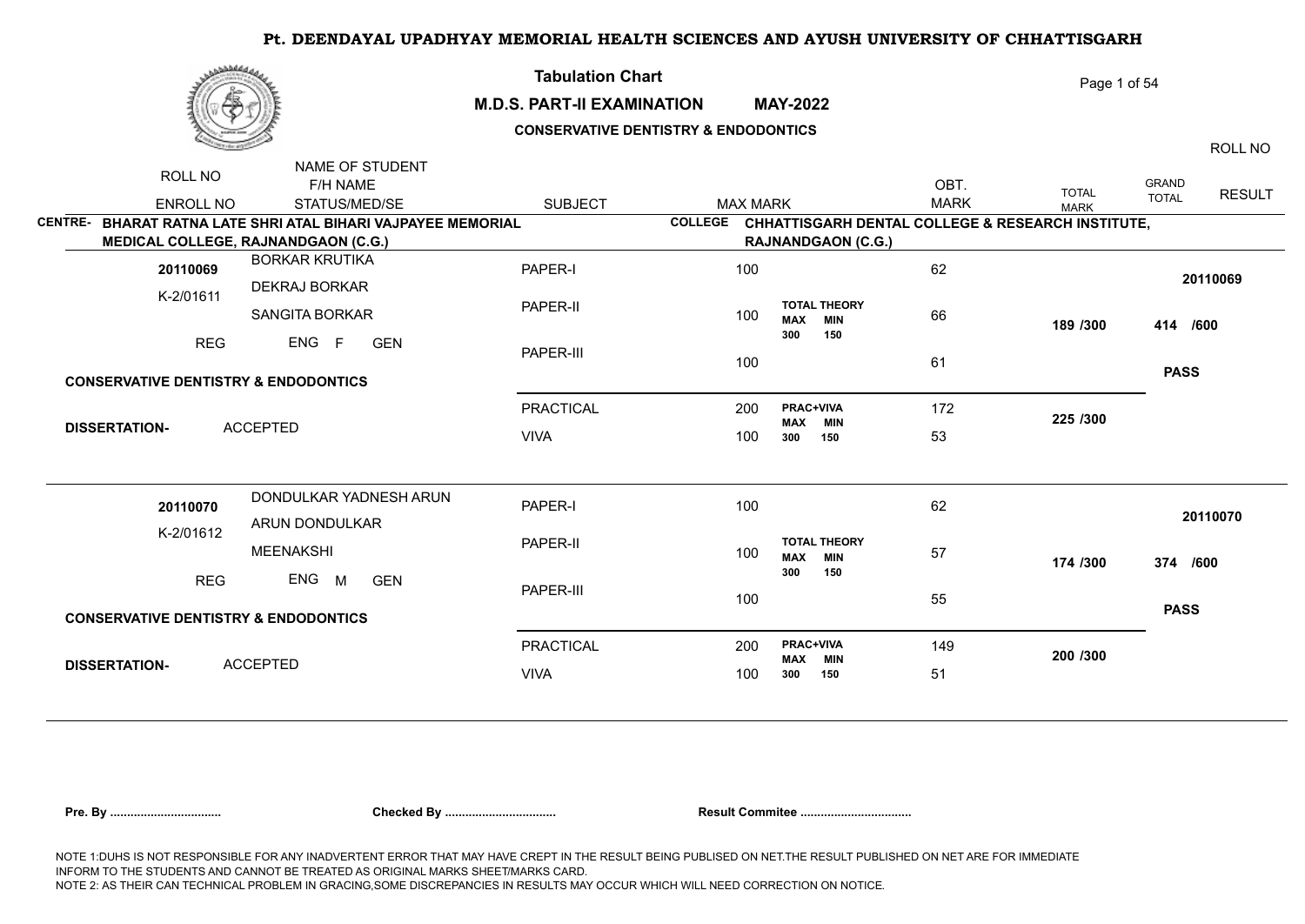

## **M.D.S. PART-II EXAMINATION MAY-2022 CONSERVATIVE DENTISTRY & ENDODONTICS**

**Tabulation Chart** 

Page 2 of 54

ROLL NO

|                      | ROLL NO                                         | NAME OF STUDENT                                      |                  |                                                 |                                                              |              |                        |  |
|----------------------|-------------------------------------------------|------------------------------------------------------|------------------|-------------------------------------------------|--------------------------------------------------------------|--------------|------------------------|--|
|                      |                                                 | F/H NAME                                             |                  |                                                 | OBT.                                                         | <b>TOTAL</b> | GRAND<br><b>RESULT</b> |  |
|                      | ENROLL NO                                       | STATUS/MED/SE                                        | <b>SUBJECT</b>   | <b>MAX MARK</b>                                 | <b>MARK</b>                                                  | <b>MARK</b>  | <b>TOTAL</b>           |  |
| <b>CENTRE-</b>       |                                                 | BHARAT RATNA LATE SHRI ATAL BIHARI VAJPAYEE MEMORIAL |                  | <b>COLLEGE</b>                                  | <b>CHHATTISGARH DENTAL COLLEGE &amp; RESEARCH INSTITUTE,</b> |              |                        |  |
|                      |                                                 | <b>MEDICAL COLLEGE, RAJNANDGAON (C.G.)</b>           |                  | <b>RAJNANDGAON (C.G.)</b>                       |                                                              |              |                        |  |
|                      | 20110071                                        | <b>HARSH JAIN</b>                                    | PAPER-I          | 100                                             | 56                                                           |              | 20110071               |  |
|                      | K-2/01613                                       | SURENDRA JAIN                                        |                  |                                                 |                                                              |              |                        |  |
|                      |                                                 | ANITA JAIN                                           | PAPER-II         | <b>TOTAL THEORY</b><br>100<br><b>MAX</b><br>MIN | 57                                                           | 173 /300     | 353 /600               |  |
|                      | <b>REG</b>                                      | ENG<br><b>GEN</b><br>M                               |                  | 150<br>300                                      |                                                              |              |                        |  |
|                      |                                                 |                                                      | PAPER-III        | 100                                             | 60                                                           |              | <b>PASS</b>            |  |
|                      | <b>CONSERVATIVE DENTISTRY &amp; ENDODONTICS</b> |                                                      |                  |                                                 |                                                              |              |                        |  |
|                      |                                                 |                                                      | <b>PRACTICAL</b> | <b>PRAC+VIVA</b><br>200                         | 129                                                          | 180 /300     |                        |  |
| <b>DISSERTATION-</b> |                                                 | <b>ACCEPTED</b>                                      | <b>VIVA</b>      | <b>MAX</b><br>MIN<br>100<br>300<br>150          | 51                                                           |              |                        |  |
|                      |                                                 |                                                      |                  |                                                 |                                                              |              |                        |  |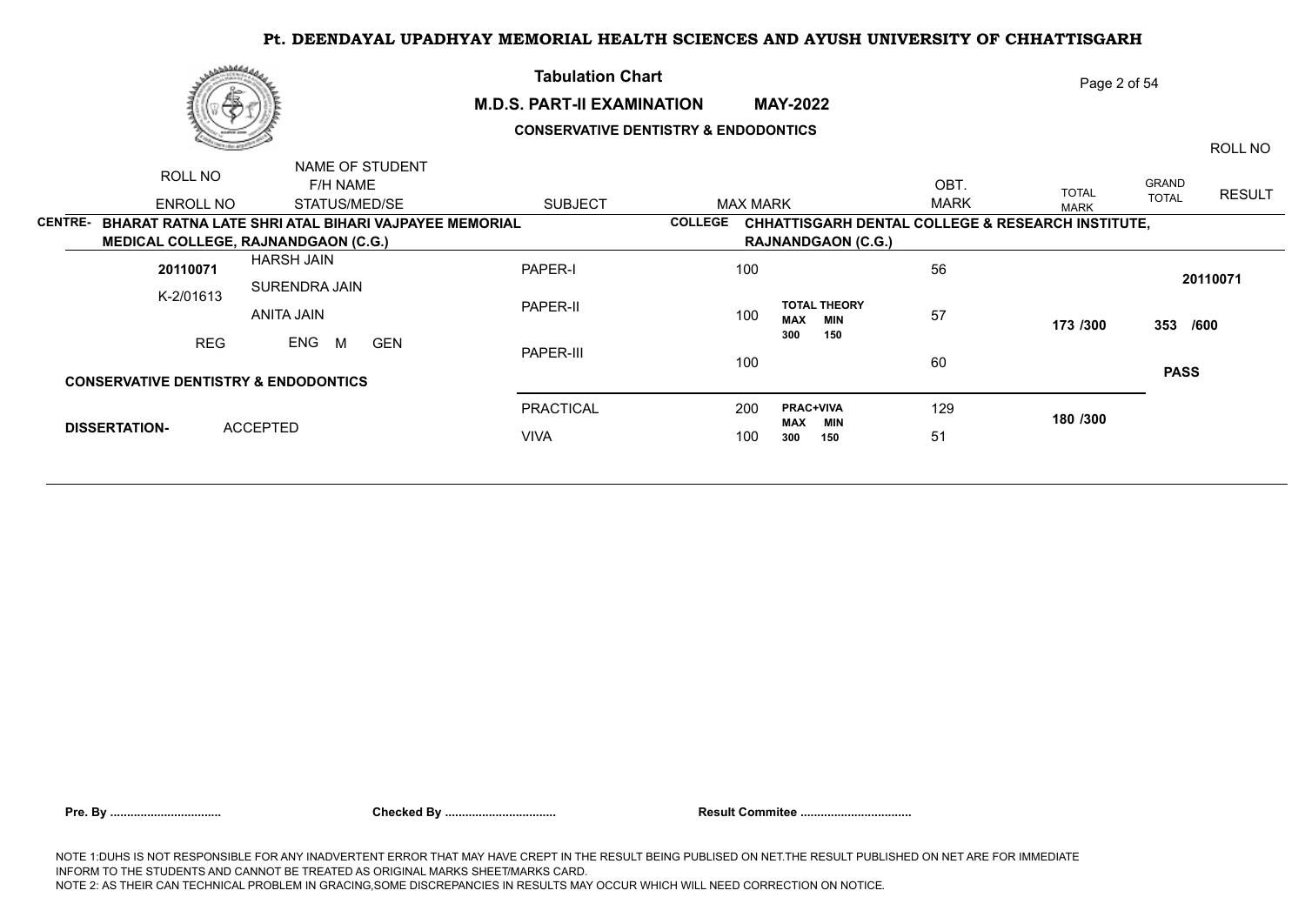

NAME OF STUDENTS OF STUDENTS

## **M.D.S. PART-II EXAMINATION MAY-2022**

**Tabulation Chart** 

## **CONSERVATIVE DENTISTRY & ENDODONTICS**

ROLL NO

Page 3 of 54

| NAME OF STUDENT<br>ROLL NO                           |                |                 |                                                 |                                                                |              |                                               |
|------------------------------------------------------|----------------|-----------------|-------------------------------------------------|----------------------------------------------------------------|--------------|-----------------------------------------------|
| F/H NAME                                             |                |                 |                                                 | OBT.                                                           | <b>TOTAL</b> | <b>GRAND</b><br><b>RESULT</b><br><b>TOTAL</b> |
| <b>ENROLL NO</b><br>STATUS/MED/SE                    | <b>SUBJECT</b> | <b>MAX MARK</b> |                                                 | <b>MARK</b>                                                    | <b>MARK</b>  |                                               |
| CENTRE- C.M. MEDICAL COLLEGE, KACHANDUR, DURG (C.G.) |                |                 |                                                 | COLLEGE MAITRI COLLEGE OF DENTISTRY & RESEARCH CENTRE, ANJORA, |              |                                               |
|                                                      |                | DURG (C.G.)     |                                                 |                                                                |              |                                               |
| LAD KALYAN VAIJANATH<br>20110015                     | PAPER-I        | 100             |                                                 | 60                                                             |              | 20110015                                      |
| <b>VAIJANATH LAD</b><br>K-2/01554                    |                |                 |                                                 |                                                                |              |                                               |
| VIDHYA LAD                                           | PAPER-II       | 100             | <b>TOTAL THEORY</b><br><b>MAX MIN</b>           | 62                                                             | 183 /300     | 382 /600                                      |
| ENG<br><b>REG</b><br>M<br>OBC                        |                |                 | 150<br>300                                      |                                                                |              |                                               |
|                                                      | PAPER-III      | 100             |                                                 | 61                                                             |              | <b>PASS</b>                                   |
| <b>CONSERVATIVE DENTISTRY &amp; ENDODONTICS</b>      |                |                 |                                                 |                                                                |              |                                               |
|                                                      | PRACTICAL      | 200             | <b>PRAC+VIVA</b><br><b>MAX MIN</b>              | 135                                                            | 199 /300     |                                               |
| <b>ACCEPTED</b><br><b>DISSERTATION-</b>              | <b>VIVA</b>    | 100             | 150<br>300                                      | 64                                                             |              |                                               |
|                                                      |                |                 |                                                 |                                                                |              |                                               |
| NEELAM KUKREJA<br>20110018                           | PAPER-I        | 100             |                                                 | 56                                                             |              |                                               |
| DILIP KUMAR KUKREJA                                  |                |                 |                                                 |                                                                |              | 20110018                                      |
| K-2/01553<br>SUSHMA KUKREJA                          | PAPER-II       | 100             | <b>TOTAL THEORY</b><br><b>MAX</b><br><b>MIN</b> | 62                                                             | 196 /300     | 392 /600                                      |
| ENG F<br><b>REG</b><br><b>GEN</b>                    |                |                 | 300<br>150                                      |                                                                |              |                                               |
|                                                      | PAPER-III      | 100             |                                                 | 78                                                             |              | <b>PASS</b>                                   |
| <b>CONSERVATIVE DENTISTRY &amp; ENDODONTICS</b>      |                |                 |                                                 |                                                                |              |                                               |
|                                                      | PRACTICAL      | 200             | <b>PRAC+VIVA</b><br>MAX<br><b>MIN</b>           | 133                                                            | 196 /300     |                                               |
| <b>ACCEPTED</b><br><b>DISSERTATION-</b>              | <b>VIVA</b>    | 100             | 150<br>300                                      | 63                                                             |              |                                               |
|                                                      |                |                 |                                                 |                                                                |              |                                               |

| Pre. Bv |  |
|---------|--|
|         |  |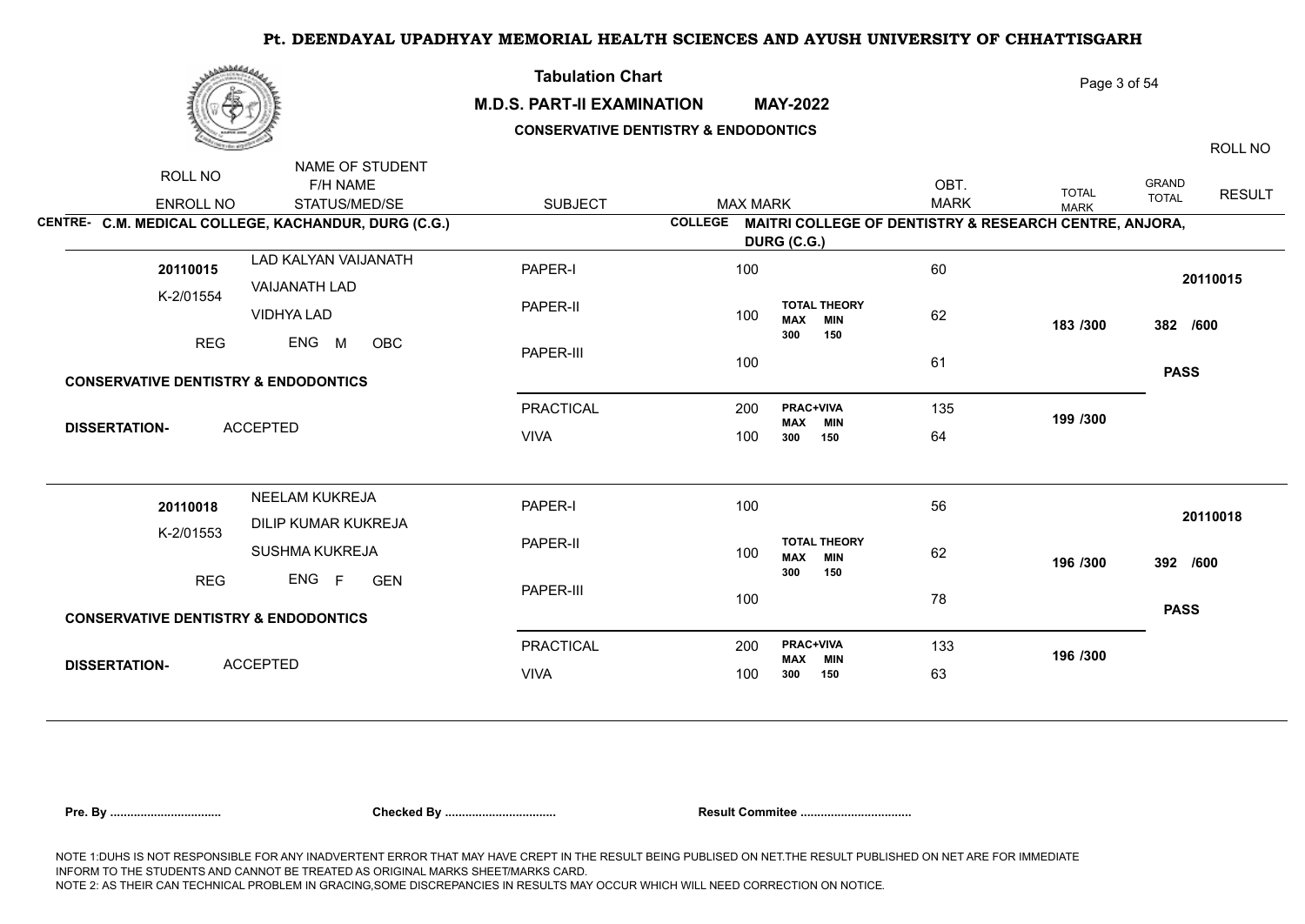

NAME OF STUDENT

## **M.D.S. PART-II EXAMINATION MAY-2022**

**Tabulation Chart** 

## **CONSERVATIVE DENTISTRY & ENDODONTICS**

ROLL NO

Page 4 of 54

|                      | ROLL NO<br>ENROLL NO | NAME OF STUDENT<br>F/H NAME<br>STATUS/MED/SE                              | <b>SUBJECT</b>   | <b>MAX MARK</b> |                                                                                  | OBT.<br><b>MARK</b> | <b>TOTAL</b> | GRAND<br><b>TOTAL</b> | <b>RESULT</b> |
|----------------------|----------------------|---------------------------------------------------------------------------|------------------|-----------------|----------------------------------------------------------------------------------|---------------------|--------------|-----------------------|---------------|
|                      |                      | CENTRE- C.M. MEDICAL COLLEGE, KACHANDUR, DURG (C.G.)                      |                  | <b>COLLEGE</b>  | <b>MAITRI COLLEGE OF DENTISTRY &amp; RESEARCH CENTRE, ANJORA,</b><br>DURG (C.G.) |                     | <b>MARK</b>  |                       |               |
|                      | 20110020             | <b>BISEN PRAJAPATI ANUP</b><br><b>ANUP BISEN</b>                          | PAPER-I          | 100             |                                                                                  | 62                  |              |                       | 20110020      |
| K-2/01552            |                      | <b>KAMAL</b>                                                              | PAPER-II         | 100             | <b>TOTAL THEORY</b><br><b>MAX</b><br><b>MIN</b>                                  | 61                  | 200 /300     | 413 /600              |               |
|                      | <b>REG</b>           | ENG<br><b>GEN</b><br>F<br><b>CONSERVATIVE DENTISTRY &amp; ENDODONTICS</b> | PAPER-III        | 100             | 300<br>150                                                                       | 77                  |              | <b>PASS</b>           |               |
|                      |                      |                                                                           | <b>PRACTICAL</b> | 200             | <b>PRAC+VIVA</b>                                                                 | 141                 |              |                       |               |
| <b>DISSERTATION-</b> |                      | <b>ACCEPTED</b>                                                           | <b>VIVA</b>      | 100             | MIN<br>MAX<br>300<br>150                                                         | 72                  | 213/300      |                       |               |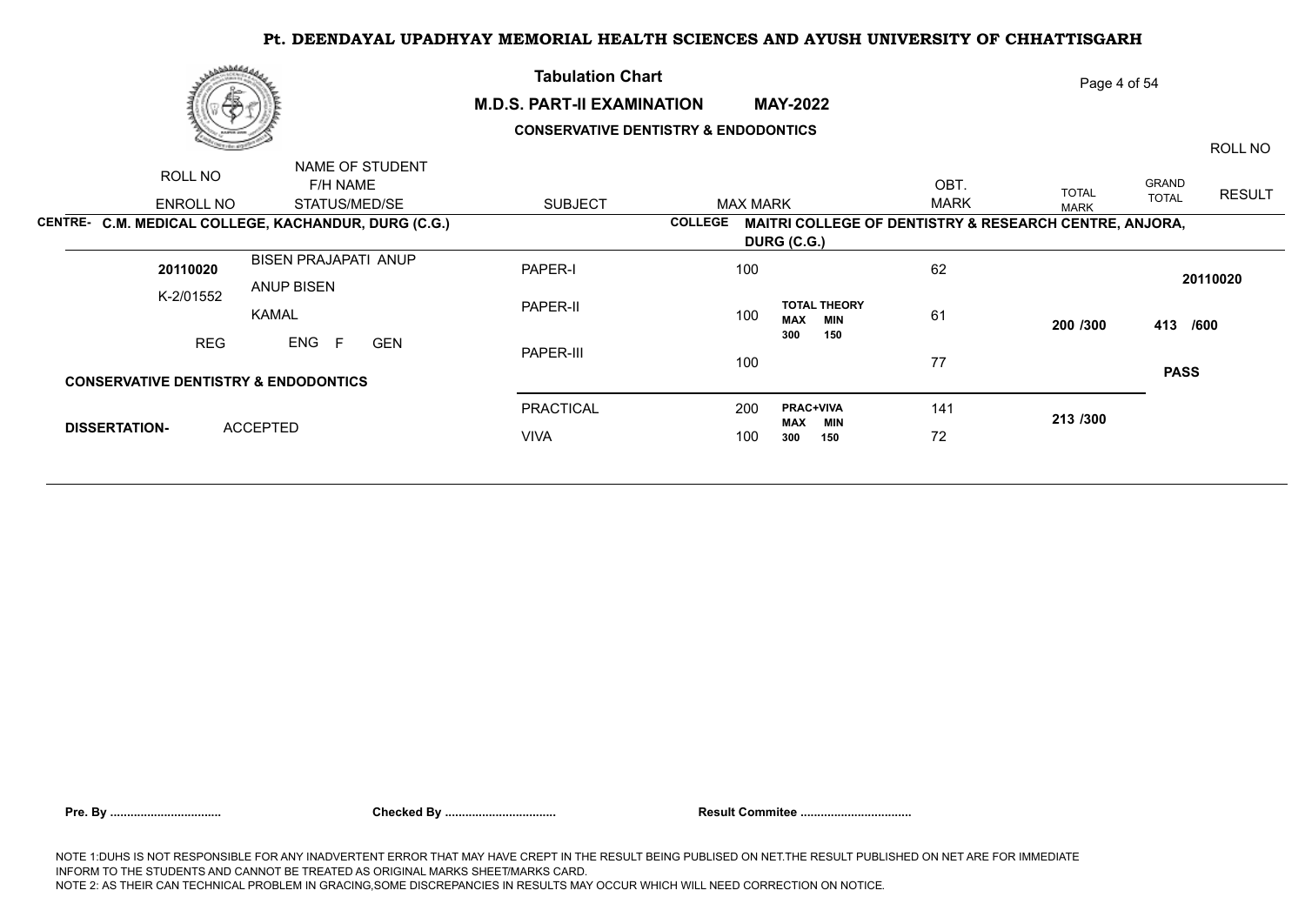

## **M.D.S. PART-II EXAMINATION MAY-2022**

**Tabulation Chart** 

## **CONSERVATIVE DENTISTRY & ENDODONTICS**

ROLL NO

Page 5 of 54

|                                                 | NAME OF STUDENT                                      |                  |                 |                                                                  |             |              |              |               |
|-------------------------------------------------|------------------------------------------------------|------------------|-----------------|------------------------------------------------------------------|-------------|--------------|--------------|---------------|
| ROLL NO                                         | F/H NAME                                             |                  |                 |                                                                  | OBT.        | <b>TOTAL</b> | GRAND        | <b>RESULT</b> |
| <b>ENROLL NO</b>                                | STATUS/MED/SE                                        | <b>SUBJECT</b>   | <b>MAX MARK</b> |                                                                  | <b>MARK</b> | <b>MARK</b>  | <b>TOTAL</b> |               |
|                                                 | CENTRE- C.M. MEDICAL COLLEGE, KACHANDUR, DURG (C.G.) |                  |                 | COLLEGE RUNGTA COLLEGE OF DENTAL SCIENCE & RESEARCH, KOHKA ROAD, |             |              |              |               |
|                                                 |                                                      |                  |                 | <b>BHILAI (C.G.)</b>                                             |             |              |              |               |
| 20110038                                        | ALIZA ALI                                            | PAPER-I          | 100             |                                                                  | 85          |              |              |               |
| K-2/01577                                       | RIZWAN ALI                                           |                  |                 |                                                                  |             |              | 20110038     |               |
|                                                 | <b>NISREEN ALI</b>                                   | PAPER-II         | 100             | <b>TOTAL THEORY</b><br><b>MAX MIN</b>                            | 84          | 255 /300     | 515 /600     |               |
| <b>REG</b>                                      | ENG F<br><b>GEN</b>                                  |                  |                 | 300<br>150                                                       |             |              |              |               |
|                                                 |                                                      | PAPER-III        | 100             |                                                                  | 86          |              | <b>PASS</b>  |               |
| <b>CONSERVATIVE DENTISTRY &amp; ENDODONTICS</b> |                                                      |                  |                 |                                                                  |             |              |              |               |
|                                                 |                                                      | <b>PRACTICAL</b> | 200             | PRAC+VIVA<br><b>MAX MIN</b>                                      | 178         | 260 /300     |              |               |
| <b>DISSERTATION-</b>                            | <b>ACCEPTED</b>                                      | <b>VIVA</b>      | 100             | 300<br>150                                                       | 82          |              |              |               |
|                                                 |                                                      |                  |                 |                                                                  |             |              |              |               |
| 20110039                                        | <b>GANDHEWAR KARTHIK</b>                             | PAPER-I          | 100             |                                                                  | 81          |              |              |               |
| K-2/01578                                       | <b>GANDHEWAR PRAKASH</b>                             |                  |                 |                                                                  |             |              | 20110039     |               |
|                                                 | <b>GANDHEWAR VIDYA</b>                               | PAPER-II         | 100             | <b>TOTAL THEORY</b><br><b>MAX MIN</b>                            | 81          | 244 /300     | 496 /600     |               |
| <b>REG</b>                                      | ENG M<br><b>GEN</b>                                  | PAPER-III        |                 | 300<br>150                                                       |             |              |              |               |
| <b>CONSERVATIVE DENTISTRY &amp; ENDODONTICS</b> |                                                      |                  | 100             |                                                                  | 82          |              | <b>PASS</b>  |               |
|                                                 |                                                      |                  |                 |                                                                  |             |              |              |               |
| <b>DISSERTATION-</b>                            |                                                      | PRACTICAL        | 200             | PRAC+VIVA<br><b>MAX MIN</b>                                      | 173         | 252 /300     |              |               |
|                                                 | <b>ACCEPTED</b>                                      | <b>VIVA</b>      | 100             | 300<br>150                                                       | 79          |              |              |               |
|                                                 |                                                      |                  |                 |                                                                  |             |              |              |               |

| Pre. Bv |  |  |  |
|---------|--|--|--|
|         |  |  |  |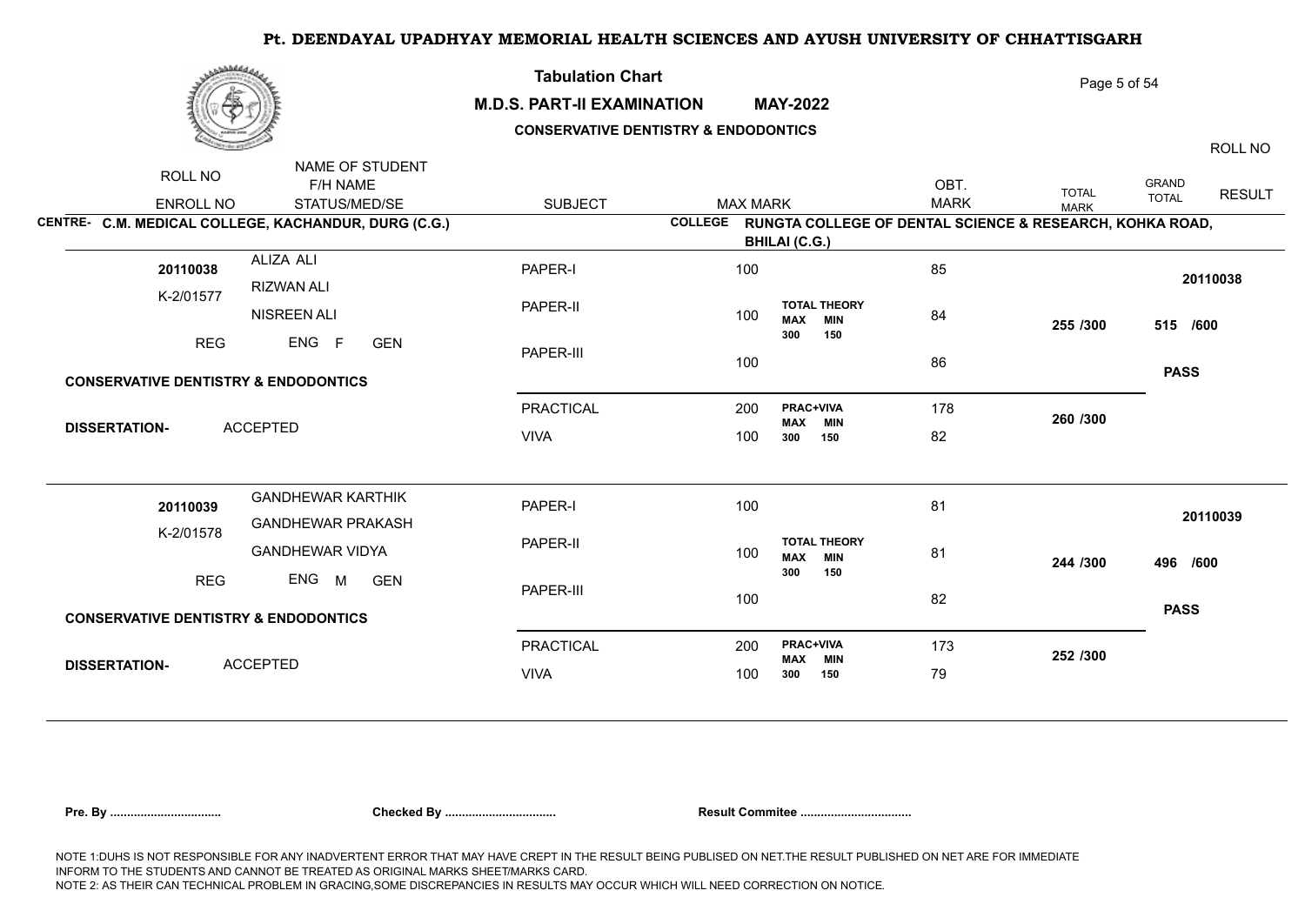

NAME OF STUDENTS AND DESCRIPTIONS

### **M.D.S. PART-II EXAMINATION MAY-2022**

**Tabulation Chart** 

## **CONSERVATIVE DENTISTRY & ENDODONTICS**

ROLL NO

Page 6 of 54

| ROLL NO                                         | NAME OF STUDENT       |                  |                 |                                                         |             |              |                                               |
|-------------------------------------------------|-----------------------|------------------|-----------------|---------------------------------------------------------|-------------|--------------|-----------------------------------------------|
|                                                 | F/H NAME              |                  |                 |                                                         | OBT.        | <b>TOTAL</b> | <b>GRAND</b><br><b>RESULT</b><br><b>TOTAL</b> |
| <b>ENROLL NO</b>                                | STATUS/MED/SE         | <b>SUBJECT</b>   | <b>MAX MARK</b> |                                                         | <b>MARK</b> | <b>MARK</b>  |                                               |
| CENTRE- CIMS, BILASPUR (C.G.)                   |                       |                  | <b>COLLEGE</b>  | NEW HORIZON DENTAL COLLEGE & RESEARCH INSTITUTE, SAKRI, |             |              |                                               |
|                                                 |                       |                  |                 | <b>BILASPUR (C.G.)</b>                                  |             |              |                                               |
| 20110043                                        | SHRUTI SHARMA         | PAPER-I          | 100             |                                                         | 78          |              |                                               |
| K-2/01582                                       | PRAKASH KUMAR SHARMA  |                  |                 |                                                         |             |              | 20110043                                      |
|                                                 | SHRADDHA SHARMA       | PAPER-II         | 100             | <b>TOTAL THEORY</b>                                     | 78          |              |                                               |
|                                                 |                       |                  |                 | <b>MAX</b><br><b>MIN</b><br>300<br>150                  |             | 227 /300     | 485 /600                                      |
| <b>REG</b>                                      | ENG F<br>GEN          | PAPER-III        |                 |                                                         |             |              |                                               |
|                                                 |                       |                  | 100             |                                                         | 71          |              | <b>PASS</b>                                   |
| <b>CONSERVATIVE DENTISTRY &amp; ENDODONTICS</b> |                       |                  |                 |                                                         |             |              |                                               |
|                                                 |                       | <b>PRACTICAL</b> | 200             | <b>PRAC+VIVA</b>                                        | 172         |              |                                               |
| <b>DISSERTATION-</b>                            | <b>ACCEPTED</b>       |                  |                 | <b>MAX MIN</b>                                          |             | 258 /300     |                                               |
|                                                 |                       | <b>VIVA</b>      | 100             | 300<br>150                                              | 86          |              |                                               |
|                                                 |                       |                  |                 |                                                         |             |              |                                               |
|                                                 | CHANDRA BHAN GENDLEY  |                  |                 |                                                         |             |              |                                               |
| 20110044                                        |                       | PAPER-I          | 100             |                                                         | 66          |              | 20110044                                      |
| K-2/01583                                       | ROOP GENDLEY          |                  |                 | <b>TOTAL THEORY</b>                                     |             |              |                                               |
|                                                 | <b>CHAMPA GENDLEY</b> | PAPER-II         | 100             | <b>MAX</b><br><b>MIN</b>                                | 63          | 192 /300     | 435 /600                                      |
| <b>REG</b>                                      | ENG M<br><b>SC</b>    |                  |                 | 300<br>150                                              |             |              |                                               |
|                                                 |                       | PAPER-III        | 100             |                                                         | 63          |              |                                               |
| <b>CONSERVATIVE DENTISTRY &amp; ENDODONTICS</b> |                       |                  |                 |                                                         |             |              | <b>PASS</b>                                   |
|                                                 |                       |                  |                 |                                                         |             |              |                                               |
|                                                 |                       | <b>PRACTICAL</b> | 200             | <b>PRAC+VIVA</b><br><b>MAX MIN</b>                      | 162         | 243 /300     |                                               |
| <b>DISSERTATION-</b>                            | <b>ACCEPTED</b>       | <b>VIVA</b>      | 100             | 150<br>300                                              | 81          |              |                                               |
|                                                 |                       |                  |                 |                                                         |             |              |                                               |

|  | re. Bv |
|--|--------|
|--|--------|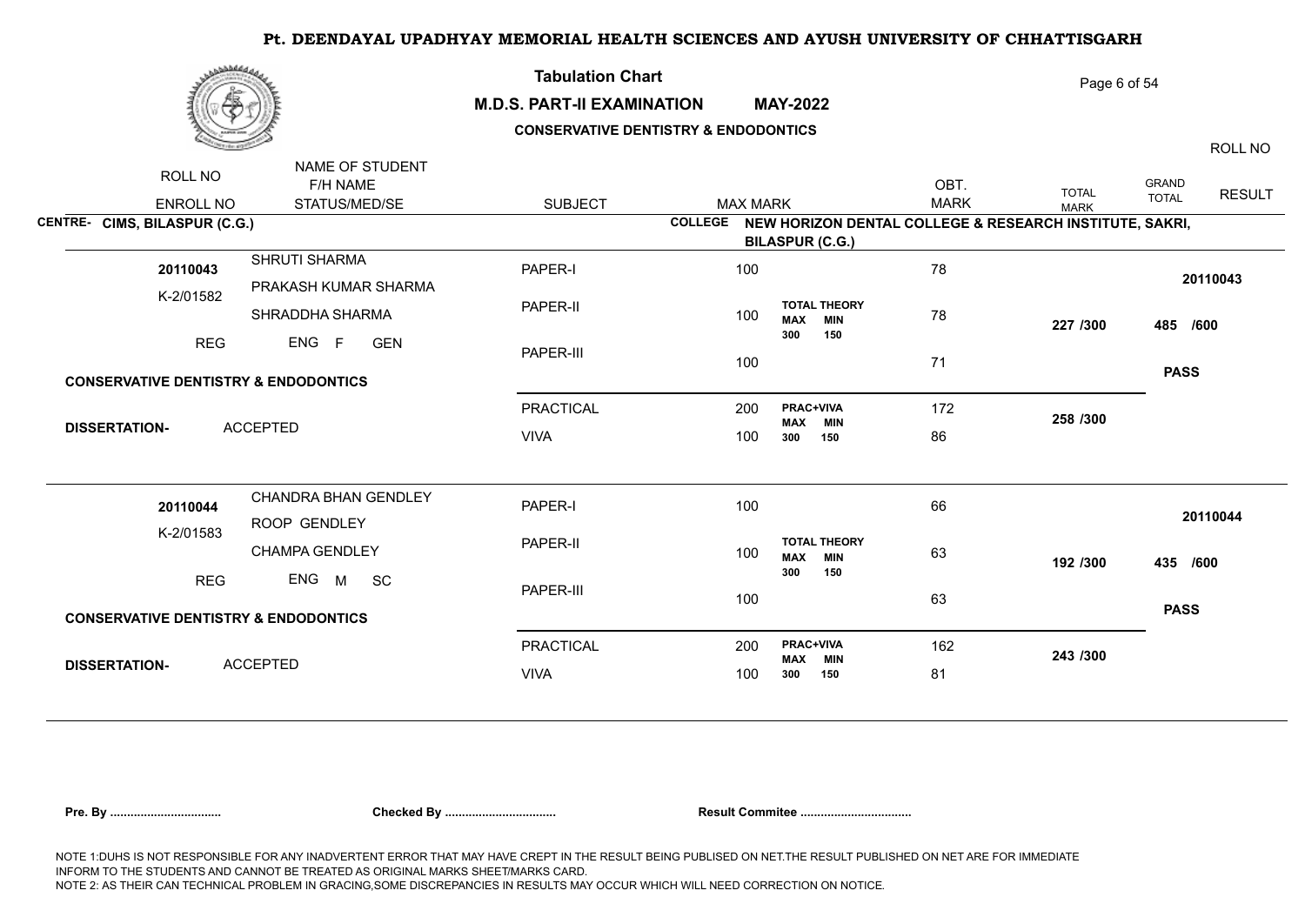

### **M.D.S. PART-II EXAMINATION MAY-2022**

**Tabulation Chart** 

## **CONSERVATIVE DENTISTRY & ENDODONTICS**

ROLL NO

Page 7 of 54

| ROLL NO                                         | NAME OF STUDENT        |                |                                                 |                                                         |              |                               |
|-------------------------------------------------|------------------------|----------------|-------------------------------------------------|---------------------------------------------------------|--------------|-------------------------------|
|                                                 | F/H NAME               |                |                                                 | OBT.                                                    | <b>TOTAL</b> | <b>GRAND</b><br><b>RESULT</b> |
| ENROLL NO                                       | STATUS/MED/SE          | <b>SUBJECT</b> | <b>MAX MARK</b>                                 | <b>MARK</b>                                             | <b>MARK</b>  | <b>TOTAL</b>                  |
| <b>CENTRE- CIMS, BILASPUR (C.G.)</b>            |                        |                | <b>COLLEGE</b>                                  | NEW HORIZON DENTAL COLLEGE & RESEARCH INSTITUTE, SAKRI, |              |                               |
|                                                 |                        |                | <b>BILASPUR (C.G.)</b>                          |                                                         |              |                               |
| 20110045                                        | ANITA CHANDRAKAR       | PAPER-I        | 100                                             | 69                                                      |              |                               |
| K-2/01584                                       | LAXMIDHAR CHANDRAKAR   |                |                                                 |                                                         |              | 20110045                      |
|                                                 | CHANDRAKALA CHANDRAKAR | PAPER-II       | <b>TOTAL THEORY</b><br>100<br><b>MAX</b><br>MIN | 70                                                      | 208 /300     | 460 /600                      |
| REG                                             | ENG F<br>OBC           |                | 300<br>150                                      |                                                         |              |                               |
|                                                 |                        | PAPER-III      | 100                                             | 69                                                      |              |                               |
| <b>CONSERVATIVE DENTISTRY &amp; ENDODONTICS</b> |                        |                |                                                 |                                                         |              | <b>PASS</b>                   |
|                                                 |                        | PRACTICAL      | 200<br><b>PRAC+VIVA</b>                         | 168                                                     | 252 /300     |                               |
| <b>DISSERTATION-</b>                            | <b>ACCEPTED</b>        | <b>VIVA</b>    | MAX<br><b>MIN</b><br>100<br>150<br>300          | 84                                                      |              |                               |
|                                                 |                        |                |                                                 |                                                         |              |                               |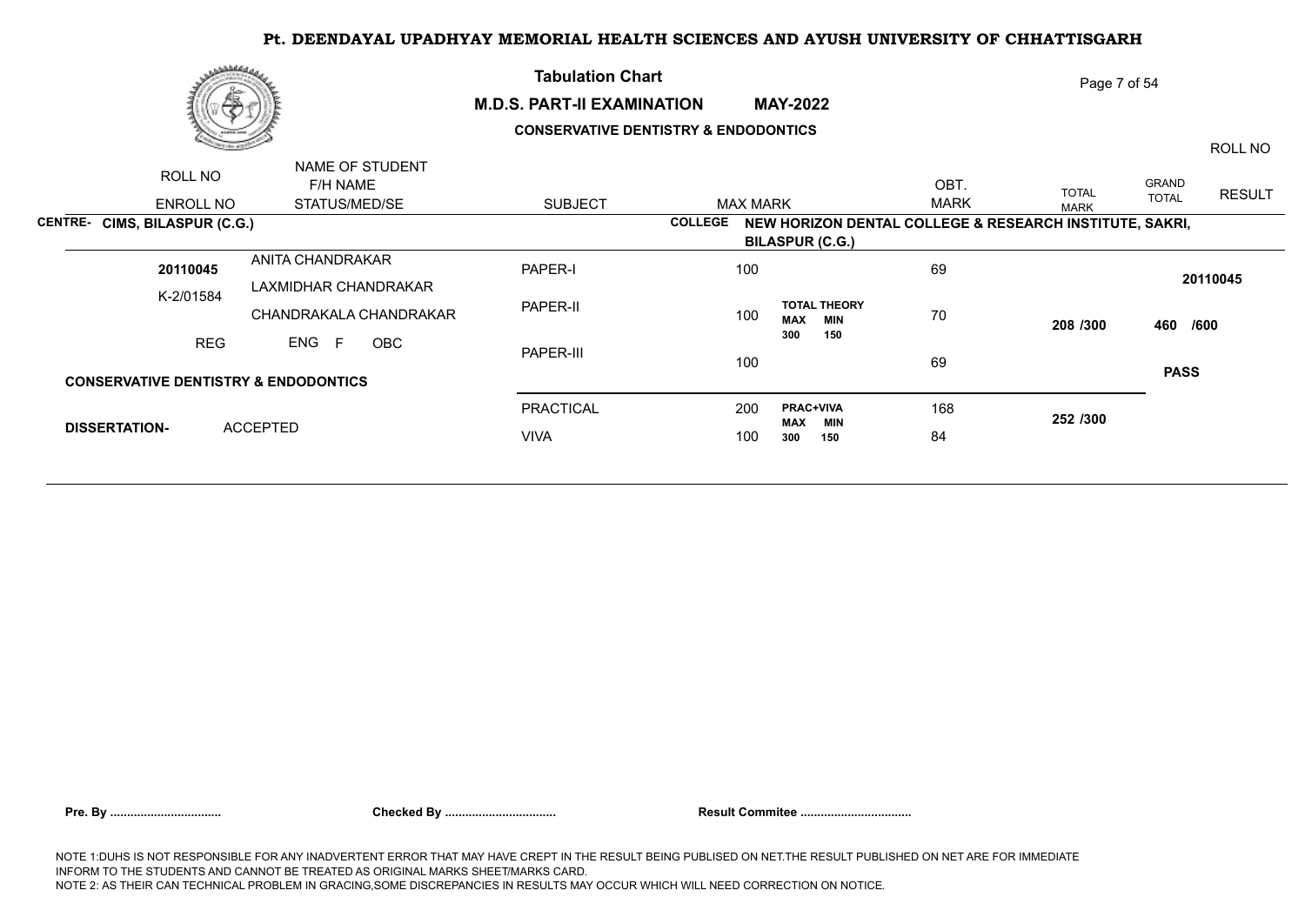

### **M.D.S. PART-II EXAMINATION MAY-2022**

**Tabulation Chart** 

## **CONSERVATIVE DENTISTRY & ENDODONTICS**

Page 8 of 54

ROLL NO

ENROLL NO STATUS/MED/SE SUBJECT ROLL NO F/H NAME NAME OF STUDENT GRAND TOTAL RESULT OBT. MAX MARK IOIAL TOTAL TOTAL MARK **CENTRE- CIMS, BILASPUR (C.G.) COLLEGE TRIVENI INSTITUTE OF DENTAL SCIENCES, HOSPITAL & RESEARCH CENTRE, BILASPUR (C.G.)** K-2/01596 PRIYADARSHANI BAIDYANATH RAY MANJU RAY REG ENG F GEN PAPER-I PAPER-II PAPER-III PRACTICAL 200 VIVA 68 68 and the set of the set of the set of the set of the set of the set of the set of the set of the set of the <br>The set of the set of the set of the set of the set of the set of the set of the set of the set of the set of 63 133 77 **199 /300 409 /600 210 /300 PASS <sup>20110057</sup>** <sup>100</sup> 200 **PRAC+VIVA** 100 300 **MAX MIN**<br>300 150 77 **300 150 TOTAL THEORY**  100 **max min** 68 **300 150** GEN **CONSERVATIVE DENTISTRY & ENDODONTICS DISSERTATION-** ACCEPTED **20110057** 100 K-2/01603 VARNAN PREMKUMAR CHAKINALA PREMKUMAR POCHAM CHAKINALA PADMA PREMKUMAR CHAKINALA REG ENG M SC PAPER-I PAPER-II PAPER-III PRACTICAL 200 VIVA 61 61 57 117 63 **179 /300 359 /600 180 /300 PASS <sup>20110064</sup>** <sup>100</sup> 200 **PRAC+VIVA** 100 300 **MAX MIN 300 150 TOTAL THEORY**  100 **MAX MIN** 61 **300 150** SC **CONSERVATIVE DENTISTRY & ENDODONTICS DISSERTATION-** ACCEPTED **20110064** 100

| Pre. By |
|---------|
|         |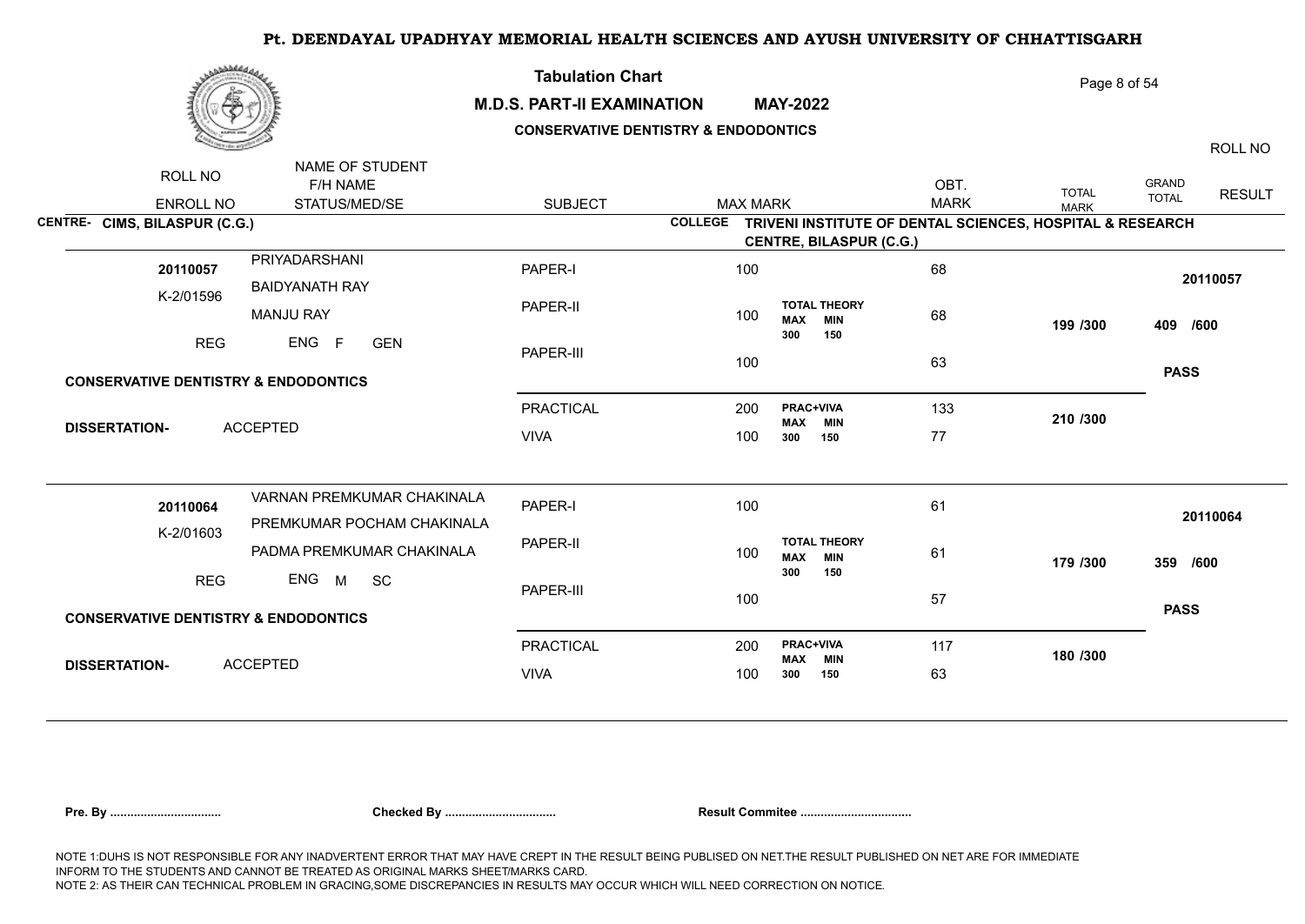

### **M.D.S. PART-II EXAMINATION MAY-2022**

**Tabulation Chart** 

## **CONSERVATIVE DENTISTRY & ENDODONTICS**

ROLL NO

Page 9 of 54

| ROLL NO                                         | NAME OF STUDENT<br>F/H NAME |                |                 |                                    | OBT         | <b>TOTAL</b>                                              | GRAND<br><b>RESULT</b> |
|-------------------------------------------------|-----------------------------|----------------|-----------------|------------------------------------|-------------|-----------------------------------------------------------|------------------------|
| <b>ENROLL NO</b>                                | STATUS/MED/SE               | <b>SUBJECT</b> | <b>MAX MARK</b> |                                    | <b>MARK</b> | <b>MARK</b>                                               | <b>TOTAL</b>           |
| <b>CIMS, BILASPUR (C.G.)</b><br><b>CENTRE-</b>  |                             |                | <b>COLLEGE</b>  |                                    |             | TRIVENI INSTITUTE OF DENTAL SCIENCES, HOSPITAL & RESEARCH |                        |
|                                                 |                             |                |                 | <b>CENTRE, BILASPUR (C.G.)</b>     |             |                                                           |                        |
| 20110065                                        | SNIGDHA RANI MISHRA         | <b>PAPER-I</b> | 100             |                                    | 69          |                                                           |                        |
| K-2/01604                                       | <b>BIBHU PRASAD MISHRA</b>  |                |                 |                                    |             |                                                           | 20110065               |
|                                                 | <b>BABITA MISHRA</b>        | PAPER-II       | 100             | <b>TOTAL THEORY</b><br>MAX<br>MIN  | 64          | 197 /300                                                  | 387<br>/600            |
| <b>REG</b>                                      | ENG F<br><b>GEN</b>         |                |                 | 150<br>300                         |             |                                                           |                        |
|                                                 |                             | PAPER-III      | 100             |                                    | 64          |                                                           |                        |
| <b>CONSERVATIVE DENTISTRY &amp; ENDODONTICS</b> |                             |                |                 |                                    |             |                                                           | <b>PASS</b>            |
|                                                 |                             | PRACTICAL      | 200             | <b>PRAC+VIVA</b><br><b>MAX MIN</b> | 125         | 190 /300                                                  |                        |
| <b>DISSERTATION-</b>                            | <b>ACCEPTED</b>             | <b>VIVA</b>    | 100             | 300<br>150                         | 65          |                                                           |                        |
|                                                 |                             |                |                 |                                    |             |                                                           |                        |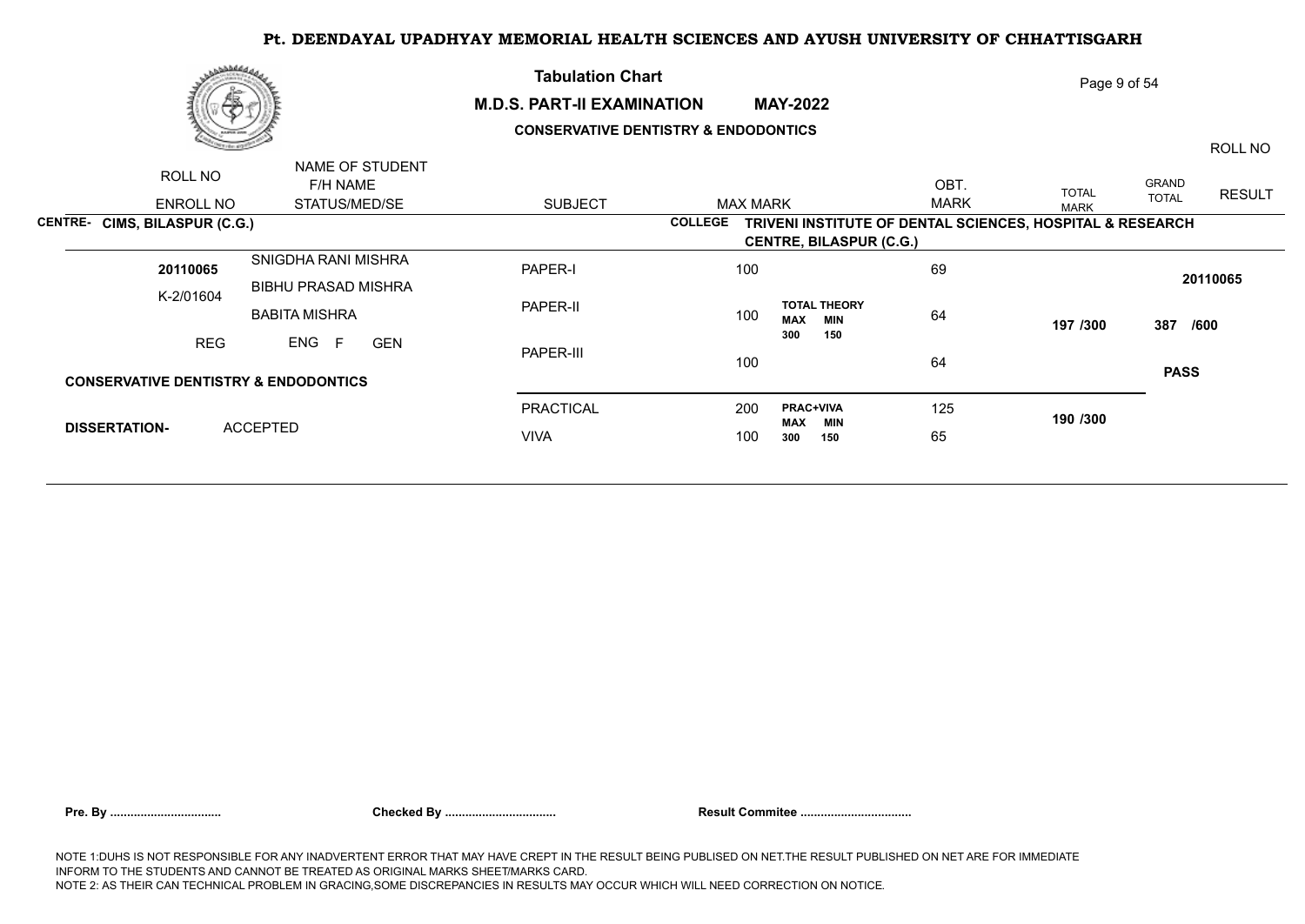|                                       | <b>Nobbedda,</b>                                             | <b>Tabulation Chart</b><br><b>M.D.S. PART-II EXAMINATION</b><br>ORAL AND MAXILLOFACIAL SURGERY |                |                 | <b>MAY-2022</b>                |                                   |                     | Page 10 of 54                                     |                              | ROLL NO       |
|---------------------------------------|--------------------------------------------------------------|------------------------------------------------------------------------------------------------|----------------|-----------------|--------------------------------|-----------------------------------|---------------------|---------------------------------------------------|------------------------------|---------------|
| ROLL NO<br><b>ENROLL NO</b>           | NAME OF STUDENT<br>F/H NAME<br>STATUS/MED/SE                 | <b>SUBJECT</b>                                                                                 |                | <b>MAX MARK</b> |                                |                                   | OBT.<br><b>MARK</b> | <b>TOTAL</b><br><b>MARK</b>                       | <b>GRAND</b><br><b>TOTAL</b> | <b>RESULT</b> |
|                                       | CENTRE- BHARAT RATNA LATE SHRI ATAL BIHARI VAJPAYEE MEMORIAL |                                                                                                | <b>COLLEGE</b> |                 |                                |                                   |                     | CHHATTISGARH DENTAL COLLEGE & RESEARCH INSTITUTE, |                              |               |
|                                       | <b>MEDICAL COLLEGE, RAJNANDGAON (C.G.)</b>                   |                                                                                                |                |                 |                                | <b>RAJNANDGAON (C.G.)</b>         |                     |                                                   |                              |               |
| 20110082                              | PALAK AGRAWAL                                                | PAPER-I                                                                                        |                | 100             |                                |                                   | 70                  |                                                   |                              |               |
| K-2/01614                             | R K AGRAWAL                                                  |                                                                                                |                |                 |                                |                                   |                     |                                                   |                              | 20110082      |
|                                       | MEENA AGRAWAL                                                | PAPER-II                                                                                       |                | 100             | <b>MAX</b>                     | <b>TOTAL THEORY</b><br><b>MIN</b> | 72                  | 213 /300                                          | 435 /600                     |               |
| <b>REG</b>                            | ENG<br>F<br><b>GEN</b>                                       | PAPER-III                                                                                      |                | 100             | 300                            | 150                               | 71                  |                                                   |                              |               |
| ORAL AND MAXILLOFACIAL SURGERY        |                                                              |                                                                                                |                |                 |                                |                                   |                     |                                                   | <b>PASS</b>                  |               |
|                                       |                                                              | <b>PRACTICAL</b>                                                                               |                | 200             | <b>PRAC+VIVA</b><br><b>MAX</b> | <b>MIN</b>                        | 150                 | 222 /300                                          |                              |               |
| <b>DISSERTATION-</b>                  | <b>ACCEPTED</b>                                              | <b>VIVA</b>                                                                                    |                | 100             | 300                            | 150                               | 72                  |                                                   |                              |               |
|                                       |                                                              |                                                                                                |                |                 |                                |                                   |                     |                                                   |                              |               |
| 20110083                              | <b>SUSHMITA BATRA</b><br><b>WASHULAL BATRA</b>               | PAPER-I                                                                                        |                | 100             |                                |                                   | 71                  |                                                   |                              | 20110083      |
| K-2/01622                             | <b>RATNA BATRA</b>                                           | PAPER-II                                                                                       |                | 100             | <b>MAX</b>                     | <b>TOTAL THEORY</b><br><b>MIN</b> | 70                  | 213 /300                                          | 438 /600                     |               |
| <b>REG</b>                            | ENG<br>F<br><b>GEN</b>                                       | PAPER-III                                                                                      |                | 100             | 300                            | 150                               | 72                  |                                                   |                              |               |
| <b>ORAL AND MAXILLOFACIAL SURGERY</b> |                                                              |                                                                                                |                |                 |                                |                                   |                     |                                                   | <b>PASS</b>                  |               |
| <b>DISSERTATION-</b>                  | <b>ACCEPTED</b>                                              | <b>PRACTICAL</b>                                                                               |                | 200             | <b>PRAC+VIVA</b><br><b>MAX</b> | <b>MIN</b>                        | 151                 | 225 /300                                          |                              |               |
|                                       |                                                              | <b>VIVA</b>                                                                                    |                | 100             | 300                            | 150                               | 74                  |                                                   |                              |               |
|                                       |                                                              |                                                                                                |                |                 |                                |                                   |                     |                                                   |                              |               |

|  |  | Pre. By |
|--|--|---------|
|  |  |         |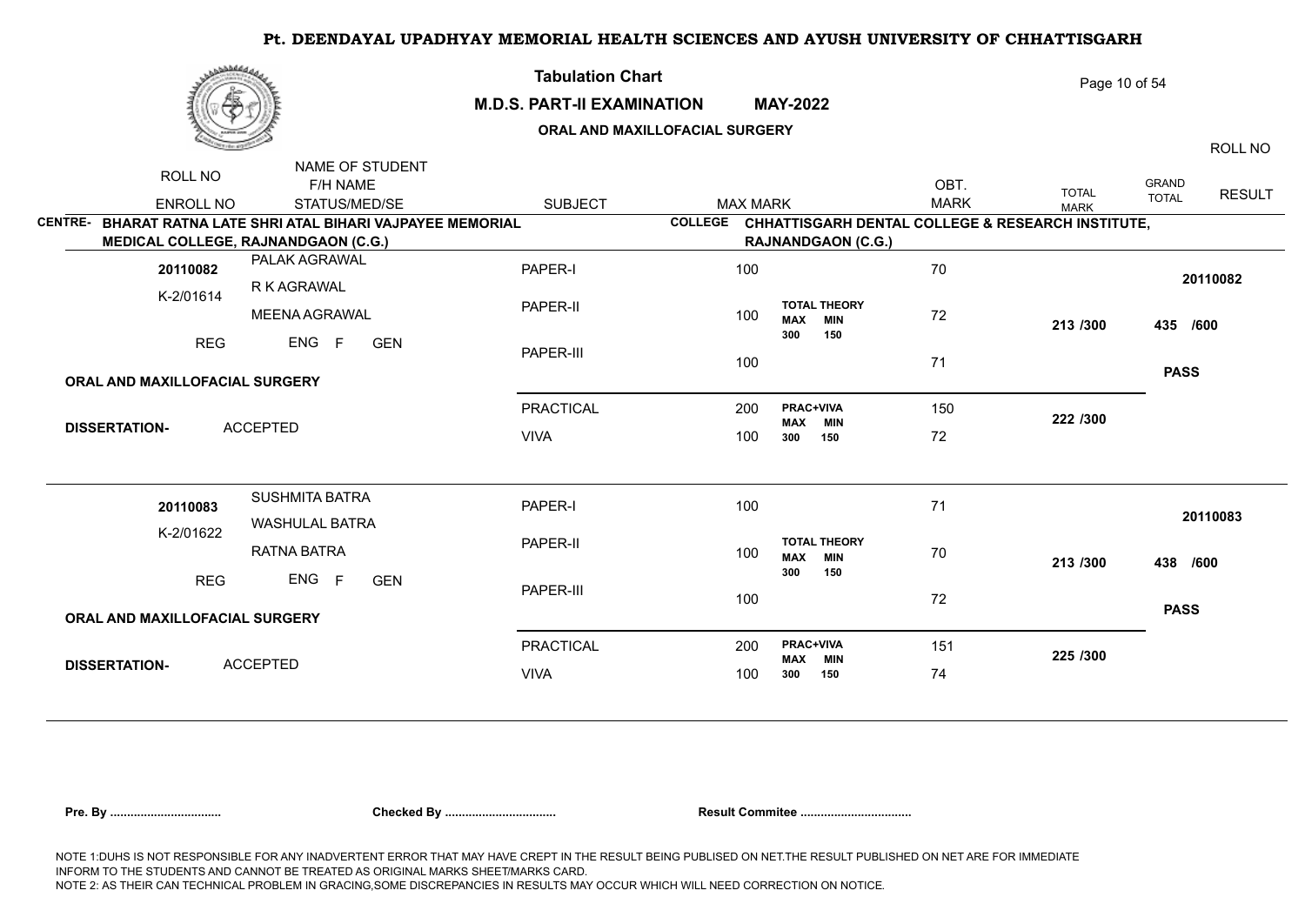| برىقىقىدى                                                                                                                    | <b>Tabulation Chart</b><br><b>M.D.S. PART-II EXAMINATION</b> | ORAL AND MAXILLOFACIAL SURGERY | <b>MAY-2022</b>                                                  |                     | Page 11 of 54               | ROLL NO                                |
|------------------------------------------------------------------------------------------------------------------------------|--------------------------------------------------------------|--------------------------------|------------------------------------------------------------------|---------------------|-----------------------------|----------------------------------------|
| NAME OF STUDENT<br>ROLL NO<br>F/H NAME<br>ENROLL NO<br>STATUS/MED/SE<br>CENTRE- C.M. MEDICAL COLLEGE, KACHANDUR, DURG (C.G.) | <b>SUBJECT</b>                                               | <b>MAX MARK</b>                | COLLEGE RUNGTA COLLEGE OF DENTAL SCIENCE & RESEARCH, KOHKA ROAD, | OBT.<br><b>MARK</b> | <b>TOTAL</b><br><b>MARK</b> | GRAND<br><b>RESULT</b><br><b>TOTAL</b> |
|                                                                                                                              |                                                              |                                | <b>BHILAI (C.G.)</b>                                             |                     |                             |                                        |
| AASTHA VAISHNAV<br>20110040<br>RAJESHWAR VAISHNAV                                                                            | PAPER-I                                                      | 100                            |                                                                  | 84                  |                             | 20110040                               |
| K-2/01579<br>ANJU VAISHNAV                                                                                                   | PAPER-II                                                     | 100                            | <b>TOTAL THEORY</b><br><b>MAX</b><br><b>MIN</b><br>300<br>150    | 85                  | 252 /300                    | 518 /600                               |
| <b>REG</b><br>ENG F<br><b>GEN</b>                                                                                            | PAPER-III                                                    | 100                            |                                                                  | 83                  |                             | <b>PASS</b>                            |
| ORAL AND MAXILLOFACIAL SURGERY                                                                                               |                                                              |                                |                                                                  |                     |                             |                                        |
| <b>ACCEPTED</b><br><b>DISSERTATION-</b>                                                                                      | PRACTICAL                                                    | 200                            | PRAC+VIVA<br><b>MAX</b><br><b>MIN</b>                            | 175                 | 266 /300                    |                                        |
|                                                                                                                              | <b>VIVA</b>                                                  | 100                            | 300<br>150                                                       | 91                  |                             |                                        |
| PRIYANKA BHOI<br>20110041<br>SURENDRA BHOI                                                                                   | PAPER-I                                                      | 100                            |                                                                  | 84                  |                             | 20110041                               |
| K-2/01580<br>SANJUKTA BHOI                                                                                                   | PAPER-II                                                     | 100                            | <b>TOTAL THEORY</b><br><b>MIN</b><br><b>MAX</b>                  | 84                  | 251 /300                    | 514 /600                               |
| ENG F<br><b>REG</b><br>OBC                                                                                                   | PAPER-III                                                    | 100                            | 300<br>150                                                       | 83                  |                             | <b>PASS</b>                            |
| ORAL AND MAXILLOFACIAL SURGERY                                                                                               |                                                              |                                |                                                                  |                     |                             |                                        |
| <b>ACCEPTED</b><br><b>DISSERTATION-</b>                                                                                      | <b>PRACTICAL</b>                                             | 200                            | PRAC+VIVA<br><b>MIN</b><br><b>MAX</b>                            | 175                 | 263 /300                    |                                        |
|                                                                                                                              | <b>VIVA</b>                                                  | 100                            | 300<br>150                                                       | 88                  |                             |                                        |
|                                                                                                                              |                                                              |                                |                                                                  |                     |                             |                                        |

|  |  | Pre. Bv |  |
|--|--|---------|--|
|  |  |         |  |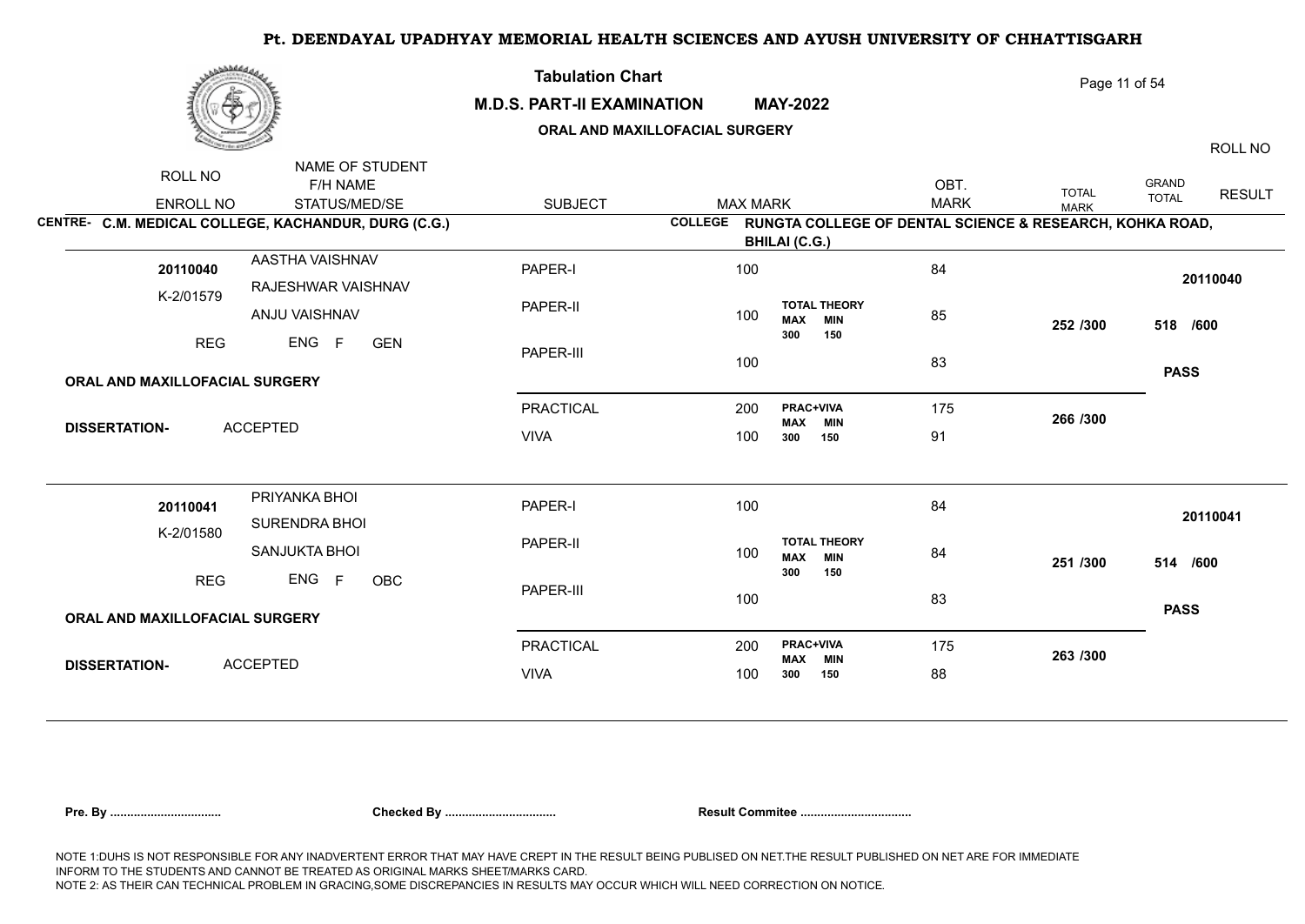## **M.D.S. PART-II EXAMINATION MAY-2022**

**Tabulation Chart** 

## **ORAL AND MAXILLOFACIAL SURGERY**

ROLL NO

Page 12 of 54

| ROLL NO                        | NAME OF STUDENT                                      |                |                 |                                                                  |             |              |              |               |
|--------------------------------|------------------------------------------------------|----------------|-----------------|------------------------------------------------------------------|-------------|--------------|--------------|---------------|
|                                | F/H NAME                                             |                |                 |                                                                  | OBT.        | <b>TOTAL</b> | GRAND        | <b>RESULT</b> |
| ENROLL NO                      | STATUS/MED/SE                                        | <b>SUBJECT</b> | <b>MAX MARK</b> |                                                                  | <b>MARK</b> | <b>MARK</b>  | <b>TOTAL</b> |               |
|                                | CENTRE- C.M. MEDICAL COLLEGE, KACHANDUR, DURG (C.G.) |                |                 | COLLEGE RUNGTA COLLEGE OF DENTAL SCIENCE & RESEARCH, KOHKA ROAD, |             |              |              |               |
|                                |                                                      |                |                 | <b>BHILAI (C.G.)</b>                                             |             |              |              |               |
| 20110042                       | <b>UKEY VIPLOVE</b>                                  | PAPER-I        | 100             |                                                                  | 87          |              |              |               |
| K-2/01581                      | TRISHARAN                                            |                |                 |                                                                  |             |              | 20110042     |               |
|                                | SNEHAL                                               | PAPER-II       | 100             | <b>TOTAL THEORY</b><br><b>MAX</b><br>MIN                         | 87          | 261 /300     | 531 /600     |               |
| <b>REG</b>                     | ENG M<br><b>SC</b>                                   |                |                 | 300<br>150                                                       |             |              |              |               |
|                                |                                                      | PAPER-III      | 100             |                                                                  | 87          |              | <b>PASS</b>  |               |
| ORAL AND MAXILLOFACIAL SURGERY |                                                      |                |                 |                                                                  |             |              |              |               |
|                                |                                                      | PRACTICAL      | 200             | <b>PRAC+VIVA</b><br><b>MAX</b><br>MIN                            | 180         | 270 /300     |              |               |
| <b>DISSERTATION-</b>           | <b>ACCEPTED</b>                                      | <b>VIVA</b>    | 100             | 300<br>150                                                       | 90          |              |              |               |
|                                |                                                      |                |                 |                                                                  |             |              |              |               |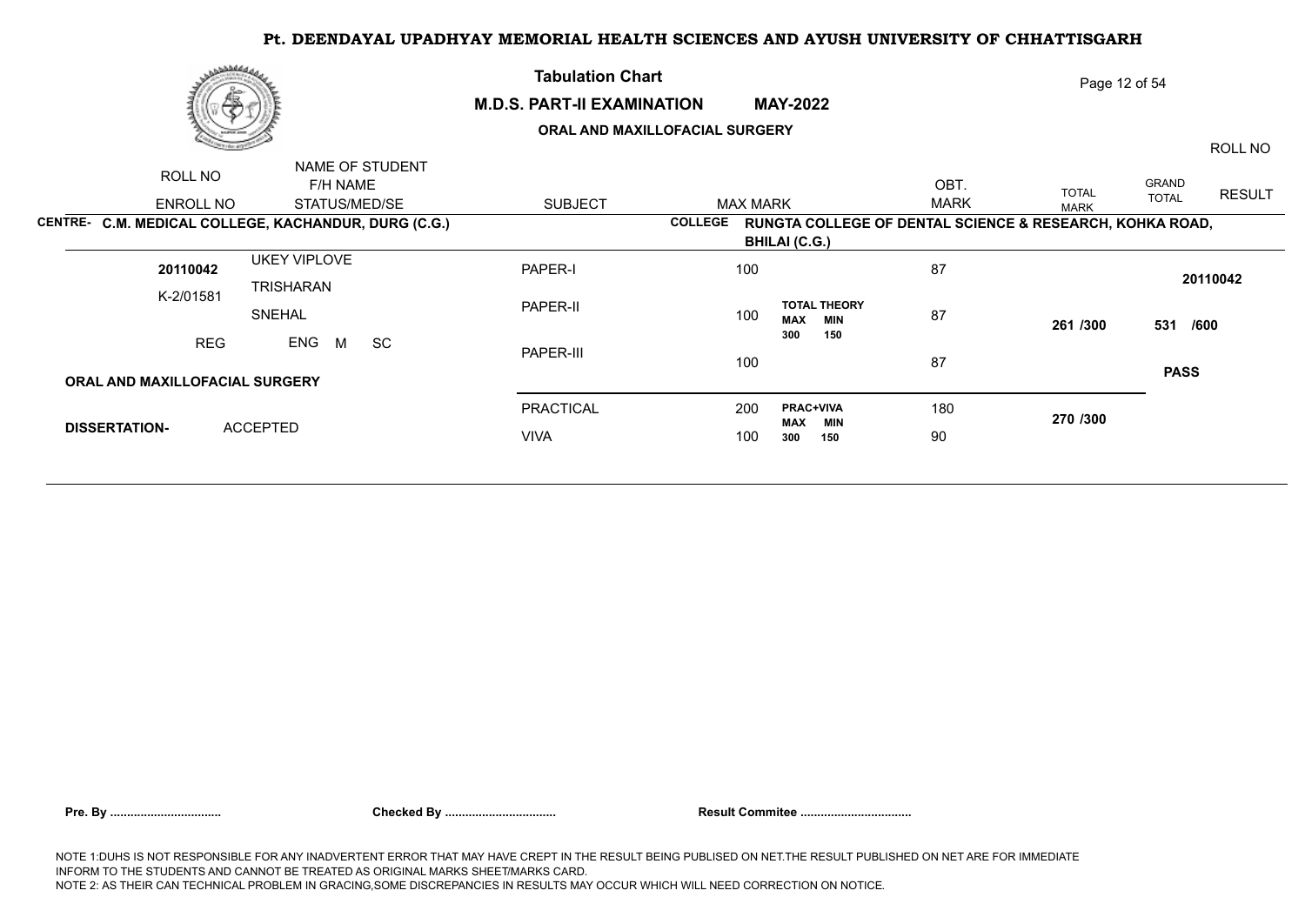

### **M.D.S. PART-II EXAMINATION MAY-2022**

**Tabulation Chart** 

## **ORAL AND MAXILLOFACIAL SURGERY**

Page 13 of 54

ROLL NO

|                                       | NAME OF STUDENT            |                  |                 |                                                                 |             |              |                        |
|---------------------------------------|----------------------------|------------------|-----------------|-----------------------------------------------------------------|-------------|--------------|------------------------|
| ROLL NO                               | F/H NAME                   |                  |                 |                                                                 | OBT.        | <b>TOTAL</b> | GRAND<br><b>RESULT</b> |
| <b>ENROLL NO</b>                      | STATUS/MED/SE              | <b>SUBJECT</b>   | <b>MAX MARK</b> |                                                                 | <b>MARK</b> | <b>MARK</b>  | <b>TOTAL</b>           |
| CENTRE- CIMS, BILASPUR (C.G.)         |                            |                  |                 | COLLEGE NEW HORIZON DENTAL COLLEGE & RESEARCH INSTITUTE, SAKRI, |             |              |                        |
|                                       |                            |                  |                 | <b>BILASPUR (C.G.)</b>                                          |             |              |                        |
| 20110052                              | <b>ANKIT SINGH</b>         | PAPER-I          | 100             |                                                                 | 69          |              |                        |
| K-2/01591                             | <b>GOVIND SINGH</b>        |                  |                 |                                                                 |             |              | 20110052               |
|                                       | SANGEETA SINGH             | PAPER-II         | 100             | <b>TOTAL THEORY</b><br><b>MAX</b><br><b>MIN</b>                 | 61          | 192 /300     | 447 /600               |
| <b>REG</b>                            | ENG M<br><b>GEN</b>        |                  |                 | 300<br>150                                                      |             |              |                        |
|                                       |                            | PAPER-III        | 100             |                                                                 | 62          |              |                        |
| ORAL AND MAXILLOFACIAL SURGERY        |                            |                  |                 |                                                                 |             |              | <b>PASS</b>            |
|                                       |                            | <b>PRACTICAL</b> | 200             | <b>PRAC+VIVA</b><br><b>MAX MIN</b>                              | 170         | 255 /300     |                        |
| <b>DISSERTATION-</b>                  | <b>ACCEPTED</b>            | <b>VIVA</b>      | 100             | 300<br>150                                                      | 85          |              |                        |
|                                       |                            |                  |                 |                                                                 |             |              |                        |
| 20110053                              | GAWANDE DARSHANA DILIP RAO | PAPER-I          | 100             |                                                                 | 57          |              |                        |
|                                       | DILIPRAO DAMODAR GAWANDE   |                  |                 |                                                                 |             |              | 20110053               |
| K-2/01592                             | LATA DILIP RAO GAWANDE     | PAPER-II         | 100             | <b>TOTAL THEORY</b><br><b>MAX</b><br><b>MIN</b>                 | 70          | 196 /300     | 447 /600               |
| <b>REG</b>                            | ENG F<br><b>GEN</b>        |                  |                 | 300<br>150                                                      |             |              |                        |
|                                       |                            | PAPER-III        | 100             |                                                                 | 69          |              | <b>PASS</b>            |
| <b>ORAL AND MAXILLOFACIAL SURGERY</b> |                            |                  |                 |                                                                 |             |              |                        |
|                                       |                            | <b>PRACTICAL</b> | 200             | <b>PRAC+VIVA</b><br><b>MAX MIN</b>                              | 168         | 251 /300     |                        |
| <b>DISSERTATION-</b>                  | <b>ACCEPTED</b>            | <b>VIVA</b>      | 100             | 300<br>150                                                      | 83          |              |                        |
|                                       |                            |                  |                 |                                                                 |             |              |                        |

| Pre. Bv |  |  |  |
|---------|--|--|--|
|         |  |  |  |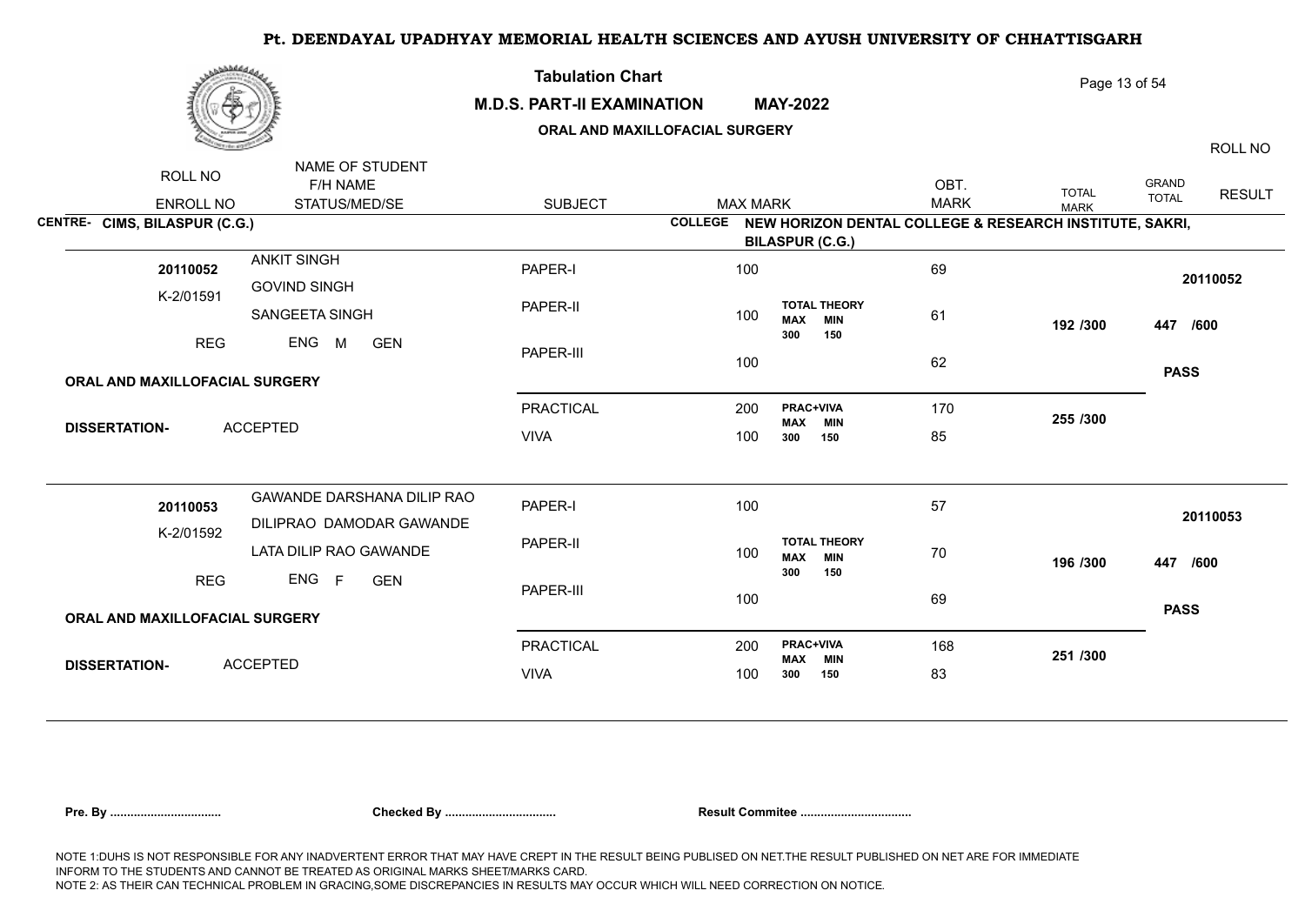| مهما المعادي                                                        |                                              | <b>Tabulation Chart</b><br><b>M.D.S. PART-II EXAMINATION</b><br>ORAL AND MAXILLOFACIAL SURGERY |                 | <b>MAY-2022</b>                                               |                     | Page 14 of 54               |                              | ROLL NO       |
|---------------------------------------------------------------------|----------------------------------------------|------------------------------------------------------------------------------------------------|-----------------|---------------------------------------------------------------|---------------------|-----------------------------|------------------------------|---------------|
| ROLL NO<br>ENROLL NO<br>CENTRE- GOVT. DENTAL COLLEGE, RAIPUR (C.G.) | NAME OF STUDENT<br>F/H NAME<br>STATUS/MED/SE | <b>SUBJECT</b>                                                                                 | <b>MAX MARK</b> | COLLEGE GOVT. DENTAL COLLEGE, RAIPUR (C.G.)                   | OBT.<br><b>MARK</b> | <b>TOTAL</b><br><b>MARK</b> | <b>GRAND</b><br><b>TOTAL</b> | <b>RESULT</b> |
| 20110005<br>K-2/01544                                               | PRIYANKA SINHA<br><b>HANDULAL SINHA</b>      | PAPER-I<br>PAPER-II                                                                            | 100             | <b>TOTAL THEORY</b>                                           | 61                  |                             |                              | 20110005      |
| <b>REG</b>                                                          | ANNAPURNA SINHA<br>ENG F<br>OBC              | PAPER-III                                                                                      | 100<br>100      | <b>MIN</b><br><b>MAX</b><br>300<br>150                        | 67<br>62            | 190 /300                    | 353 /600                     |               |
| ORAL AND MAXILLOFACIAL SURGERY                                      |                                              |                                                                                                |                 |                                                               |                     |                             | <b>PASS</b>                  |               |
| <b>ACCEPTED</b><br><b>DISSERTATION-</b>                             |                                              | <b>PRACTICAL</b><br><b>VIVA</b>                                                                | 200<br>100      | <b>PRAC+VIVA</b><br>MAX<br><b>MIN</b><br>300<br>150           | 108<br>55           | 163 /300                    |                              |               |
| 20110007<br>K-2/01546                                               | SANDEEP KORETY<br>SUKHDEV KORETY             | PAPER-I                                                                                        | 100             |                                                               | 54                  |                             |                              | 20110007      |
| <b>REG</b>                                                          | <b>JAIMO KORETY</b><br>ENG<br>M<br><b>ST</b> | PAPER-II                                                                                       | 100             | <b>TOTAL THEORY</b><br><b>MIN</b><br><b>MAX</b><br>300<br>150 | 51                  | 163 /300                    | 363 /600                     |               |
| ORAL AND MAXILLOFACIAL SURGERY                                      |                                              | PAPER-III                                                                                      | 100             |                                                               | 58                  |                             | <b>PASS</b>                  |               |
| <b>ACCEPTED</b><br><b>DISSERTATION-</b>                             |                                              | <b>PRACTICAL</b><br><b>VIVA</b>                                                                | 200<br>100      | <b>PRAC+VIVA</b><br><b>MIN</b><br><b>MAX</b><br>150<br>300    | 140<br>60           | 200 /300                    |                              |               |
|                                                                     |                                              |                                                                                                |                 |                                                               |                     |                             |                              |               |

| .u. dv |
|--------|
|--------|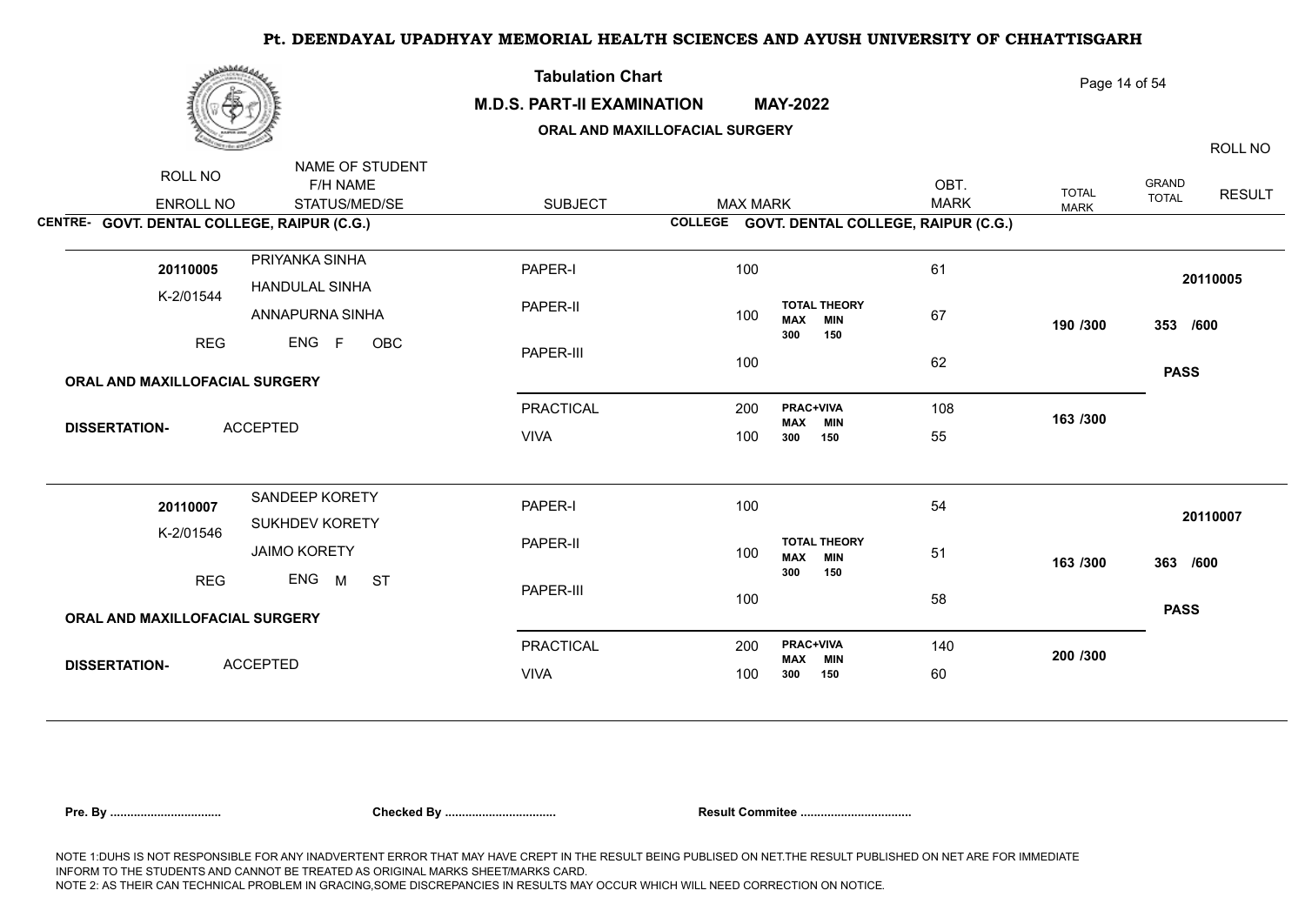|                      | رى <i>ھافلىقى</i><br>æ         |                                             | <b>Tabulation Chart</b><br><b>M.D.S. PART-II EXAMINATION</b> | Page 15 of 54   |                                                 |             |              |              |               |
|----------------------|--------------------------------|---------------------------------------------|--------------------------------------------------------------|-----------------|-------------------------------------------------|-------------|--------------|--------------|---------------|
|                      |                                |                                             | ORAL AND MAXILLOFACIAL SURGERY                               |                 |                                                 | ROLL NO     |              |              |               |
|                      | ROLL NO                        | NAME OF STUDENT<br>F/H NAME                 |                                                              |                 |                                                 | OBT.        | <b>TOTAL</b> | GRAND        | <b>RESULT</b> |
|                      | ENROLL NO                      | STATUS/MED/SE                               | <b>SUBJECT</b>                                               | <b>MAX MARK</b> |                                                 | <b>MARK</b> | <b>MARK</b>  | <b>TOTAL</b> |               |
|                      |                                | CENTRE- GOVT. DENTAL COLLEGE, RAIPUR (C.G.) |                                                              | <b>COLLEGE</b>  | <b>GOVT. DENTAL COLLEGE, RAIPUR (C.G.)</b>      |             |              |              |               |
|                      | 20110009                       | SHIVANGNI SARIN                             | PAPER-I                                                      | 100             |                                                 | 65          |              |              | 20110009      |
|                      | K-2/01548                      | PUNEET SURINDER NATH SARIN<br>SONIA SARIN   | PAPER-II                                                     | 100             | <b>TOTAL THEORY</b><br><b>MAX</b><br><b>MIN</b> | 64          | 195 /300     |              |               |
| <b>REG</b>           |                                | ENG F<br><b>GEN</b>                         | PAPER-III                                                    | 100             | 300<br>150                                      | 66          |              | 361 /600     |               |
|                      | ORAL AND MAXILLOFACIAL SURGERY |                                             |                                                              |                 |                                                 |             |              | <b>PASS</b>  |               |
|                      |                                |                                             | PRACTICAL                                                    | 200             | <b>PRAC+VIVA</b><br>MAX<br>MIN                  | 112         | 166 /300     |              |               |
| <b>DISSERTATION-</b> |                                | <b>ACCEPTED</b>                             | <b>VIVA</b>                                                  |                 | 300<br>150                                      | 54          |              |              |               |
|                      |                                |                                             |                                                              |                 |                                                 |             |              |              |               |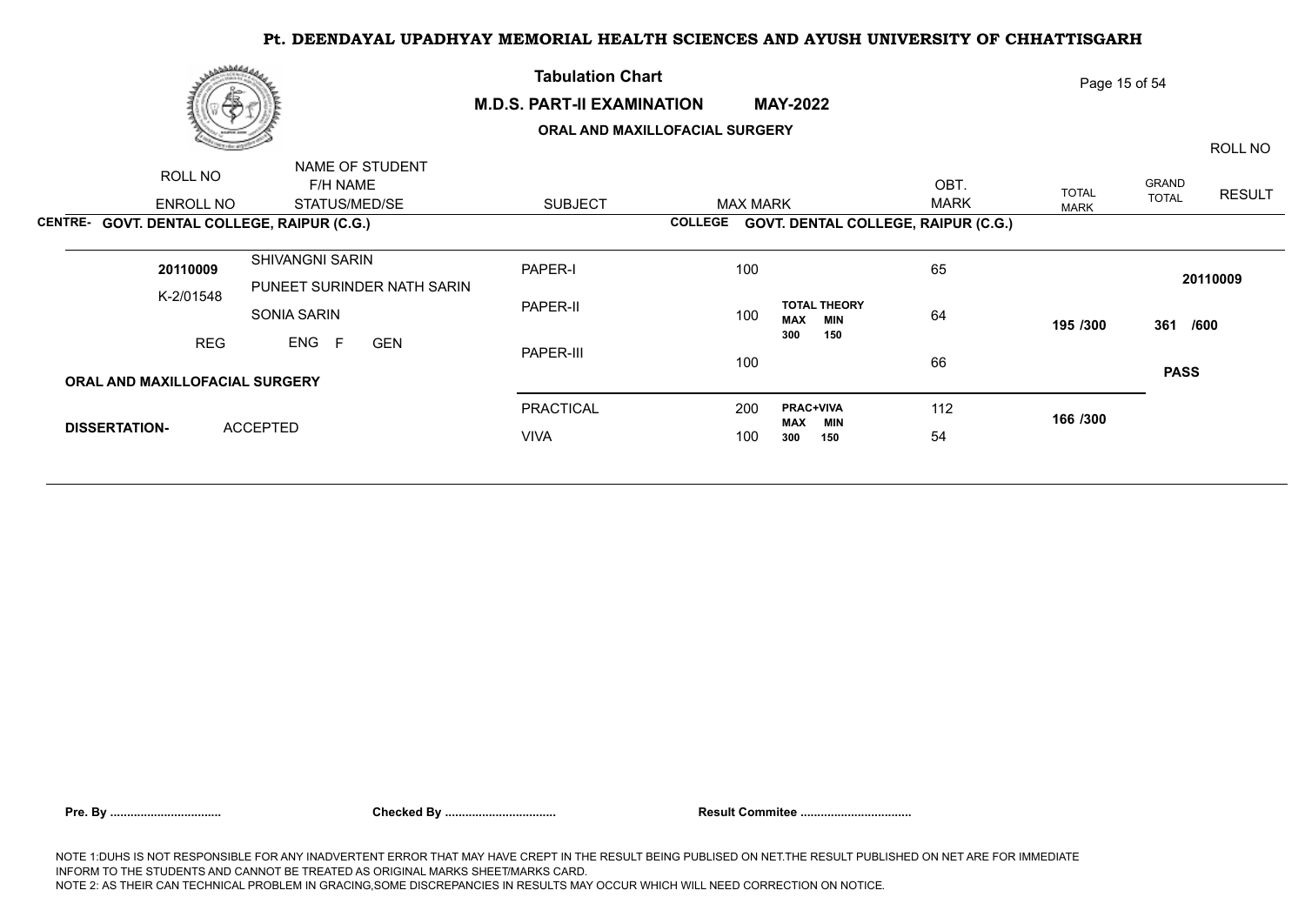|                      | مەھلىلىقى                            |                             | <b>Tabulation Chart</b>                                                     | Page 16 of 54                  |                                                 |             |              |                      |               |  |  |  |  |
|----------------------|--------------------------------------|-----------------------------|-----------------------------------------------------------------------------|--------------------------------|-------------------------------------------------|-------------|--------------|----------------------|---------------|--|--|--|--|
|                      | 偽                                    |                             | <b>M.D.S. PART-II EXAMINATION</b><br><b>MAY-2022</b>                        |                                |                                                 |             |              |                      |               |  |  |  |  |
|                      |                                      |                             | <b>ORAL MEDICINE &amp; RADIOLOGY</b>                                        |                                |                                                 |             |              |                      | ROLL NO       |  |  |  |  |
|                      | ROLL NO                              | NAME OF STUDENT<br>F/H NAME |                                                                             |                                |                                                 | OBT.        | <b>TOTAL</b> | GRAND                | <b>RESULT</b> |  |  |  |  |
|                      | ENROLL NO                            | STATUS/MED/SE               | <b>SUBJECT</b>                                                              | <b>MAX MARK</b>                |                                                 | <b>MARK</b> | <b>MARK</b>  | <b>TOTAL</b>         |               |  |  |  |  |
|                      | <b>CENTRE- CIMS, BILASPUR (C.G.)</b> |                             | TRIVENI INSTITUTE OF DENTAL SCIENCES, HOSPITAL & RESEARCH<br><b>COLLEGE</b> |                                |                                                 |             |              |                      |               |  |  |  |  |
|                      |                                      |                             |                                                                             | <b>CENTRE, BILASPUR (C.G.)</b> |                                                 |             |              |                      |               |  |  |  |  |
|                      | 20110066                             | <b>SUTAPA MAITY</b>         | PAPER-I                                                                     | 100                            |                                                 | 61          |              | 20110066<br>373 /600 |               |  |  |  |  |
|                      | K-2/01605                            | <b>HARIPADA MAITY</b>       |                                                                             |                                |                                                 |             |              |                      |               |  |  |  |  |
|                      |                                      | <b>MIRA MAITY</b>           | PAPER-II                                                                    | 100                            | <b>TOTAL THEORY</b><br><b>MAX</b><br><b>MIN</b> | 60          | 181 /300     |                      |               |  |  |  |  |
|                      | <b>REG</b>                           | ENG<br>F<br><b>GEN</b>      | PAPER-III                                                                   |                                | 300<br>150                                      |             |              |                      |               |  |  |  |  |
|                      |                                      |                             | 100                                                                         |                                | 60                                              |             | <b>PASS</b>  |                      |               |  |  |  |  |
|                      | <b>ORAL MEDICINE &amp; RADIOLOGY</b> |                             |                                                                             |                                |                                                 |             |              |                      |               |  |  |  |  |
|                      |                                      |                             | <b>PRACTICAL</b>                                                            | 200                            | <b>PRAC+VIVA</b><br>MAX<br>MIN                  | 130         | 192 /300     |                      |               |  |  |  |  |
| <b>DISSERTATION-</b> |                                      | <b>ACCEPTED</b>             | <b>VIVA</b>                                                                 | 100                            | 300<br>150                                      | 62          |              |                      |               |  |  |  |  |
|                      |                                      |                             |                                                                             |                                |                                                 |             |              |                      |               |  |  |  |  |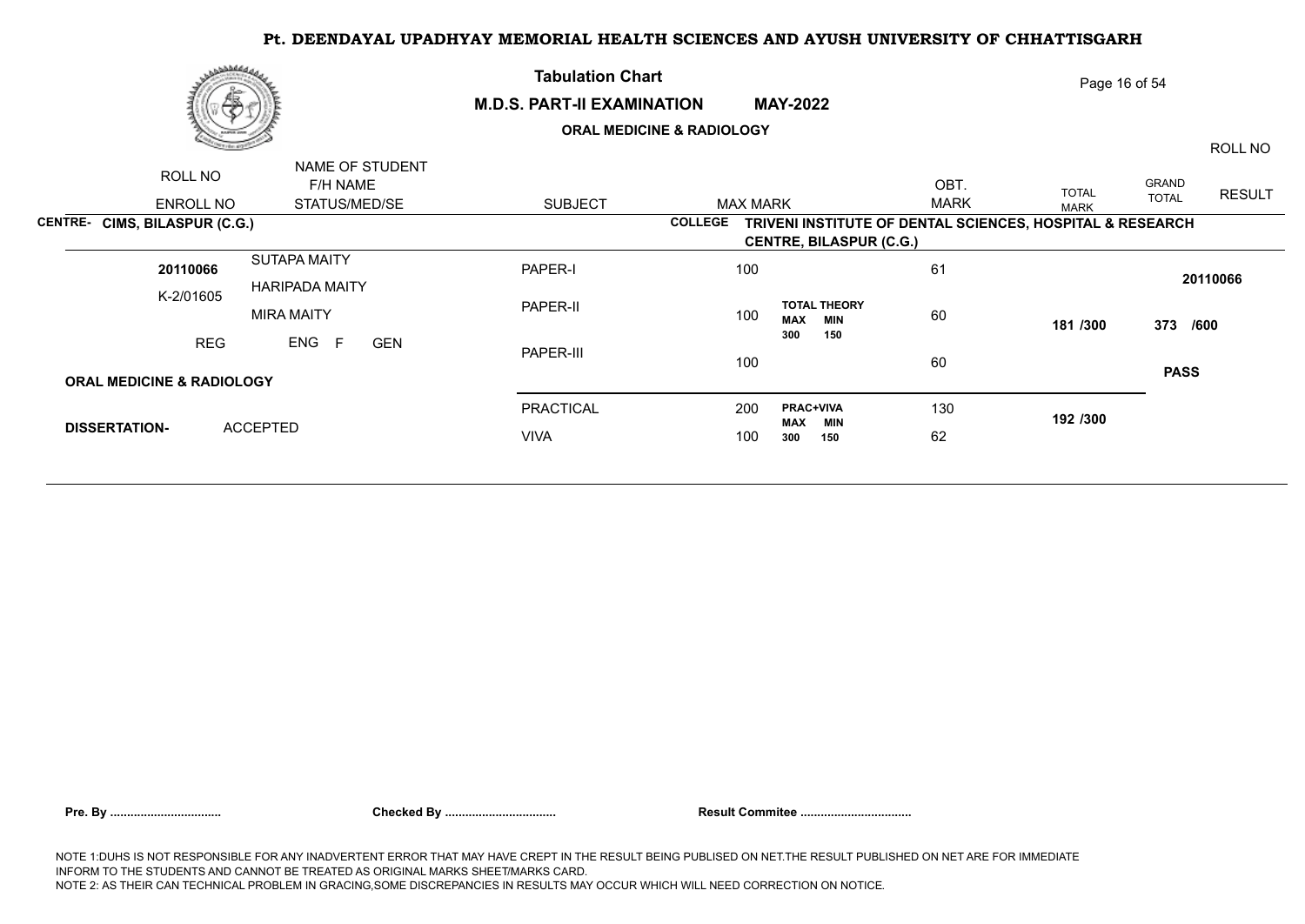|                | رىھەققىدىن<br>Ŧ                                      |                        |                             |                                          | <b>Tabulation Chart</b><br><b>M.D.S. PART-II EXAMINATION</b><br><b>MAY-2022</b> |                 |                                                              |             | Page 17 of 54 |                       |               |  |  |
|----------------|------------------------------------------------------|------------------------|-----------------------------|------------------------------------------|---------------------------------------------------------------------------------|-----------------|--------------------------------------------------------------|-------------|---------------|-----------------------|---------------|--|--|
|                |                                                      |                        |                             | <b>ORAL PATHOLOGY &amp; MICROBIOLOGY</b> |                                                                                 |                 |                                                              |             |               | ROLL NO               |               |  |  |
|                | ROLL NO                                              |                        | NAME OF STUDENT<br>F/H NAME |                                          |                                                                                 |                 |                                                              | OBT.        | <b>TOTAL</b>  | GRAND<br><b>TOTAL</b> | <b>RESULT</b> |  |  |
|                | ENROLL NO                                            |                        | STATUS/MED/SE               | <b>SUBJECT</b>                           |                                                                                 | <b>MAX MARK</b> |                                                              | <b>MARK</b> | <b>MARK</b>   |                       |               |  |  |
| <b>CENTRE-</b> | BHARAT RATNA LATE SHRI ATAL BIHARI VAJPAYEE MEMORIAL |                        |                             |                                          | <b>COLLEGE</b>                                                                  |                 | <b>CHHATTISGARH DENTAL COLLEGE &amp; RESEARCH INSTITUTE,</b> |             |               |                       |               |  |  |
|                | MEDICAL COLLEGE, RAJNANDGAON (C.G.)                  |                        |                             |                                          |                                                                                 |                 | <b>RAJNANDGAON (C.G.)</b>                                    |             |               |                       |               |  |  |
|                | 19110052                                             |                        | ASHANK SHRIVASTAVA          | PAPER-I                                  |                                                                                 | 100             |                                                              | 52          |               |                       |               |  |  |
|                | J-2/00037                                            | A K SHRIVASTAVA        |                             |                                          | PAPER-II<br>100                                                                 |                 |                                                              | 52          |               | 19110052<br>309 /600  |               |  |  |
|                |                                                      |                        | RASHMI SHRIVASTAVA          |                                          |                                                                                 |                 | <b>TOTAL THEORY</b><br><b>MAX</b><br><b>MIN</b>              |             | 155 /300      |                       |               |  |  |
|                | <b>REG</b>                                           | ENG<br>M<br><b>GEN</b> |                             | PAPER-III                                |                                                                                 |                 | 300<br>150                                                   |             |               |                       |               |  |  |
|                |                                                      |                        |                             | 100                                      |                                                                                 | 51              |                                                              | <b>PASS</b> |               |                       |               |  |  |
|                | <b>ORAL PATHOLOGY &amp; MICROBIOLOGY</b>             |                        |                             |                                          |                                                                                 |                 |                                                              |             |               |                       |               |  |  |
|                |                                                      | <b>ACCEPTED</b>        |                             | <b>PRACTICAL</b>                         |                                                                                 | 200             | <b>PRAC+VIVA</b>                                             | 102         | 154 /300      |                       |               |  |  |
|                | <b>DISSERTATION-</b>                                 |                        |                             | <b>VIVA</b>                              |                                                                                 | 100             | MAX<br>MIN<br>300<br>150                                     | 52          |               |                       |               |  |  |
|                |                                                      |                        |                             |                                          |                                                                                 |                 |                                                              |             |               |                       |               |  |  |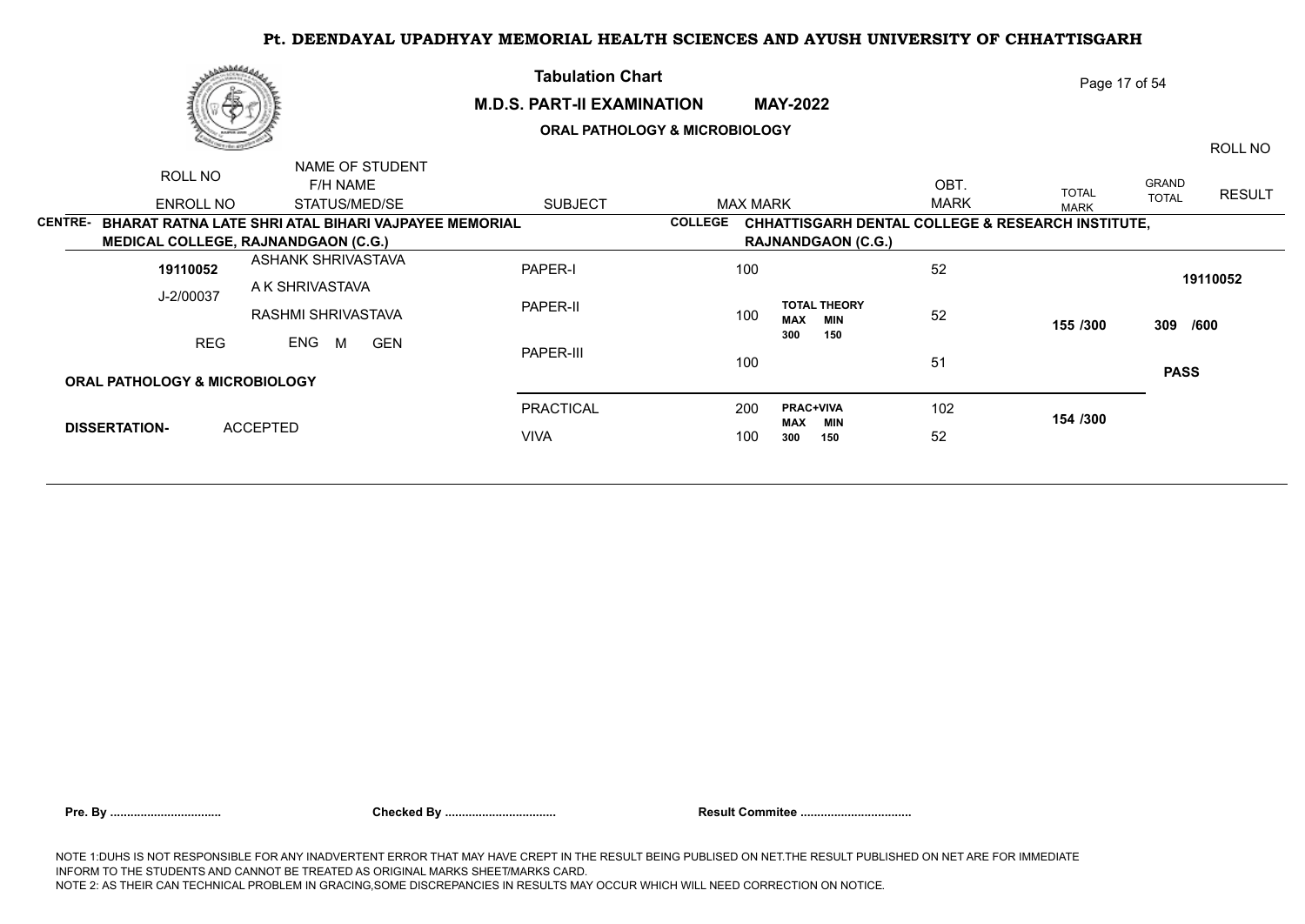| برهانا فاخترى                                        |                                              | <b>Tabulation Chart</b><br><b>M.D.S. PART-II EXAMINATION</b><br><b>ORAL PATHOLOGY &amp; MICROBIOLOGY</b> | <b>MAY-2022</b> | Page 18 of 54<br>ROLL NO                                                         |                     |                             |                       |               |
|------------------------------------------------------|----------------------------------------------|----------------------------------------------------------------------------------------------------------|-----------------|----------------------------------------------------------------------------------|---------------------|-----------------------------|-----------------------|---------------|
| ROLL NO<br>ENROLL NO                                 | NAME OF STUDENT<br>F/H NAME<br>STATUS/MED/SE | <b>SUBJECT</b>                                                                                           | <b>MAX MARK</b> |                                                                                  | OBT.<br><b>MARK</b> | <b>TOTAL</b><br><b>MARK</b> | GRAND<br><b>TOTAL</b> | <b>RESULT</b> |
| CENTRE- C.M. MEDICAL COLLEGE, KACHANDUR, DURG (C.G.) |                                              |                                                                                                          | <b>COLLEGE</b>  | RUNGTA COLLEGE OF DENTAL SCIENCE & RESEARCH, KOHKA ROAD,<br><b>BHILAI (C.G.)</b> |                     |                             |                       |               |
| 20110030                                             | MOHAMMED VIKHASUDDIN<br>MOHAMMED GHOUSUDDIN  | PAPER-I                                                                                                  | 100             |                                                                                  | 86                  |                             | 20110030              |               |
| K-2/01569                                            | MOHAMMEDI BEGUM                              | PAPER-II                                                                                                 | 100             | <b>TOTAL THEORY</b><br><b>MIN</b><br><b>MAX</b>                                  | 85                  | 257 /300                    | 521 /600              |               |
| ENG M<br><b>REG</b><br><b>GEN</b>                    |                                              | PAPER-III                                                                                                | 100             | 300<br>150                                                                       | 86                  |                             |                       |               |
| <b>ORAL PATHOLOGY &amp; MICROBIOLOGY</b>             |                                              |                                                                                                          |                 |                                                                                  |                     |                             | <b>PASS</b>           |               |
|                                                      |                                              | <b>PRACTICAL</b>                                                                                         | 200             | PRAC+VIVA                                                                        | 181                 | 264 /300                    |                       |               |
| <b>ACCEPTED</b><br><b>DISSERTATION-</b>              |                                              | <b>VIVA</b>                                                                                              | 100             | <b>MAX</b><br><b>MIN</b><br>300<br>150                                           | 83                  |                             |                       |               |
| 20110031                                             | K JYOTHI<br>K SUDERSHAN                      | PAPER-I                                                                                                  | 100             |                                                                                  | 81                  |                             | 20110031              |               |
| K-2/01570                                            | K RATNAMALA                                  | PAPER-II                                                                                                 | 100             | <b>TOTAL THEORY</b><br><b>MIN</b><br><b>MAX</b>                                  | 82                  | 244 /300                    | 500 /600              |               |
| <b>REG</b>                                           | ENG F<br><b>GEN</b>                          | PAPER-III                                                                                                | 100             | 300<br>150                                                                       | 81                  |                             | <b>PASS</b>           |               |
| <b>ORAL PATHOLOGY &amp; MICROBIOLOGY</b>             |                                              |                                                                                                          |                 |                                                                                  |                     |                             |                       |               |
| <b>ACCEPTED</b><br><b>DISSERTATION-</b>              |                                              | <b>PRACTICAL</b>                                                                                         | 200             | <b>PRAC+VIVA</b><br><b>MIN</b><br><b>MAX</b>                                     | 175                 | 256 /300                    |                       |               |
|                                                      |                                              | <b>VIVA</b>                                                                                              | 100             | 300<br>150                                                                       | 81                  |                             |                       |               |
|                                                      |                                              |                                                                                                          |                 |                                                                                  |                     |                             |                       |               |

| 'n |  |  |
|----|--|--|
|----|--|--|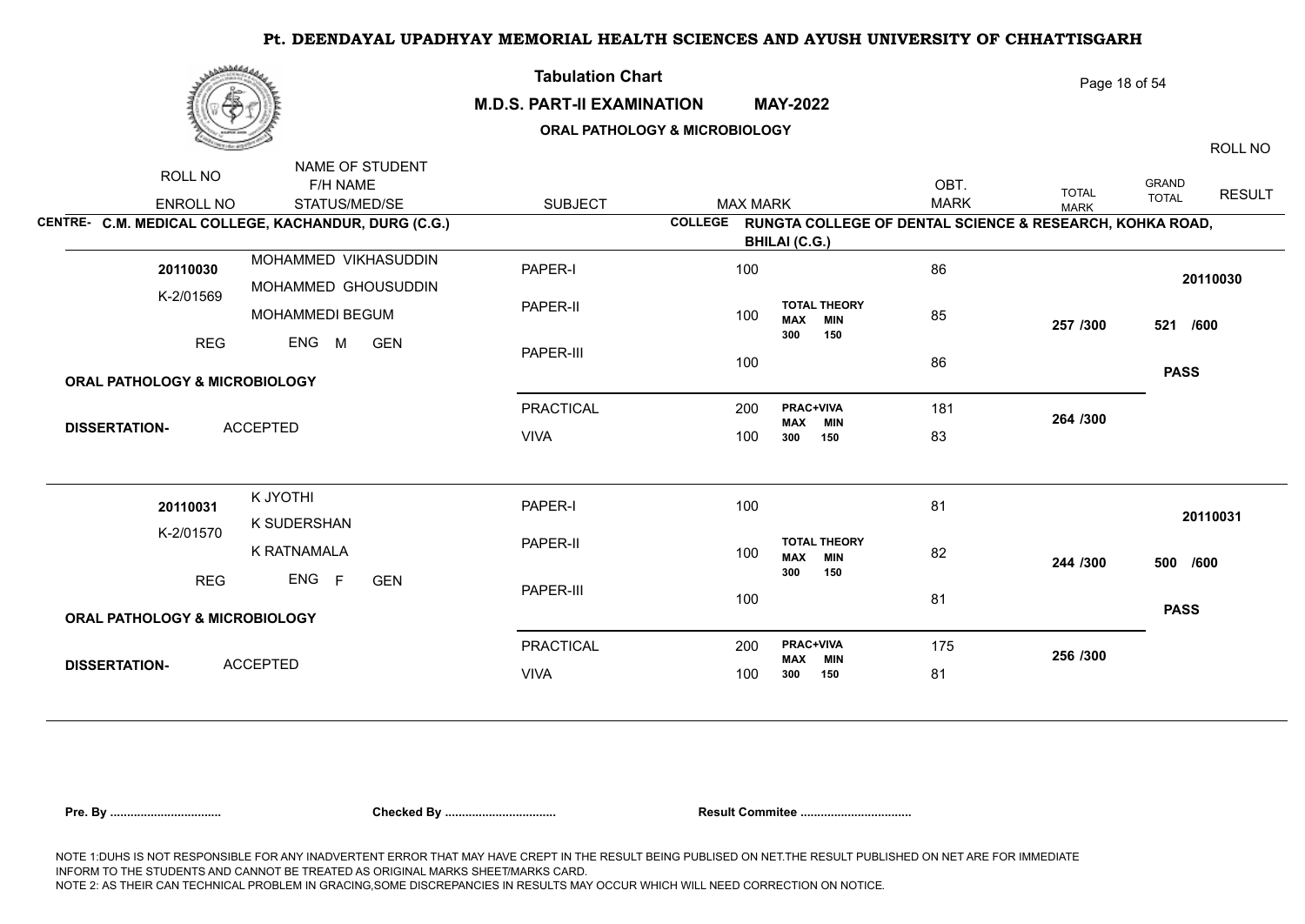| برهانا فاخترى                                                       |                                                       | <b>Tabulation Chart</b><br><b>M.D.S. PART-II EXAMINATION</b><br>ORAL PATHOLOGY & MICROBIOLOGY | <b>MAY-2022</b> | Page 19 of 54<br>ROLL NO                                      |                     |                             |                              |               |
|---------------------------------------------------------------------|-------------------------------------------------------|-----------------------------------------------------------------------------------------------|-----------------|---------------------------------------------------------------|---------------------|-----------------------------|------------------------------|---------------|
| ROLL NO<br>ENROLL NO<br>CENTRE- GOVT. DENTAL COLLEGE, RAIPUR (C.G.) | NAME OF STUDENT<br>F/H NAME<br>STATUS/MED/SE          | <b>SUBJECT</b>                                                                                | <b>MAX MARK</b> | COLLEGE GOVT. DENTAL COLLEGE, RAIPUR (C.G.)                   | OBT.<br><b>MARK</b> | <b>TOTAL</b><br><b>MARK</b> | <b>GRAND</b><br><b>TOTAL</b> | <b>RESULT</b> |
| 20110001<br>K-2/01540                                               | ASHUTOSH KACHLARIYA<br>J L KACHLARIYA                 | PAPER-I<br>PAPER-II                                                                           | 100             | <b>TOTAL THEORY</b>                                           | 60                  |                             | 20110001                     |               |
| <b>REG</b>                                                          | SONESWARI KACHLARIYA<br>ENG<br><b>M</b><br><b>GEN</b> | PAPER-III                                                                                     | 100<br>100      | <b>MIN</b><br><b>MAX</b><br>300<br>150                        | 66<br>70            | 196 /300                    | 366 /600<br><b>PASS</b>      |               |
| <b>ORAL PATHOLOGY &amp; MICROBIOLOGY</b>                            |                                                       |                                                                                               |                 |                                                               |                     |                             |                              |               |
|                                                                     |                                                       | <b>PRACTICAL</b>                                                                              | 200             | <b>PRAC+VIVA</b><br><b>MIN</b><br><b>MAX</b>                  | 115                 | 170 /300                    |                              |               |
| <b>DISSERTATION-</b>                                                | <b>ACCEPTED</b>                                       | <b>VIVA</b>                                                                                   | 100             | 300<br>150                                                    | 55                  |                             |                              |               |
| 20110003                                                            | <b>G SANGEETA</b><br>G SATYANARAYAN                   | PAPER-I                                                                                       | 100             |                                                               | 65                  |                             | 20110003                     |               |
| K-2/01542                                                           | <b>G KUMARI</b>                                       | PAPER-II                                                                                      | 100             | <b>TOTAL THEORY</b><br><b>MIN</b><br><b>MAX</b><br>300<br>150 | 61                  | 200 /300                    | 425 /600                     |               |
| <b>REG</b>                                                          | ENG<br>F<br><b>GEN</b>                                | PAPER-III                                                                                     | 100             |                                                               | 74                  |                             | <b>PASS</b>                  |               |
| <b>ORAL PATHOLOGY &amp; MICROBIOLOGY</b>                            |                                                       |                                                                                               |                 |                                                               |                     |                             |                              |               |
|                                                                     |                                                       | <b>PRACTICAL</b>                                                                              | 200             | <b>PRAC+VIVA</b><br><b>MAX</b><br><b>MIN</b>                  | 155                 | 225 /300                    |                              |               |
| <b>DISSERTATION-</b>                                                | <b>ACCEPTED</b>                                       | <b>VIVA</b>                                                                                   | 100             | 300<br>150                                                    | 70                  |                             |                              |               |
|                                                                     |                                                       |                                                                                               |                 |                                                               |                     |                             |                              |               |

|  | Pre. Bv |
|--|---------|
|--|---------|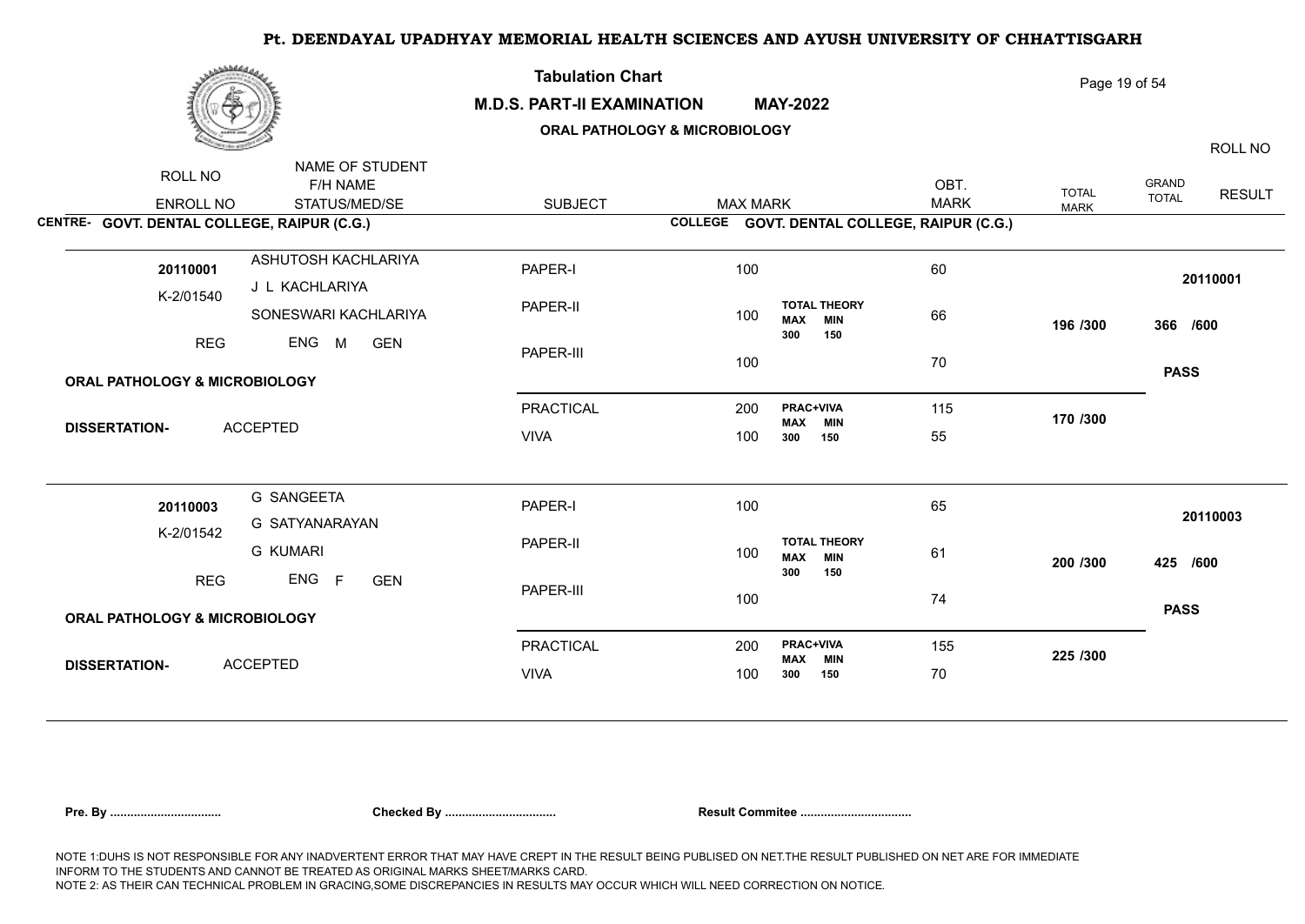|                      | رى <i>ھافلىقى</i><br>æ                   |                                               | <b>Tabulation Chart</b><br><b>M.D.S. PART-II EXAMINATION</b> | Page 20 of 54   |                                                 |             |              |              |               |
|----------------------|------------------------------------------|-----------------------------------------------|--------------------------------------------------------------|-----------------|-------------------------------------------------|-------------|--------------|--------------|---------------|
|                      |                                          |                                               | <b>ORAL PATHOLOGY &amp; MICROBIOLOGY</b>                     |                 |                                                 |             |              | ROLL NO      |               |
|                      | ROLL NO                                  | NAME OF STUDENT<br>F/H NAME                   |                                                              |                 |                                                 | OBT.        | <b>TOTAL</b> | GRAND        | <b>RESULT</b> |
|                      | ENROLL NO                                | STATUS/MED/SE                                 | <b>SUBJECT</b>                                               | <b>MAX MARK</b> |                                                 | <b>MARK</b> | <b>MARK</b>  | <b>TOTAL</b> |               |
|                      |                                          | CENTRE- GOVT. DENTAL COLLEGE, RAIPUR (C.G.)   |                                                              |                 | COLLEGE GOVT. DENTAL COLLEGE, RAIPUR (C.G.)     |             |              |              |               |
|                      | 20110006                                 | <b>SADHNA TIRKEY</b>                          | PAPER-I                                                      | 100             |                                                 | 70          |              |              | 20110006      |
|                      | K-2/01545                                | <b>JOYEL TIRKEY</b><br><b>MARGRATE TIRKEY</b> | PAPER-II                                                     | 100             | <b>TOTAL THEORY</b><br><b>MAX</b><br><b>MIN</b> | 67          | 202 /300     | 407 /600     |               |
|                      | <b>REG</b>                               | ENG F<br><b>ST</b>                            | PAPER-III                                                    | 100             | 300<br>150                                      | 65          |              |              |               |
|                      | <b>ORAL PATHOLOGY &amp; MICROBIOLOGY</b> |                                               |                                                              |                 |                                                 |             |              | <b>PASS</b>  |               |
|                      |                                          |                                               | PRACTICAL                                                    | 200             | <b>PRAC+VIVA</b><br>MAX<br><b>MIN</b>           | 145         | 205 /300     |              |               |
| <b>DISSERTATION-</b> |                                          | <b>ACCEPTED</b>                               | <b>VIVA</b>                                                  |                 | 300<br>150                                      | 60          |              |              |               |
|                      |                                          |                                               |                                                              |                 |                                                 |             |              |              |               |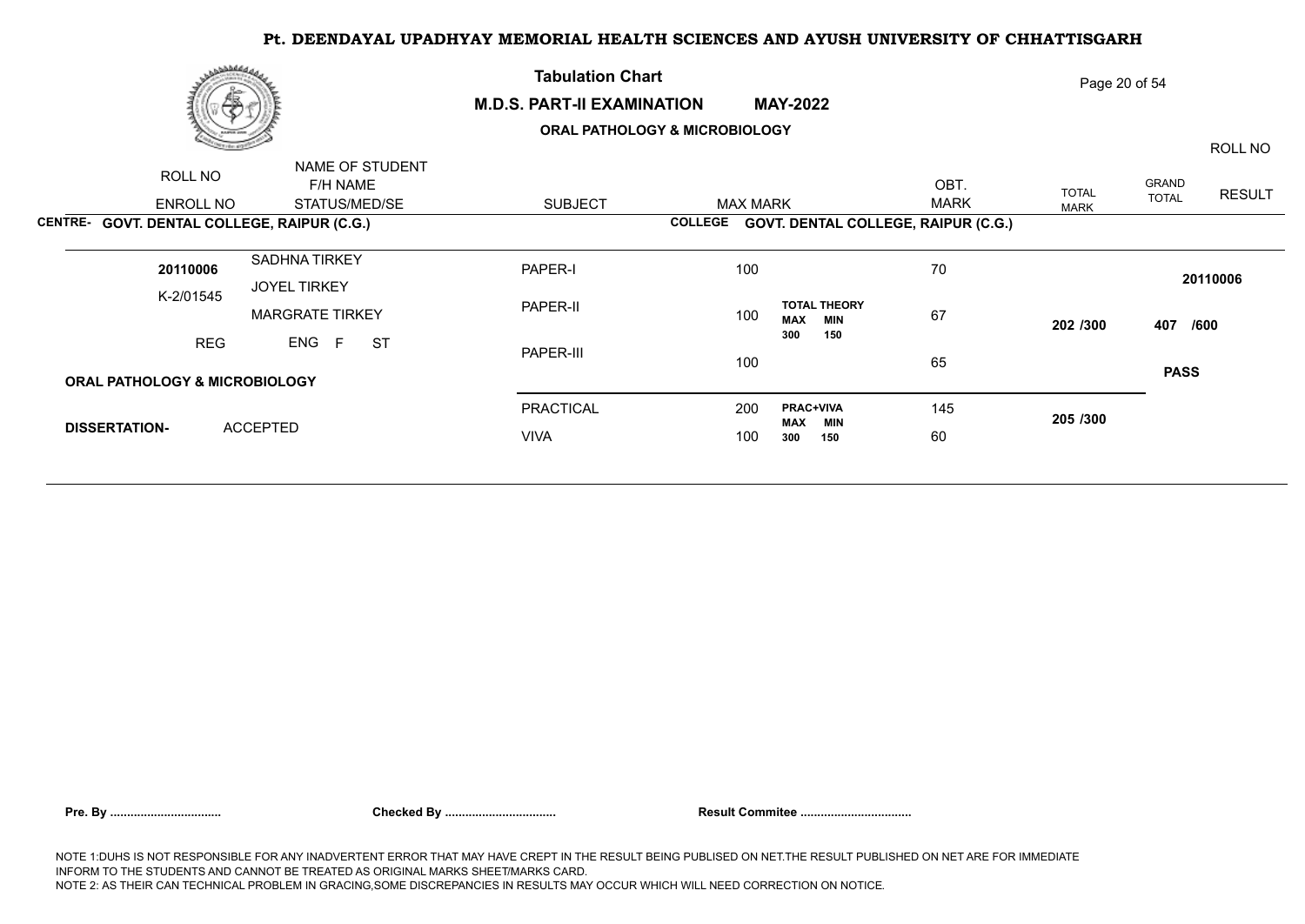| مهله فالمنادي                                                                                              |                                                | <b>Tabulation Chart</b><br><b>M.D.S. PART-II EXAMINATION</b><br><b>ORTHODONTICS</b> |                |                           | <b>MAY-2022</b>                |                                                   |                     | Page 21 of 54<br>ROLL NO    |                       |               |  |
|------------------------------------------------------------------------------------------------------------|------------------------------------------------|-------------------------------------------------------------------------------------|----------------|---------------------------|--------------------------------|---------------------------------------------------|---------------------|-----------------------------|-----------------------|---------------|--|
| ROLL NO<br><b>ENROLL NO</b>                                                                                | NAME OF STUDENT<br>F/H NAME<br>STATUS/MED/SE   | <b>SUBJECT</b>                                                                      |                | <b>MAX MARK</b>           |                                |                                                   | OBT.<br><b>MARK</b> | <b>TOTAL</b><br><b>MARK</b> | GRAND<br><b>TOTAL</b> | <b>RESULT</b> |  |
| CENTRE- BHARAT RATNA LATE SHRI ATAL BIHARI VAJPAYEE MEMORIAL<br><b>MEDICAL COLLEGE, RAJNANDGAON (C.G.)</b> |                                                |                                                                                     | <b>COLLEGE</b> | <b>RAJNANDGAON (C.G.)</b> |                                | CHHATTISGARH DENTAL COLLEGE & RESEARCH INSTITUTE, |                     |                             |                       |               |  |
| 19110040                                                                                                   | <b>JAIN PRAGATI VIVEK</b><br><b>VIVEK JAIN</b> | PAPER-I                                                                             |                | 100                       |                                |                                                   | 51                  |                             |                       | 19110040      |  |
| J-2/00025                                                                                                  | PRITI JAIN                                     | PAPER-II                                                                            |                | 100                       | <b>MAX</b>                     | <b>TOTAL THEORY</b><br><b>MIN</b>                 | 52                  | 156 /300                    | 306 /600              |               |  |
| <b>REG</b>                                                                                                 | ENG<br>F<br><b>GEN</b>                         | PAPER-III                                                                           |                | 100                       | 300                            | 150                                               | 53                  |                             |                       |               |  |
| <b>ORTHODONTICS</b>                                                                                        |                                                |                                                                                     |                |                           |                                |                                                   |                     |                             | <b>PASS</b>           |               |  |
| <b>ACCEPTED</b><br><b>DISSERTATION-</b>                                                                    |                                                | <b>PRACTICAL</b>                                                                    |                | 200                       | PRAC+VIVA<br>MAX MIN           |                                                   | 100                 | 150 /300                    |                       |               |  |
|                                                                                                            |                                                | <b>VIVA</b>                                                                         |                | 100                       | 300                            | 150                                               | 50                  |                             |                       |               |  |
| 20110072<br>K-2/01609                                                                                      | BASANTWANI NANDINI RAJKUMAR<br><b>RAJKUMAR</b> | PAPER-I                                                                             |                | 100                       |                                |                                                   | 51                  |                             |                       | 20110072      |  |
| <b>ANITA</b>                                                                                               |                                                | PAPER-II                                                                            |                | 100                       | <b>MAX</b>                     | <b>TOTAL THEORY</b><br><b>MIN</b><br>150          | 51                  | 154 /300                    | 304 /600              |               |  |
| <b>REG</b>                                                                                                 | ENG F<br><b>GEN</b>                            | PAPER-III                                                                           |                | 100                       | 300                            |                                                   | 52                  |                             | <b>PASS</b>           |               |  |
| <b>ORTHODONTICS</b>                                                                                        |                                                |                                                                                     |                |                           |                                |                                                   |                     |                             |                       |               |  |
|                                                                                                            |                                                | <b>PRACTICAL</b>                                                                    |                | 200                       | <b>PRAC+VIVA</b><br><b>MAX</b> | <b>MIN</b>                                        | 100                 | 150 /300                    |                       |               |  |
| <b>ACCEPTED</b><br><b>DISSERTATION-</b>                                                                    |                                                | <b>VIVA</b>                                                                         |                | 100                       | 300                            | 150                                               | 50                  |                             |                       |               |  |
|                                                                                                            |                                                |                                                                                     |                |                           |                                |                                                   |                     |                             |                       |               |  |

|  | Pre. By |
|--|---------|
|--|---------|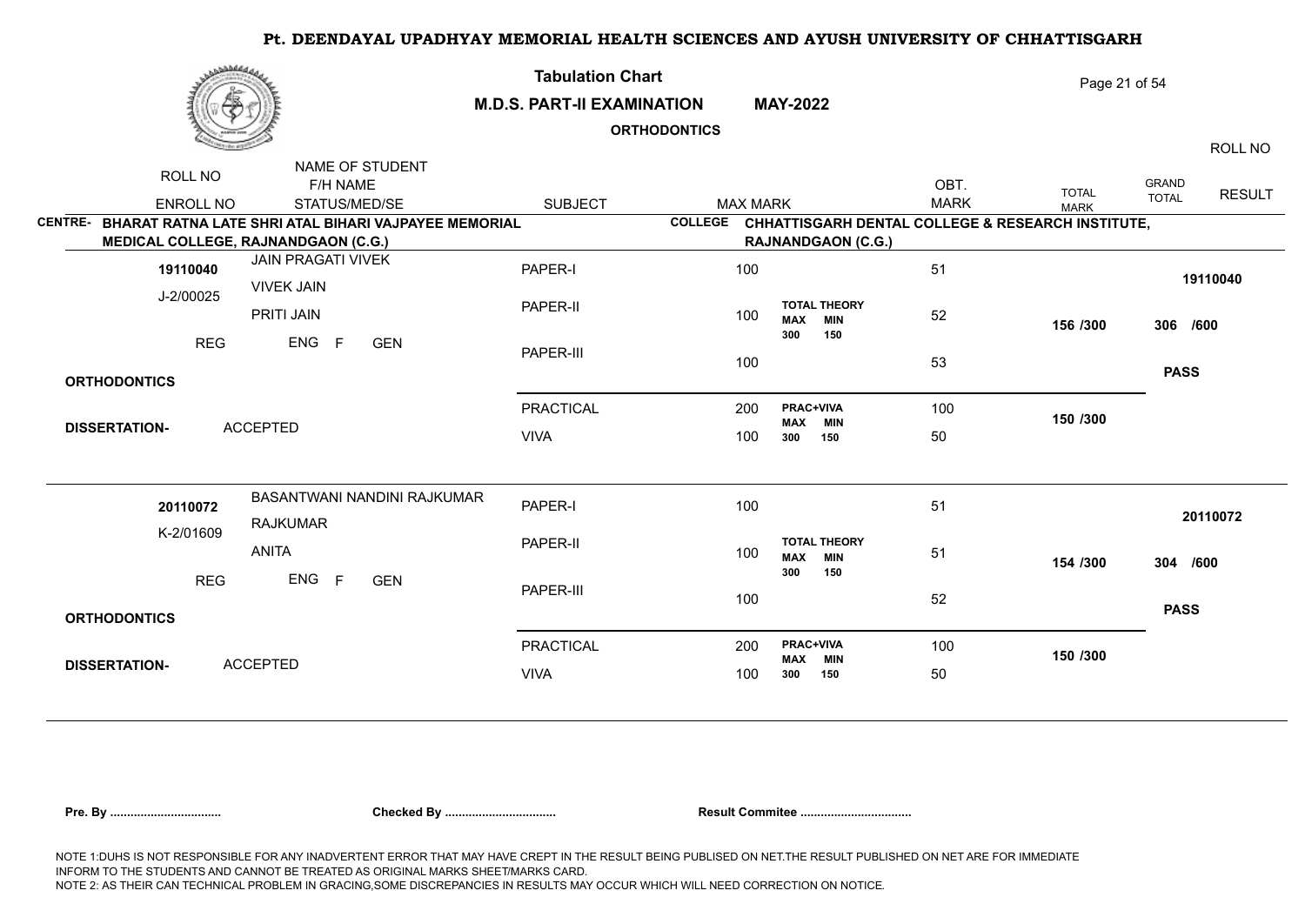|                        | بروفاطهن                    |                                                                                                            | <b>Tabulation Chart</b><br><b>M.D.S. PART-II EXAMINATION</b><br><b>ORTHODONTICS</b> |                | <b>MAY-2022</b>           |                                | Page 22 of 54<br>ROLL NO                          |                     |                             |                       |               |
|------------------------|-----------------------------|------------------------------------------------------------------------------------------------------------|-------------------------------------------------------------------------------------|----------------|---------------------------|--------------------------------|---------------------------------------------------|---------------------|-----------------------------|-----------------------|---------------|
|                        | ROLL NO<br><b>ENROLL NO</b> | NAME OF STUDENT<br>F/H NAME<br>STATUS/MED/SE                                                               | <b>SUBJECT</b>                                                                      |                | <b>MAX MARK</b>           |                                |                                                   | OBT.<br><b>MARK</b> | <b>TOTAL</b><br><b>MARK</b> | GRAND<br><b>TOTAL</b> | <b>RESULT</b> |
|                        |                             | CENTRE- BHARAT RATNA LATE SHRI ATAL BIHARI VAJPAYEE MEMORIAL<br><b>MEDICAL COLLEGE, RAJNANDGAON (C.G.)</b> |                                                                                     | <b>COLLEGE</b> | <b>RAJNANDGAON (C.G.)</b> |                                | CHHATTISGARH DENTAL COLLEGE & RESEARCH INSTITUTE, |                     |                             |                       |               |
| 20110073               |                             | PASAD SUCHI HITESH<br><b>HITESH PASAD</b>                                                                  | PAPER-I                                                                             |                | 100                       |                                |                                                   | 51                  |                             |                       | 20110073      |
|                        | K-2/01615                   | SANGITA PASAD                                                                                              | PAPER-II                                                                            |                | 100                       | <b>MAX</b>                     | <b>TOTAL THEORY</b><br><b>MIN</b>                 | 53                  | 155 /300                    | 319 /600              |               |
|                        | <b>REG</b>                  | ENG<br>F<br><b>GEN</b>                                                                                     | PAPER-III                                                                           |                | 100                       | 300                            | 150                                               | 51                  |                             |                       |               |
|                        | <b>ORTHODONTICS</b>         |                                                                                                            |                                                                                     |                |                           |                                |                                                   |                     |                             | <b>PASS</b>           |               |
|                        | <b>DISSERTATION-</b>        | <b>ACCEPTED</b>                                                                                            | <b>PRACTICAL</b>                                                                    |                | 200                       | <b>PRAC+VIVA</b><br><b>MAX</b> | <b>MIN</b>                                        | 105                 | 164 /300                    |                       |               |
|                        |                             |                                                                                                            | <b>VIVA</b>                                                                         |                | 100                       | 300                            | 150                                               | 59                  |                             |                       |               |
|                        | 20110074                    | PREETI PARYANI<br><b>VIKRAM PAL</b>                                                                        | PAPER-I                                                                             |                | 100                       |                                |                                                   | 57                  |                             |                       | 20110074      |
|                        | K-2/01617                   | POONAM                                                                                                     | PAPER-II                                                                            |                | 100                       | <b>MAX</b><br>300              | <b>TOTAL THEORY</b><br><b>MIN</b><br>150          | 54                  | 165 /300                    | 321 /600              |               |
| ENG<br><b>REG</b><br>F |                             | <b>GEN</b>                                                                                                 | PAPER-III                                                                           |                | 100                       |                                |                                                   | 54                  |                             | <b>PASS</b>           |               |
|                        | <b>ORTHODONTICS</b>         |                                                                                                            |                                                                                     |                |                           |                                |                                                   |                     |                             |                       |               |
|                        | <b>DISSERTATION-</b>        | <b>ACCEPTED</b>                                                                                            | <b>PRACTICAL</b>                                                                    |                | 200                       | <b>PRAC+VIVA</b><br><b>MAX</b> | <b>MIN</b>                                        | 102                 | 156 /300                    |                       |               |
|                        |                             |                                                                                                            | <b>VIVA</b>                                                                         |                | 100                       | 300                            | 150                                               | 54                  |                             |                       |               |
|                        |                             |                                                                                                            |                                                                                     |                |                           |                                |                                                   |                     |                             |                       |               |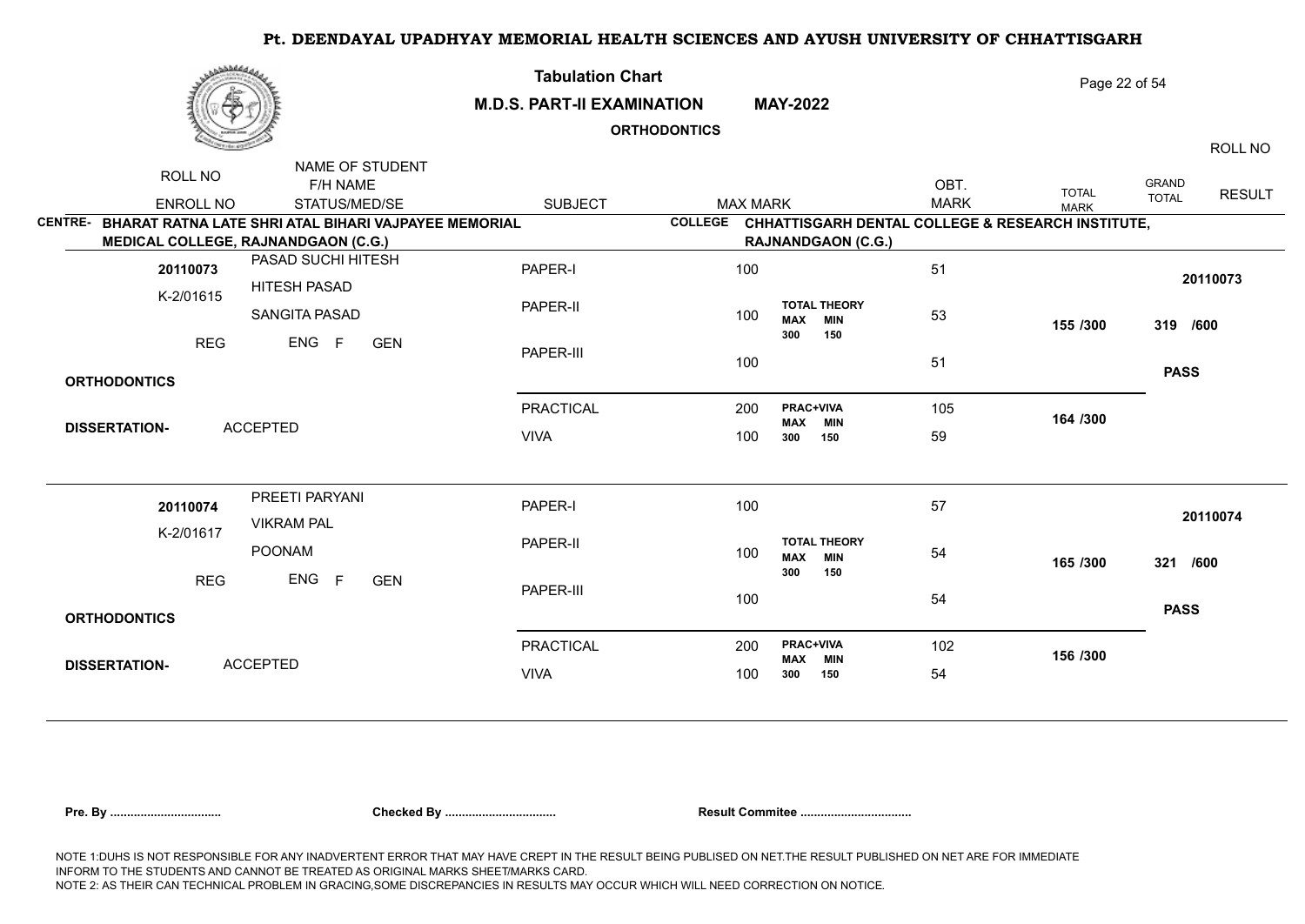| برىقىلىلى             |                                                                                                      | <b>Tabulation Chart</b><br><b>M.D.S. PART-II EXAMINATION</b><br><b>ORTHODONTICS</b> |            | <b>MAY-2022</b> |                                                               |                     | Page 23 of 54                                                                                 | ROLL NO                      |               |
|-----------------------|------------------------------------------------------------------------------------------------------|-------------------------------------------------------------------------------------|------------|-----------------|---------------------------------------------------------------|---------------------|-----------------------------------------------------------------------------------------------|------------------------------|---------------|
| ROLL NO<br>ENROLL NO  | NAME OF STUDENT<br>F/H NAME<br>STATUS/MED/SE<br>CENTRE- C.M. MEDICAL COLLEGE, KACHANDUR, DURG (C.G.) | <b>SUBJECT</b>                                                                      |            | <b>MAX MARK</b> |                                                               | OBT.<br><b>MARK</b> | <b>TOTAL</b><br><b>MARK</b><br>COLLEGE MAITRI COLLEGE OF DENTISTRY & RESEARCH CENTRE, ANJORA, | <b>GRAND</b><br><b>TOTAL</b> | <b>RESULT</b> |
| 20110012<br>K-2/01557 | DIPESHVER SINGH RAJPUT<br>JEEVAN SINGH RAJPUT                                                        | PAPER-I                                                                             | 100        | DURG (C.G.)     |                                                               | 60                  |                                                                                               | 20110012                     |               |
| <b>REG</b>            | <b>JAGESVARI</b><br>ENG<br>M<br>OBC                                                                  | PAPER-II<br>PAPER-III                                                               | 100<br>100 |                 | <b>TOTAL THEORY</b><br><b>MIN</b><br><b>MAX</b><br>300<br>150 | 68<br>64            | 192 /300                                                                                      | 421 /600                     |               |
| <b>ORTHODONTICS</b>   |                                                                                                      |                                                                                     |            |                 |                                                               |                     |                                                                                               | <b>PASS</b>                  |               |
| <b>DISSERTATION-</b>  | <b>ACCEPTED</b>                                                                                      | <b>PRACTICAL</b><br><b>VIVA</b>                                                     | 200<br>100 |                 | <b>PRAC+VIVA</b><br><b>MAX MIN</b><br>150<br>300              | 160<br>69           | 229 /300                                                                                      |                              |               |
| 20110014<br>K-2/01556 | JYOTI PANJWANI<br>KISHOR PANJWANI                                                                    | PAPER-I                                                                             | 100        |                 |                                                               | 60                  |                                                                                               | 20110014                     |               |
| <b>REG</b>            | <b>RENU PANJWANI</b><br>ENG F<br><b>GEN</b>                                                          | PAPER-II<br>PAPER-III                                                               | 100        |                 | <b>TOTAL THEORY</b><br><b>MIN</b><br><b>MAX</b><br>300<br>150 | 57                  | 190 /300                                                                                      | 352 /600                     |               |
| <b>ORTHODONTICS</b>   |                                                                                                      |                                                                                     | 100        |                 |                                                               | 73                  |                                                                                               | <b>PASS</b>                  |               |
| <b>DISSERTATION-</b>  | <b>ACCEPTED</b>                                                                                      | <b>PRACTICAL</b>                                                                    | 200        |                 | <b>PRAC+VIVA</b><br><b>MAX</b><br><b>MIN</b>                  | 110                 | 162 /300                                                                                      |                              |               |
|                       |                                                                                                      | <b>VIVA</b>                                                                         | 100        |                 | 300<br>150                                                    | 52                  |                                                                                               |                              |               |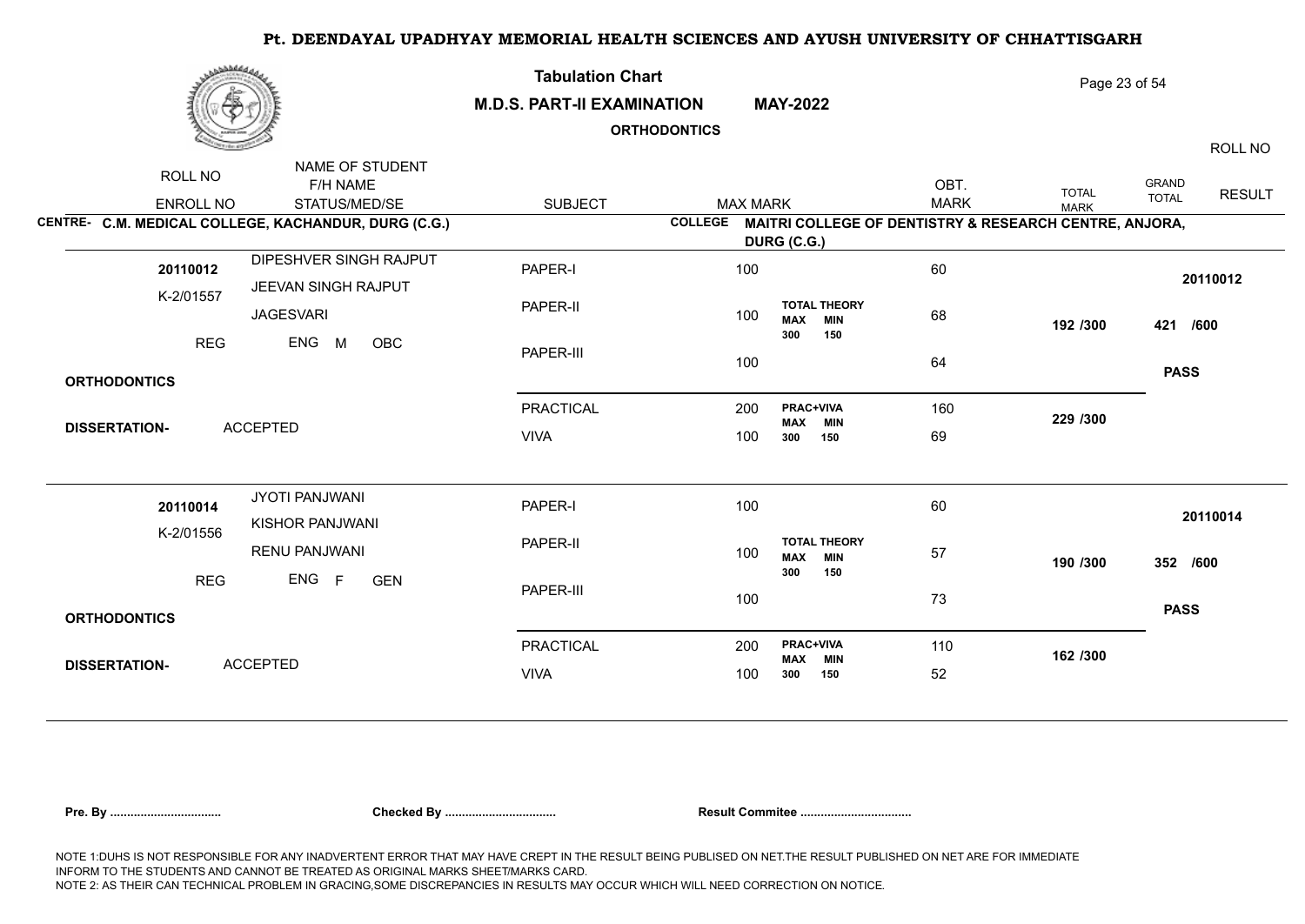|                      | مەھلىلىقى                                                             | <b>Tabulation Chart</b>           |                                   |                                                        |             | Page 24 of 54 |                       |               |
|----------------------|-----------------------------------------------------------------------|-----------------------------------|-----------------------------------|--------------------------------------------------------|-------------|---------------|-----------------------|---------------|
| 偽                    |                                                                       | <b>M.D.S. PART-II EXAMINATION</b> | <b>ORTHODONTICS</b>               | <b>MAY-2022</b>                                        |             |               |                       | ROLL NO       |
| ROLL NO              | NAME OF STUDENT<br>F/H NAME                                           |                                   |                                   |                                                        | OBT.        | <b>TOTAL</b>  | GRAND<br><b>TOTAL</b> | <b>RESULT</b> |
| ENROLL NO            | STATUS/MED/SE<br>CENTRE- C.M. MEDICAL COLLEGE, KACHANDUR, DURG (C.G.) | <b>SUBJECT</b>                    | <b>MAX MARK</b><br><b>COLLEGE</b> | MAITRI COLLEGE OF DENTISTRY & RESEARCH CENTRE, ANJORA, | <b>MARK</b> | <b>MARK</b>   |                       |               |
|                      |                                                                       |                                   |                                   | DURG (C.G.)                                            |             |               |                       |               |
| 20110019             | NEHA YADAV<br>KARAN KUMAR YADAV                                       | PAPER-I                           | 100                               |                                                        | 62          |               |                       | 20110019      |
| K-2/01555            | KANTI YADAV                                                           | PAPER-II                          | 100                               | <b>TOTAL THEORY</b><br><b>MAX</b><br><b>MIN</b>        | 70          | 205 /300      | 420 /600              |               |
| <b>REG</b>           | ENG<br>F<br>OBC                                                       | PAPER-III                         | 100                               | 300<br>150                                             | 73          |               | <b>PASS</b>           |               |
| <b>ORTHODONTICS</b>  |                                                                       |                                   |                                   |                                                        |             |               |                       |               |
| <b>DISSERTATION-</b> | <b>ACCEPTED</b>                                                       | PRACTICAL                         | 200                               | <b>PRAC+VIVA</b><br>MAX<br>MIN                         | 150         | 215 /300      |                       |               |
|                      |                                                                       | <b>VIVA</b>                       | 100                               | 300<br>150                                             | 65          |               |                       |               |
|                      |                                                                       |                                   |                                   |                                                        |             |               |                       |               |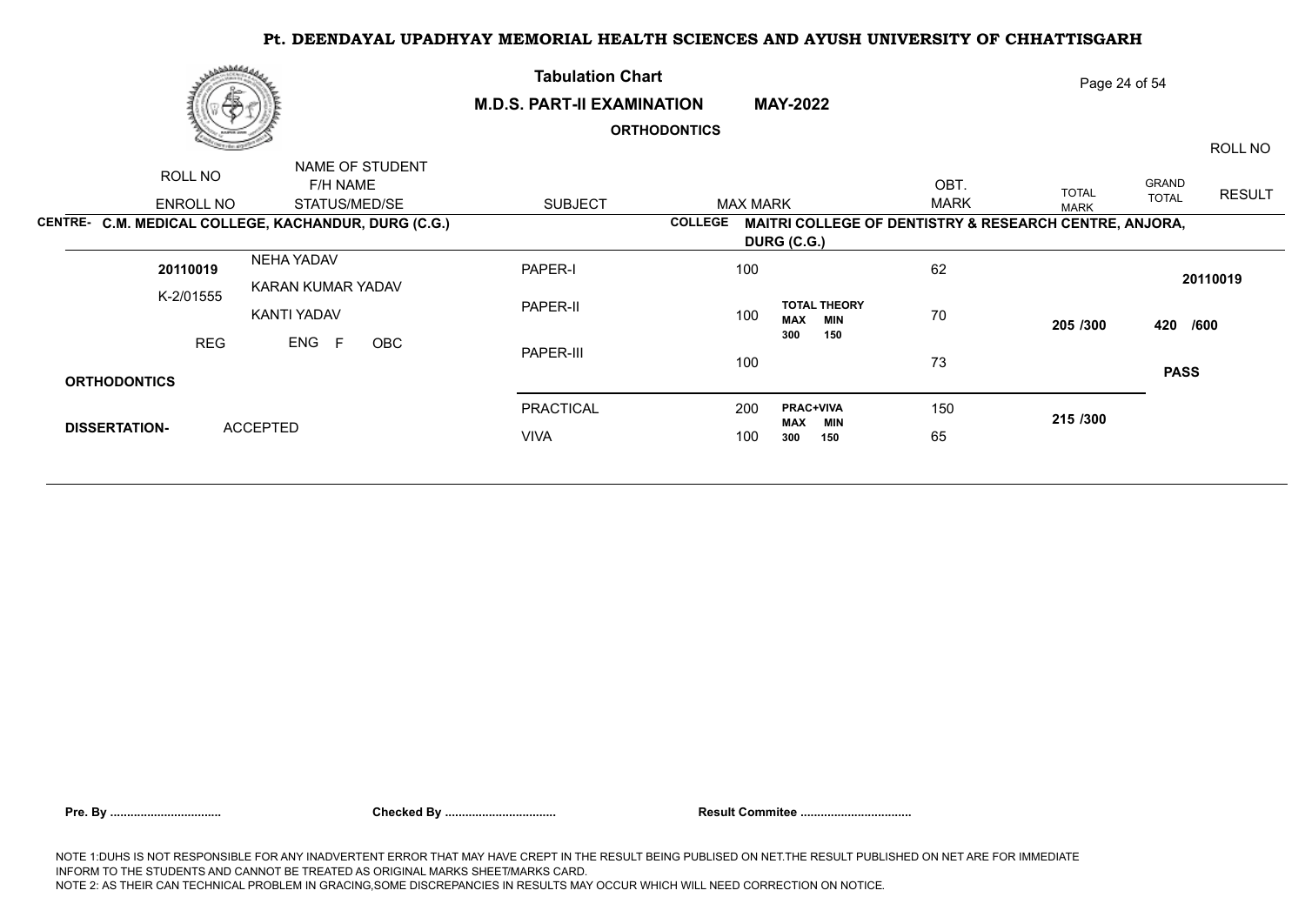| برىقىلىلى                                   |                                                                                                      | <b>Tabulation Chart</b><br><b>M.D.S. PART-II EXAMINATION</b><br><b>ORTHODONTICS</b> |                |                                         | <b>MAY-2022</b>                          | Page 25 of 54<br>ROLL NO |                                                                                         |                                               |
|---------------------------------------------|------------------------------------------------------------------------------------------------------|-------------------------------------------------------------------------------------|----------------|-----------------------------------------|------------------------------------------|--------------------------|-----------------------------------------------------------------------------------------|-----------------------------------------------|
| ROLL NO<br>ENROLL NO                        | NAME OF STUDENT<br>F/H NAME<br>STATUS/MED/SE<br>CENTRE- C.M. MEDICAL COLLEGE, KACHANDUR, DURG (C.G.) | <b>SUBJECT</b>                                                                      | <b>COLLEGE</b> | <b>MAX MARK</b><br><b>BHILAI (C.G.)</b> |                                          | OBT.<br><b>MARK</b>      | <b>TOTAL</b><br><b>MARK</b><br>RUNGTA COLLEGE OF DENTAL SCIENCE & RESEARCH, KOHKA ROAD, | <b>GRAND</b><br><b>RESULT</b><br><b>TOTAL</b> |
| 20110034<br>K-2/01573                       | POOJA BAJAJ<br>DURGA DAS BAJAJ                                                                       | PAPER-I                                                                             | 100            |                                         |                                          | 83                       |                                                                                         | 20110034                                      |
| <b>REG</b>                                  | <b>HARSHA BAJAJ</b><br>ENG<br>$-F$<br><b>GEN</b>                                                     | PAPER-II<br>PAPER-III                                                               | 100<br>100     | <b>MAX</b><br>300                       | <b>TOTAL THEORY</b><br><b>MIN</b><br>150 | 83<br>82                 | 248 /300                                                                                | 511 /600                                      |
| <b>ORTHODONTICS</b><br><b>DISSERTATION-</b> | <b>ACCEPTED</b>                                                                                      | <b>PRACTICAL</b><br><b>VIVA</b>                                                     | 200<br>100     | 300                                     | <b>PRAC+VIVA</b><br>MAX MIN<br>150       | 177<br>86                | 263 /300                                                                                | <b>PASS</b>                                   |
| 20110035<br>K-2/01574                       | PANKAJ DHANANJAY KALE<br>DHANANJAY KALE                                                              | PAPER-I<br>PAPER-II                                                                 | 100            |                                         | <b>TOTAL THEORY</b>                      | 81                       |                                                                                         | 20110035                                      |
| <b>REG</b>                                  | VANDANA KALE<br>ENG<br>M<br><b>GEN</b>                                                               | PAPER-III                                                                           | 100<br>100     | <b>MAX</b><br>300                       | <b>MIN</b><br>150                        | 80<br>80                 | 241 /300                                                                                | 496 /600<br><b>PASS</b>                       |
| <b>ORTHODONTICS</b><br><b>DISSERTATION-</b> | <b>ACCEPTED</b>                                                                                      | <b>PRACTICAL</b><br><b>VIVA</b>                                                     | 200<br>100     | MAX<br>300                              | <b>PRAC+VIVA</b><br><b>MIN</b><br>150    | 173<br>82                | 255 /300                                                                                |                                               |

|  | Pre. Bv |
|--|---------|
|--|---------|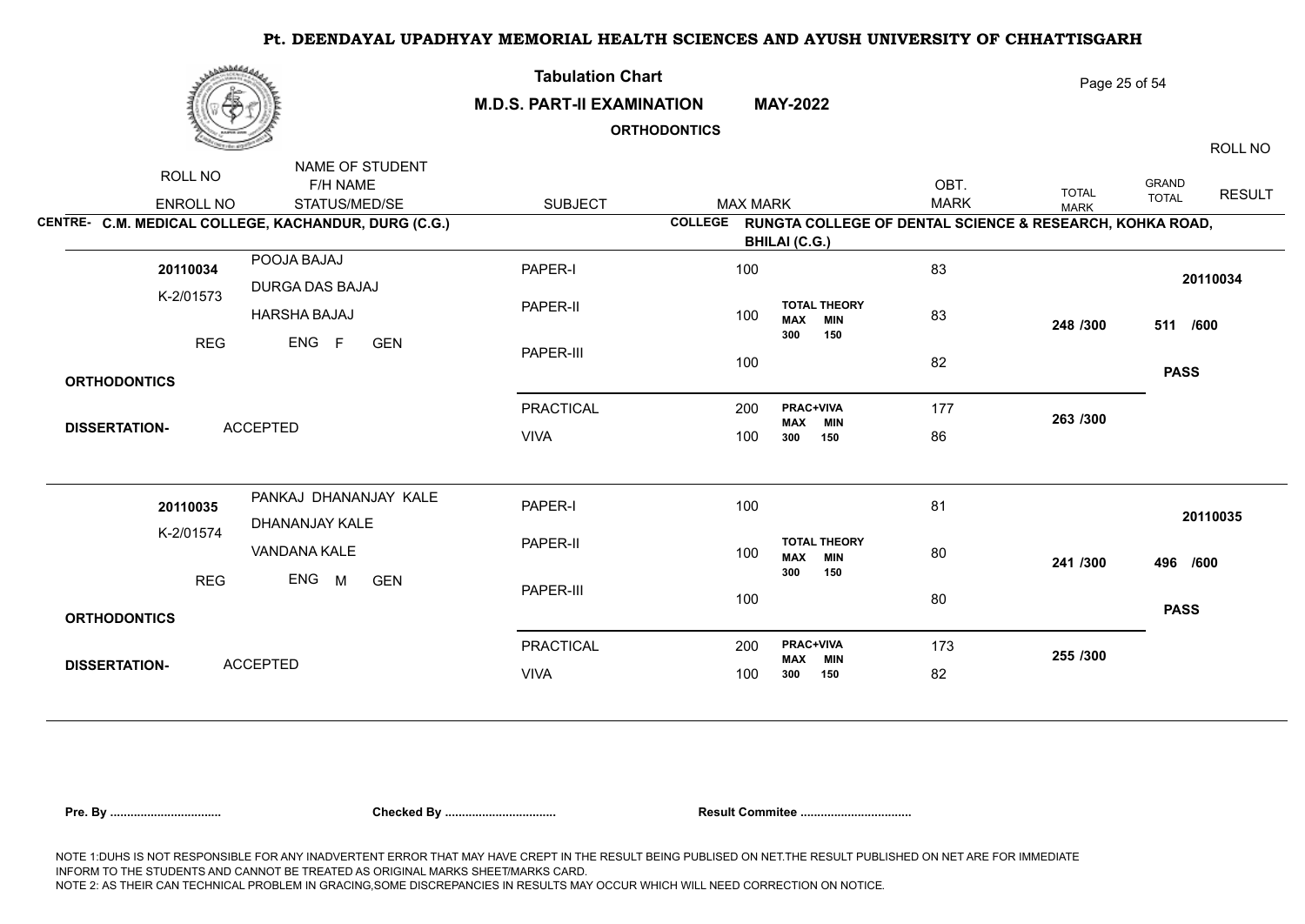|                      | <b>Nobedday</b>                                      | <b>Tabulation Chart</b>           |                     |                                                          |             | Page 26 of 54 |              |               |
|----------------------|------------------------------------------------------|-----------------------------------|---------------------|----------------------------------------------------------|-------------|---------------|--------------|---------------|
|                      | 偽                                                    | <b>M.D.S. PART-II EXAMINATION</b> |                     | <b>MAY-2022</b>                                          |             |               |              |               |
|                      |                                                      |                                   | <b>ORTHODONTICS</b> |                                                          |             |               |              | ROLL NO       |
| ROLL NO              | NAME OF STUDENT<br>F/H NAME                          |                                   |                     |                                                          | OBT.        | <b>TOTAL</b>  | GRAND        | <b>RESULT</b> |
| ENROLL NO            | STATUS/MED/SE                                        | <b>SUBJECT</b>                    | <b>MAX MARK</b>     |                                                          | <b>MARK</b> | <b>MARK</b>   | <b>TOTAL</b> |               |
|                      | CENTRE- C.M. MEDICAL COLLEGE, KACHANDUR, DURG (C.G.) |                                   | <b>COLLEGE</b>      | RUNGTA COLLEGE OF DENTAL SCIENCE & RESEARCH, KOHKA ROAD, |             |               |              |               |
|                      |                                                      |                                   |                     | <b>BHILAI (C.G.)</b>                                     |             |               |              |               |
| 20110036             | BHANSALI GUNJAN RAJESH                               | PAPER-I                           | 100                 |                                                          | 86          |               |              | 20110036      |
| K-2/01575            | RAJESH BHANSALI<br>ANITA BHANSALI                    | PAPER-II                          | 100                 | <b>TOTAL THEORY</b><br><b>MAX</b><br><b>MIN</b>          | 86          | 259 /300      | 529 /600     |               |
|                      | ENG<br><b>REG</b><br>E<br><b>GEN</b>                 | PAPER-III                         | 100                 | 150<br>300                                               | 87          |               | <b>PASS</b>  |               |
| <b>ORTHODONTICS</b>  |                                                      |                                   |                     |                                                          |             |               |              |               |
|                      |                                                      | PRACTICAL                         | 200                 | <b>PRAC+VIVA</b><br>MAX<br>MIN                           | 181         | 270 /300      |              |               |
| <b>DISSERTATION-</b> | <b>ACCEPTED</b>                                      | <b>VIVA</b>                       | 100                 | 300<br>150                                               | 89          |               |              |               |
|                      |                                                      |                                   |                     |                                                          |             |               |              |               |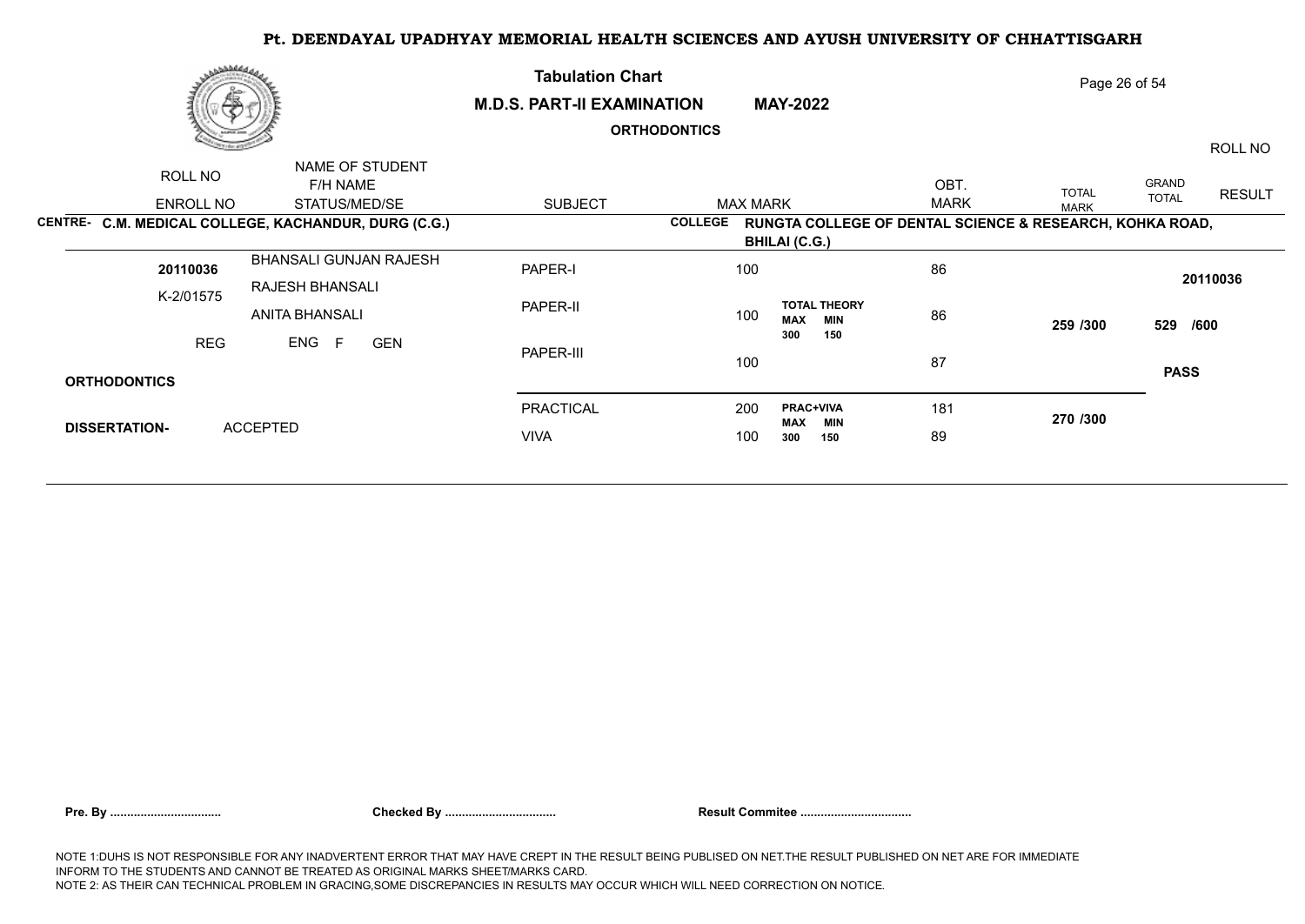| برهانا فاخترى                 |                                              | <b>Tabulation Chart</b><br><b>M.D.S. PART-II EXAMINATION</b> | <b>ORTHODONTICS</b> | <b>MAY-2022</b>                                        | Page 27 of 54<br>ROLL NO |                                                                 |                                        |  |
|-------------------------------|----------------------------------------------|--------------------------------------------------------------|---------------------|--------------------------------------------------------|--------------------------|-----------------------------------------------------------------|----------------------------------------|--|
| ROLL NO<br>ENROLL NO          | NAME OF STUDENT<br>F/H NAME<br>STATUS/MED/SE | <b>SUBJECT</b>                                               | <b>MAX MARK</b>     |                                                        | OBT.<br><b>MARK</b>      | <b>TOTAL</b><br><b>MARK</b>                                     | GRAND<br><b>RESULT</b><br><b>TOTAL</b> |  |
| CENTRE- CIMS, BILASPUR (C.G.) |                                              |                                                              |                     | <b>BILASPUR (C.G.)</b>                                 |                          | COLLEGE NEW HORIZON DENTAL COLLEGE & RESEARCH INSTITUTE, SAKRI, |                                        |  |
| 20110049                      | MITRASEN RAJ<br>RAJESHWAR PRASAD DAS         | PAPER-I                                                      | 100                 |                                                        | 70                       |                                                                 | 20110049                               |  |
| K-2/01588                     | PUSHPA PRASAD DAS                            | PAPER-II                                                     | 100                 | <b>TOTAL THEORY</b><br><b>MIN</b><br><b>MAX</b>        | 69                       | 206 /300                                                        | 453 /600                               |  |
| <b>REG</b>                    | ENG<br>M<br><b>GEN</b>                       | PAPER-III                                                    | 100                 | 300<br>150                                             | 67                       |                                                                 |                                        |  |
| <b>ORTHODONTICS</b>           |                                              |                                                              |                     |                                                        |                          |                                                                 | <b>PASS</b>                            |  |
| <b>DISSERTATION-</b>          | <b>ACCEPTED</b>                              | <b>PRACTICAL</b>                                             | 200                 | <b>PRAC+VIVA</b><br><b>MIN</b><br>MAX                  | 164                      | 247 /300                                                        |                                        |  |
|                               |                                              | <b>VIVA</b>                                                  | 100                 | 300<br>150                                             | 83                       |                                                                 |                                        |  |
| 20110050                      | <b>ANKITA PAUL</b><br><b>TAPAN PAUL</b>      | PAPER-I                                                      | 100                 |                                                        | 69                       |                                                                 | 20110050                               |  |
| K-2/01589                     | SONALI PAUL                                  | PAPER-II                                                     | 100                 | <b>TOTAL THEORY</b><br><b>MIN</b><br><b>MAX</b><br>300 | 71                       | 211 /300                                                        | 463 /600                               |  |
| <b>REG</b>                    | ENG F<br><b>GEN</b>                          | PAPER-III                                                    | 100                 | 150                                                    | 71                       |                                                                 | <b>PASS</b>                            |  |
| <b>ORTHODONTICS</b>           |                                              |                                                              |                     |                                                        |                          |                                                                 |                                        |  |
| <b>DISSERTATION-</b>          | <b>ACCEPTED</b>                              | <b>PRACTICAL</b>                                             | 200                 | <b>PRAC+VIVA</b><br><b>MAX</b><br><b>MIN</b>           | 168                      | 252 /300                                                        |                                        |  |
|                               |                                              | <b>VIVA</b>                                                  | 100                 | 300<br>150                                             | 84                       |                                                                 |                                        |  |
|                               |                                              |                                                              |                     |                                                        |                          |                                                                 |                                        |  |

| Pre. Bv |  |
|---------|--|
|---------|--|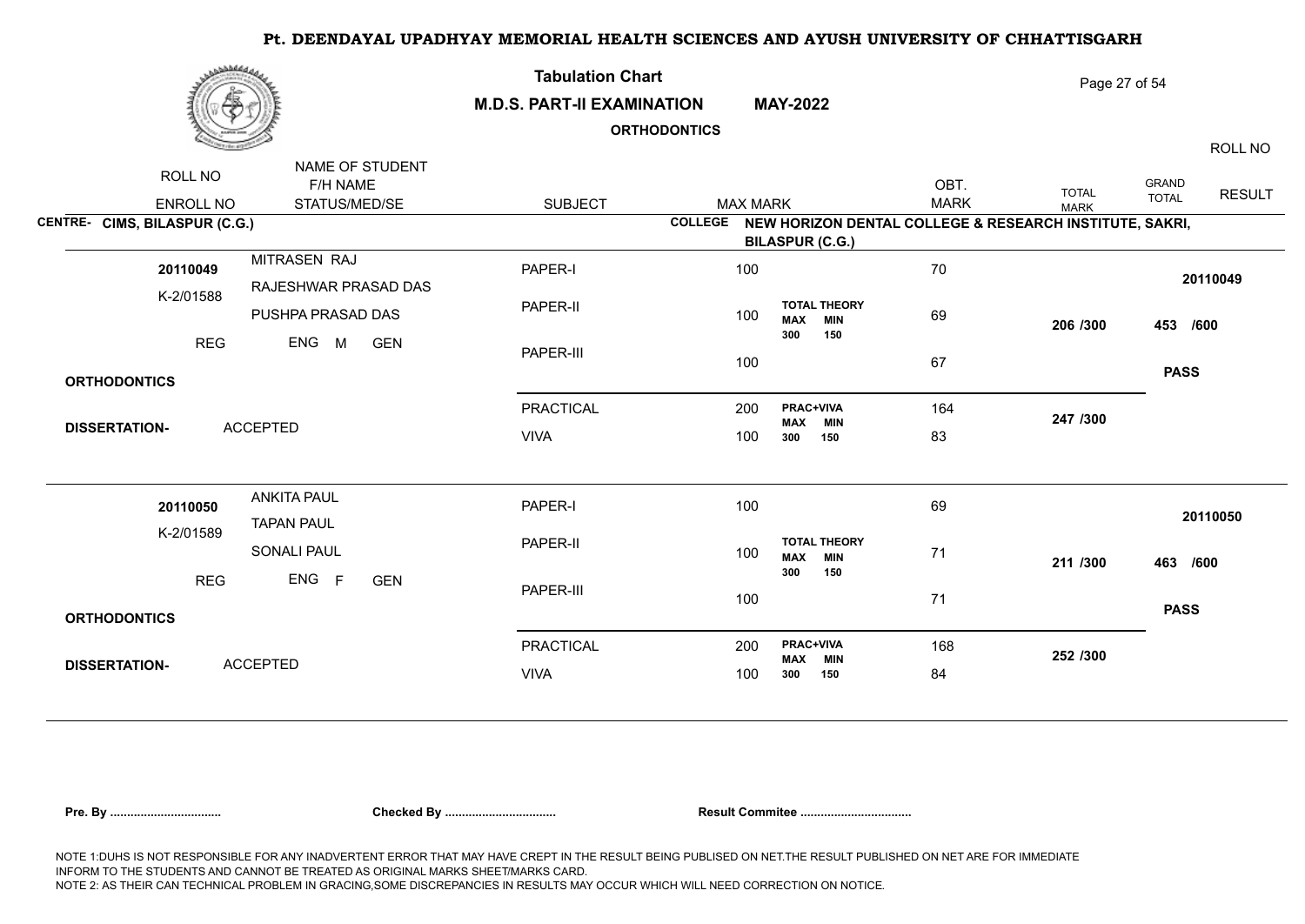| رىھەممى<br>偽                  |                                                      | <b>Tabulation Chart</b><br><b>M.D.S. PART-II EXAMINATION</b> |                     | <b>MAY-2022</b>                                                                   |                     | Page 28 of 54               |                       |               |
|-------------------------------|------------------------------------------------------|--------------------------------------------------------------|---------------------|-----------------------------------------------------------------------------------|---------------------|-----------------------------|-----------------------|---------------|
|                               |                                                      |                                                              | <b>ORTHODONTICS</b> |                                                                                   |                     |                             |                       | ROLL NO       |
| ROLL NO<br>ENROLL NO          | NAME OF STUDENT<br>F/H NAME<br>STATUS/MED/SE         | <b>SUBJECT</b>                                               | <b>MAX MARK</b>     |                                                                                   | OBT.<br><b>MARK</b> | <b>TOTAL</b><br><b>MARK</b> | GRAND<br><b>TOTAL</b> | <b>RESULT</b> |
| CENTRE- CIMS, BILASPUR (C.G.) |                                                      |                                                              | <b>COLLEGE</b>      | NEW HORIZON DENTAL COLLEGE & RESEARCH INSTITUTE, SAKRI,<br><b>BILASPUR (C.G.)</b> |                     |                             |                       |               |
| 20110051<br>K-2/01590         | MANWATKAR KALYANI KRISHNARAO<br>KRISHNARAO MANWATKAR | PAPER-I                                                      | 100                 |                                                                                   | 63                  |                             |                       | 20110051      |
|                               | KUSUM MANWATKAR                                      | PAPER-II                                                     | 100                 | <b>TOTAL THEORY</b><br><b>MAX</b><br><b>MIN</b>                                   | 69                  | 199 /300                    | 439 /600              |               |
| <b>REG</b>                    | ENG<br>F<br><b>GEN</b>                               | PAPER-III                                                    | 100                 | 300<br>150                                                                        | 67                  |                             | <b>PASS</b>           |               |
| <b>ORTHODONTICS</b>           |                                                      |                                                              |                     |                                                                                   |                     |                             |                       |               |
|                               |                                                      | <b>PRACTICAL</b>                                             | 200                 | <b>PRAC+VIVA</b><br><b>MAX</b><br>MIN                                             | 160                 | 240 /300                    |                       |               |
| <b>DISSERTATION-</b>          | <b>ACCEPTED</b>                                      | <b>VIVA</b>                                                  | 100                 | 300<br>150                                                                        | 80                  |                             |                       |               |
|                               |                                                      |                                                              |                     |                                                                                   |                     |                             |                       |               |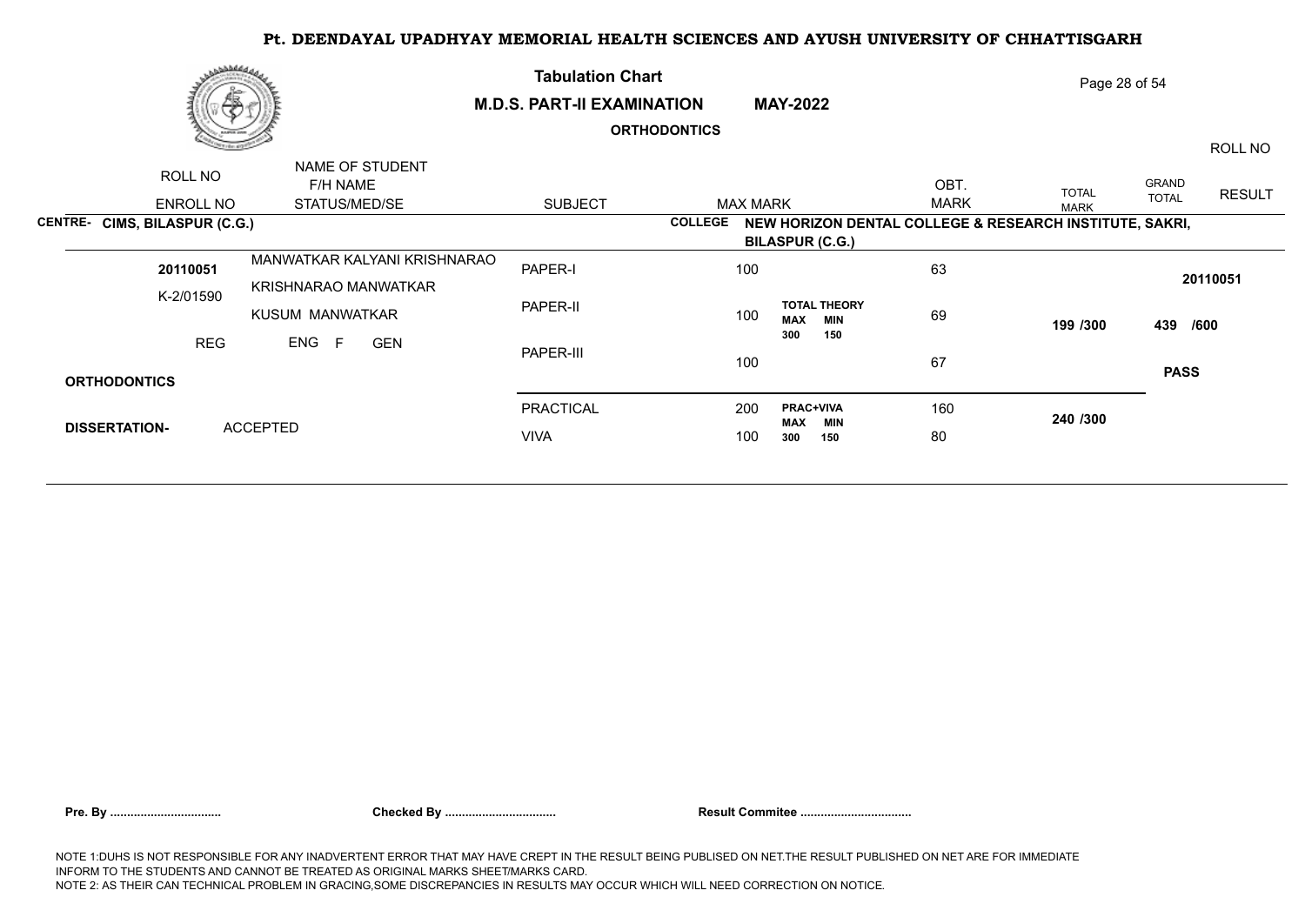| NAME OF STUDENT<br>ROLL NO<br>OBT.<br><b>GRAND</b><br><b>F/H NAME</b><br><b>TOTAL</b><br><b>RESULT</b><br><b>TOTAL</b><br><b>MARK</b><br><b>SUBJECT</b><br>ENROLL NO<br>STATUS/MED/SE<br><b>MAX MARK</b><br><b>MARK</b><br>CENTRE- CIMS, BILASPUR (C.G.)<br>TRIVENI INSTITUTE OF DENTAL SCIENCES, HOSPITAL & RESEARCH<br><b>COLLEGE</b><br><b>CENTRE, BILASPUR (C.G.)</b><br>ARPAN GOSWAMI<br>57<br>PAPER-I<br>100<br>20110060<br>20110060<br><b>TARAPADA GOSWAMI</b><br>K-2/01599<br>PAPER-II<br><b>TOTAL THEORY</b><br>CHANDANA GOSWAMI<br>64<br>100<br><b>MIN</b><br><b>MAX</b><br>185 /300<br>424 /600<br>150<br>300<br>ENG M<br><b>REG</b><br><b>GEN</b><br>PAPER-III<br>100<br>64<br><b>PASS</b><br><b>ORTHODONTICS</b><br>PRAC+VIVA<br><b>PRACTICAL</b><br>200<br>163<br>239 /300<br><b>MIN</b><br>MAX<br><b>ACCEPTED</b><br><b>DISSERTATION-</b><br><b>VIVA</b><br>76<br>100<br>150<br>300<br>HARSHITA SHRIVASTAVA<br>PAPER-I<br>100<br>63<br>20110061<br>20110061<br>C.K. SHRIVASTAVA<br>K-2/01600<br><b>TOTAL THEORY</b><br>PAPER-II<br>PURNIMA SHRIVASTAVA<br>100<br>71<br><b>MIN</b><br><b>MAX</b><br>207 /300<br>442 /600<br>300<br>150<br>ENG F<br><b>REG</b><br><b>GEN</b><br>PAPER-III<br>100<br>73<br><b>PASS</b><br><b>ORTHODONTICS</b><br><b>PRACTICAL</b><br>PRAC+VIVA<br>160<br>200<br>235 /300<br><b>MAX</b><br><b>MIN</b><br><b>ACCEPTED</b><br><b>DISSERTATION-</b><br><b>VIVA</b><br>75<br>100<br>300<br>150 | <b>Nobedda</b> |  | <b>Tabulation Chart</b><br><b>M.D.S. PART-II EXAMINATION</b><br><b>ORTHODONTICS</b> |  | <b>MAY-2022</b> | Page 29 of 54<br>ROLL NO |  |  |
|---------------------------------------------------------------------------------------------------------------------------------------------------------------------------------------------------------------------------------------------------------------------------------------------------------------------------------------------------------------------------------------------------------------------------------------------------------------------------------------------------------------------------------------------------------------------------------------------------------------------------------------------------------------------------------------------------------------------------------------------------------------------------------------------------------------------------------------------------------------------------------------------------------------------------------------------------------------------------------------------------------------------------------------------------------------------------------------------------------------------------------------------------------------------------------------------------------------------------------------------------------------------------------------------------------------------------------------------------------------------------------------------------------------------------------------|----------------|--|-------------------------------------------------------------------------------------|--|-----------------|--------------------------|--|--|
|                                                                                                                                                                                                                                                                                                                                                                                                                                                                                                                                                                                                                                                                                                                                                                                                                                                                                                                                                                                                                                                                                                                                                                                                                                                                                                                                                                                                                                       |                |  |                                                                                     |  |                 |                          |  |  |
|                                                                                                                                                                                                                                                                                                                                                                                                                                                                                                                                                                                                                                                                                                                                                                                                                                                                                                                                                                                                                                                                                                                                                                                                                                                                                                                                                                                                                                       |                |  |                                                                                     |  |                 |                          |  |  |
|                                                                                                                                                                                                                                                                                                                                                                                                                                                                                                                                                                                                                                                                                                                                                                                                                                                                                                                                                                                                                                                                                                                                                                                                                                                                                                                                                                                                                                       |                |  |                                                                                     |  |                 |                          |  |  |
|                                                                                                                                                                                                                                                                                                                                                                                                                                                                                                                                                                                                                                                                                                                                                                                                                                                                                                                                                                                                                                                                                                                                                                                                                                                                                                                                                                                                                                       |                |  |                                                                                     |  |                 |                          |  |  |
|                                                                                                                                                                                                                                                                                                                                                                                                                                                                                                                                                                                                                                                                                                                                                                                                                                                                                                                                                                                                                                                                                                                                                                                                                                                                                                                                                                                                                                       |                |  |                                                                                     |  |                 |                          |  |  |
|                                                                                                                                                                                                                                                                                                                                                                                                                                                                                                                                                                                                                                                                                                                                                                                                                                                                                                                                                                                                                                                                                                                                                                                                                                                                                                                                                                                                                                       |                |  |                                                                                     |  |                 |                          |  |  |
|                                                                                                                                                                                                                                                                                                                                                                                                                                                                                                                                                                                                                                                                                                                                                                                                                                                                                                                                                                                                                                                                                                                                                                                                                                                                                                                                                                                                                                       |                |  |                                                                                     |  |                 |                          |  |  |
|                                                                                                                                                                                                                                                                                                                                                                                                                                                                                                                                                                                                                                                                                                                                                                                                                                                                                                                                                                                                                                                                                                                                                                                                                                                                                                                                                                                                                                       |                |  |                                                                                     |  |                 |                          |  |  |
|                                                                                                                                                                                                                                                                                                                                                                                                                                                                                                                                                                                                                                                                                                                                                                                                                                                                                                                                                                                                                                                                                                                                                                                                                                                                                                                                                                                                                                       |                |  |                                                                                     |  |                 |                          |  |  |
|                                                                                                                                                                                                                                                                                                                                                                                                                                                                                                                                                                                                                                                                                                                                                                                                                                                                                                                                                                                                                                                                                                                                                                                                                                                                                                                                                                                                                                       |                |  |                                                                                     |  |                 |                          |  |  |
|                                                                                                                                                                                                                                                                                                                                                                                                                                                                                                                                                                                                                                                                                                                                                                                                                                                                                                                                                                                                                                                                                                                                                                                                                                                                                                                                                                                                                                       |                |  |                                                                                     |  |                 |                          |  |  |
|                                                                                                                                                                                                                                                                                                                                                                                                                                                                                                                                                                                                                                                                                                                                                                                                                                                                                                                                                                                                                                                                                                                                                                                                                                                                                                                                                                                                                                       |                |  |                                                                                     |  |                 |                          |  |  |
|                                                                                                                                                                                                                                                                                                                                                                                                                                                                                                                                                                                                                                                                                                                                                                                                                                                                                                                                                                                                                                                                                                                                                                                                                                                                                                                                                                                                                                       |                |  |                                                                                     |  |                 |                          |  |  |
|                                                                                                                                                                                                                                                                                                                                                                                                                                                                                                                                                                                                                                                                                                                                                                                                                                                                                                                                                                                                                                                                                                                                                                                                                                                                                                                                                                                                                                       |                |  |                                                                                     |  |                 |                          |  |  |

|  | Pre. By |
|--|---------|
|  |         |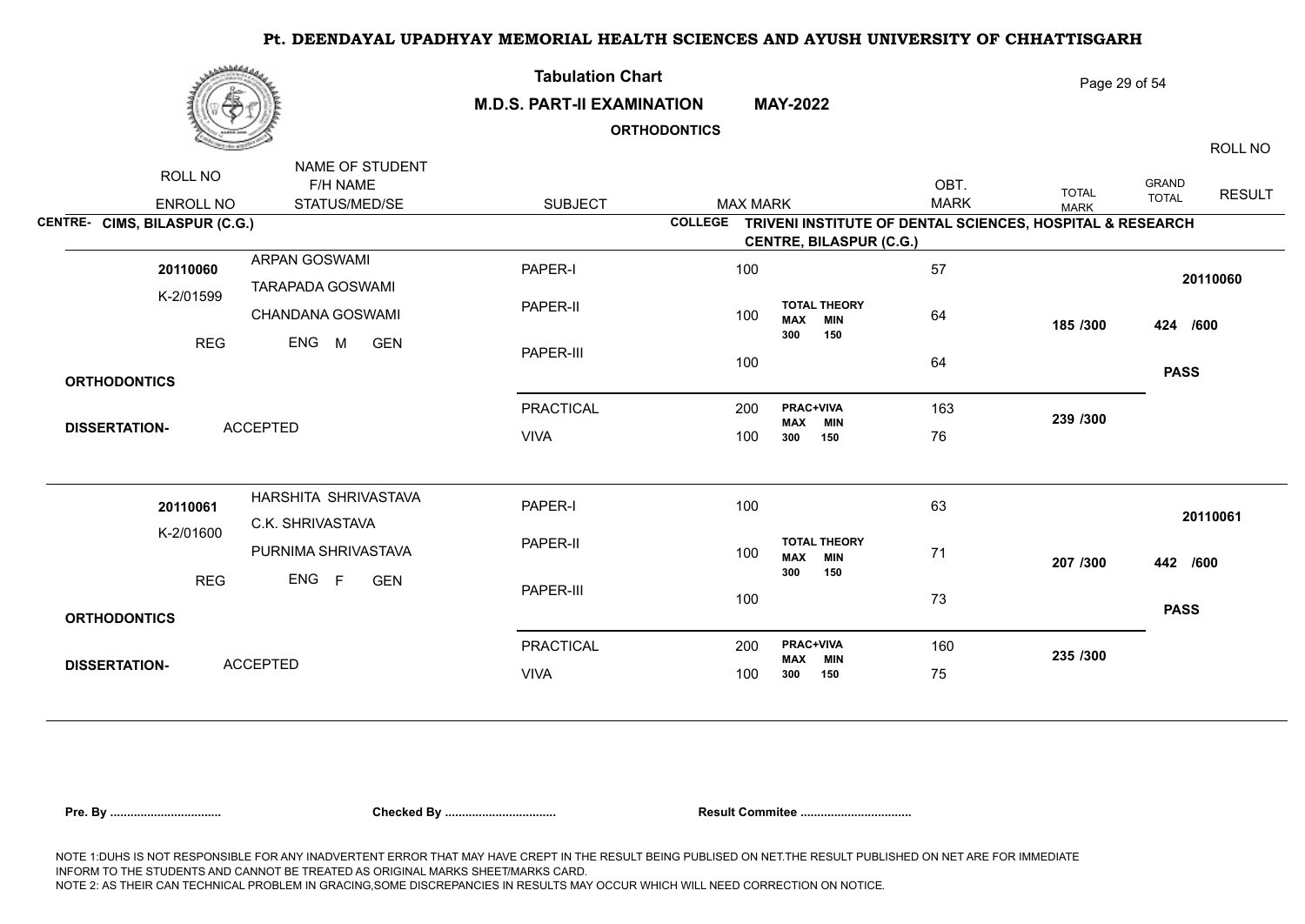|                      | ى ئەلەللىقى بى<br>偽           |                                                 | <b>Tabulation Chart</b><br><b>M.D.S. PART-II EXAMINATION</b> |                     | <b>MAY-2022</b>                                           |                     | Page 30 of 54 |                       |               |
|----------------------|-------------------------------|-------------------------------------------------|--------------------------------------------------------------|---------------------|-----------------------------------------------------------|---------------------|---------------|-----------------------|---------------|
|                      |                               |                                                 |                                                              | <b>ORTHODONTICS</b> |                                                           |                     |               |                       | ROLL NO       |
|                      | ROLL NO<br>ENROLL NO          | NAME OF STUDENT<br>F/H NAME<br>STATUS/MED/SE    | <b>SUBJECT</b>                                               | <b>MAX MARK</b>     |                                                           | OBT.<br><b>MARK</b> | <b>TOTAL</b>  | GRAND<br><b>TOTAL</b> | <b>RESULT</b> |
|                      | CENTRE- CIMS, BILASPUR (C.G.) |                                                 |                                                              | <b>COLLEGE</b>      | TRIVENI INSTITUTE OF DENTAL SCIENCES, HOSPITAL & RESEARCH |                     | <b>MARK</b>   |                       |               |
|                      |                               |                                                 |                                                              |                     | <b>CENTRE, BILASPUR (C.G.)</b>                            |                     |               |                       |               |
|                      | 20110063                      | GOUSIA SAJIDA ASHRAF KHAN<br>MD. ZAFARULLA KHAN | PAPER-I                                                      | 100                 |                                                           | 55                  |               |                       | 20110063      |
|                      | K-2/01602                     | RAHMATTHUNNISA KHAN                             | PAPER-II                                                     | 100                 | <b>TOTAL THEORY</b><br><b>MAX</b><br><b>MIN</b>           | 64                  | 187 /300      | 437 /600              |               |
|                      | <b>REG</b>                    | ENG F<br><b>GEN</b>                             | PAPER-III                                                    | 100                 | 300<br>150                                                | 68                  |               | <b>PASS</b>           |               |
| <b>ORTHODONTICS</b>  |                               |                                                 |                                                              |                     |                                                           |                     |               |                       |               |
|                      |                               |                                                 | <b>PRACTICAL</b>                                             | 200                 | <b>PRAC+VIVA</b><br><b>MAX</b><br>MIN                     | 170                 | 250 /300      |                       |               |
| <b>DISSERTATION-</b> |                               | <b>ACCEPTED</b>                                 | <b>VIVA</b>                                                  | 100                 | 300<br>150                                                | 80                  |               |                       |               |
|                      |                               |                                                 |                                                              |                     |                                                           |                     |               |                       |               |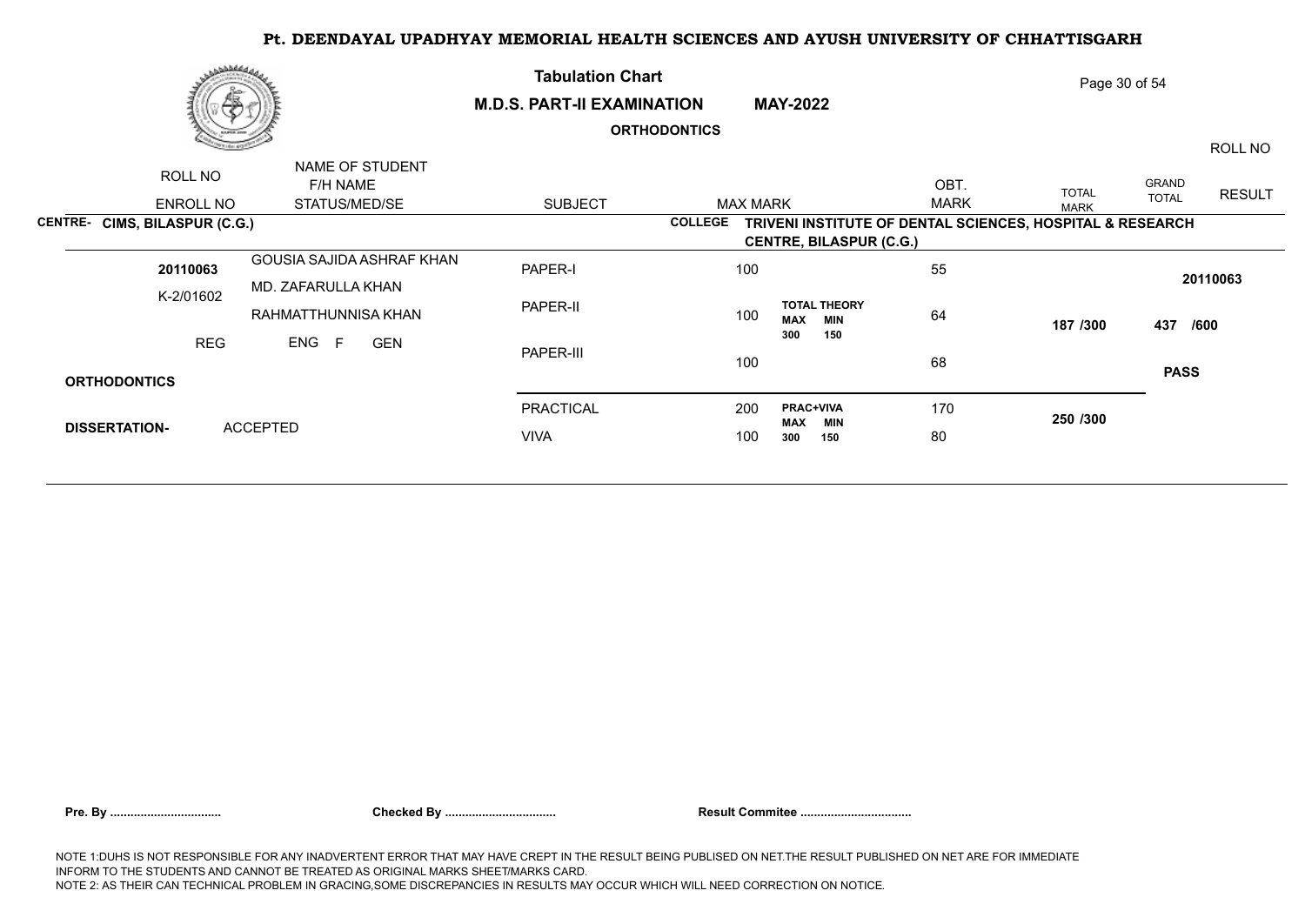|--|

## **M.D.S. PART-II EXAMINATION MAY-2022**

**Tabulation Chart** 

# **PEDODONTICS & PREVENTIVE DENTISTRY**

ROLL NO

Page 31 of 54

|                | ROLL NO                                       | NAME OF STUDENT                                      |                  |                 |                                                 |                                                           |              |                               |
|----------------|-----------------------------------------------|------------------------------------------------------|------------------|-----------------|-------------------------------------------------|-----------------------------------------------------------|--------------|-------------------------------|
|                |                                               | F/H NAME                                             |                  |                 |                                                 | OBT.                                                      | <b>TOTAL</b> | <b>GRAND</b><br><b>RESULT</b> |
|                | <b>ENROLL NO</b>                              | STATUS/MED/SE                                        | <b>SUBJECT</b>   | <b>MAX MARK</b> |                                                 | <b>MARK</b>                                               | <b>MARK</b>  | <b>TOTAL</b>                  |
| <b>CENTRE-</b> |                                               | BHARAT RATNA LATE SHRI ATAL BIHARI VAJPAYEE MEMORIAL |                  |                 |                                                 | COLLEGE CHHATTISGARH DENTAL COLLEGE & RESEARCH INSTITUTE, |              |                               |
|                |                                               | <b>MEDICAL COLLEGE, RAJNANDGAON (C.G.)</b>           |                  |                 | <b>RAJNANDGAON (C.G.)</b>                       |                                                           |              |                               |
|                | 20110079                                      | POTRAJWAR SNEHA RAMESH                               | PAPER-I          | 100             |                                                 | 60                                                        |              | 20110079                      |
|                | K-2/01616                                     | RAMESH SHAMRAO POTRAJWAR                             |                  |                 |                                                 |                                                           |              |                               |
|                |                                               | SUNITA POTRAJWAR                                     | PAPER-II         | 100             | <b>TOTAL THEORY</b><br><b>MAX</b><br><b>MIN</b> | 68                                                        | 199 /300     | 437 /600                      |
|                | <b>REG</b>                                    | ENG F<br><b>OBC</b>                                  |                  |                 | 300<br>150                                      |                                                           |              |                               |
|                |                                               |                                                      | PAPER-III        | 100             |                                                 | 71                                                        |              |                               |
|                | PEDODONTICS & PREVENTIVE DENTISTRY            |                                                      |                  |                 |                                                 |                                                           |              | <b>PASS</b>                   |
|                |                                               |                                                      | <b>PRACTICAL</b> | 200             | PRAC+VIVA<br><b>MAX MIN</b>                     | 183                                                       | 238 /300     |                               |
|                | <b>DISSERTATION-</b>                          | <b>ACCEPTED</b>                                      | <b>VIVA</b>      | 100             | 300<br>150                                      | 55                                                        |              |                               |
|                |                                               |                                                      |                  |                 |                                                 |                                                           |              |                               |
|                | 20110080                                      | SINGH NANCY DINESH                                   | PAPER-I          | 100             |                                                 | 66                                                        |              | 20110080                      |
|                | K-2/01619                                     | <b>DINESH SINGH</b>                                  |                  |                 |                                                 |                                                           |              |                               |
|                |                                               | <b>KAVITA SINGH</b>                                  | PAPER-II         | 100             | <b>TOTAL THEORY</b><br><b>MAX</b><br><b>MIN</b> | 64                                                        | 198 /300     | 447 /600                      |
|                | <b>REG</b>                                    | ENG F<br><b>GEN</b>                                  | PAPER-III        | 100             | 300<br>150                                      | 68                                                        |              |                               |
|                | <b>PEDODONTICS &amp; PREVENTIVE DENTISTRY</b> |                                                      |                  |                 |                                                 |                                                           |              | <b>PASS</b>                   |
|                |                                               |                                                      | <b>PRACTICAL</b> | 200             | <b>PRAC+VIVA</b><br><b>MAX MIN</b>              | 189                                                       | 249 /300     |                               |
|                | <b>DISSERTATION-</b>                          | <b>ACCEPTED</b>                                      | <b>VIVA</b>      | 100             | 300<br>150                                      | 60                                                        |              |                               |
|                |                                               |                                                      |                  |                 |                                                 |                                                           |              |                               |

| Pre. Bv |  |  |  |
|---------|--|--|--|
|         |  |  |  |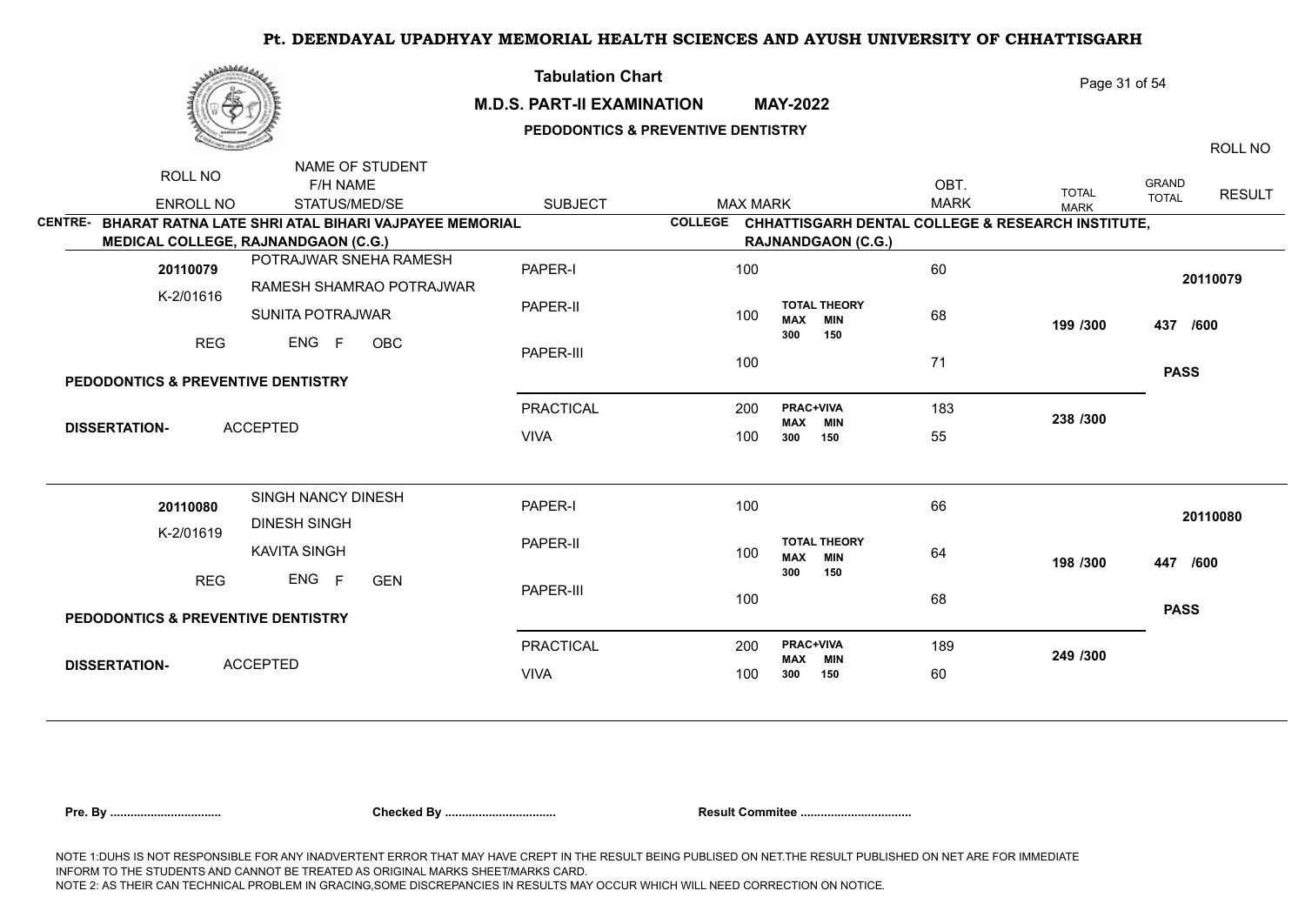

# **Tabulation Chart M.D.S. PART-II EXAMINATION MAY-2022 PEDODONTICS & PREVENTIVE DENTISTRY**

ROLL NO

Page 32 of 54

|                | ROLL NO                                              |                    | NAME OF STUDENT |                |                |                                          |             |                                                              |              |               |
|----------------|------------------------------------------------------|--------------------|-----------------|----------------|----------------|------------------------------------------|-------------|--------------------------------------------------------------|--------------|---------------|
|                |                                                      | F/H NAME           |                 |                |                |                                          | OBT.        | <b>TOTAL</b>                                                 | GRAND        | <b>RESULT</b> |
|                | ENROLL NO                                            | STATUS/MED/SE      |                 | <b>SUBJECT</b> | MAX MARK       |                                          | <b>MARK</b> | <b>MARK</b>                                                  | <b>TOTAL</b> |               |
| <b>CENTRE-</b> | BHARAT RATNA LATE SHRI ATAL BIHARI VAJPAYEE MEMORIAL |                    |                 |                | <b>COLLEGE</b> |                                          |             | <b>CHHATTISGARH DENTAL COLLEGE &amp; RESEARCH INSTITUTE,</b> |              |               |
|                | <b>MEDICAL COLLEGE, RAJNANDGAON (C.G.)</b>           |                    |                 |                |                | <b>RAJNANDGAON (C.G.)</b>                |             |                                                              |              |               |
|                | 20110081                                             | SONALRATHI         |                 | PAPER-I        | 100            |                                          | 59          |                                                              |              | 20110081      |
|                | K-2/01621                                            | MUKESH RATHI       |                 |                |                |                                          |             |                                                              |              |               |
|                |                                                      | <b>LAXMI RATHI</b> |                 | PAPER-II       | 100            | <b>TOTAL THEORY</b><br><b>MAX</b><br>MIN | 64          | 188 /300                                                     |              | 406 /600      |
|                | <b>REG</b>                                           | ENG F              | <b>GEN</b>      | PAPER-III      |                | 300<br>150                               |             |                                                              |              |               |
|                | <b>PEDODONTICS &amp; PREVENTIVE DENTISTRY</b>        |                    |                 |                | 100            |                                          | 65          |                                                              |              | <b>PASS</b>   |
|                |                                                      |                    |                 |                |                |                                          |             |                                                              |              |               |
|                |                                                      |                    |                 | PRACTICAL      | 200            | <b>PRAC+VIVA</b><br><b>MAX</b><br>MIN    | 167         | 218 / 300                                                    |              |               |
|                | <b>DISSERTATION-</b>                                 | ACCEPTED           |                 | <b>VIVA</b>    | 100            | 300<br>150                               | 51          |                                                              |              |               |
|                |                                                      |                    |                 |                |                |                                          |             |                                                              |              |               |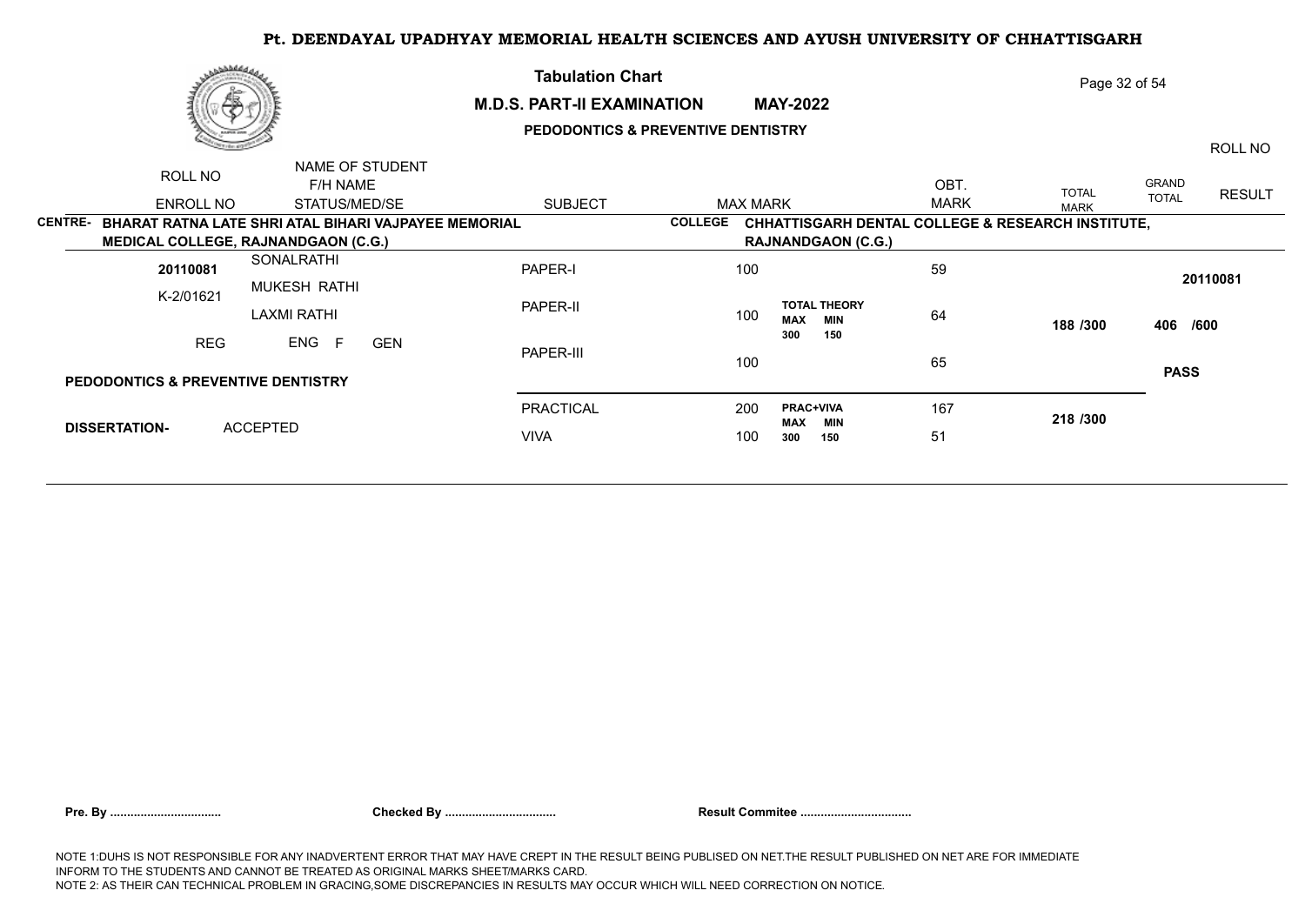

## **M.D.S. PART-II EXAMINATION MAY-2022**

**Tabulation Chart** 

## **PEDODONTICS & PREVENTIVE DENTISTRY**

Page 33 of 54

ENROLL NO STATUS/MED/SE SUBJECT ROLL NO **F/H NAME** NAME OF STUDENT GRAND TOTAL RESULT OBT. MAX MARK IOIAL TOTAL ROLL NO TOTAL MARK **CENTRE- C.M. MEDICAL COLLEGE, KACHANDUR, DURG (C.G.) COLLEGE MAITRI COLLEGE OF DENTISTRY & RESEARCH CENTRE, ANJORA, DURG (C.G.)** J-2/00042 SHIVANI BAIS N S BAIS USHA BAIS REG ENG F GEN PAPER-I PAPER-II PAPER-III PRACTICAL 200 VIVA 57 62 and 191 in 192 in 193 in 194 in 195 in 196 in 196 in 196 in 196 in 196 in 196 in 196 in 196 in 196 in 196 i 62 105 **157 /300** 52 **181 /300 338 /600 PASS 100** 19110075 200 **PRAC+VIVA** 100 300 **MAX MIN**<br>300 150 52 **300 150 TOTAL THEORY**  100 **MAX MIN** 62 **300 150** GEN **PEDODONTICS & PREVENTIVE DENTISTRY DISSERTATION-** ACCEPTED **19110075** 100 K-2/01565 BHARATI DEWANGAN R P DEWANGAN G DEWANGAN RFG ENG F ORC PAPER-I PAPER-II PAPER-III PRACTICAL 200 VIVA 62 62 and 199.19 64 133 72 **188 /300 393 /600 205 /300 PASS <sup>20110011</sup>** <sup>100</sup> 200 **PRAC+VIVA** 100 300 **MAX MIN 300 150 TOTAL THEORY**  100 **MAX MIN** 62 **300 150** OBC **PEDODONTICS & PREVENTIVE DENTISTRY DISSERTATION-** ACCEPTED **20110011** 100

| Pre. Bv |  |  |  |
|---------|--|--|--|
|         |  |  |  |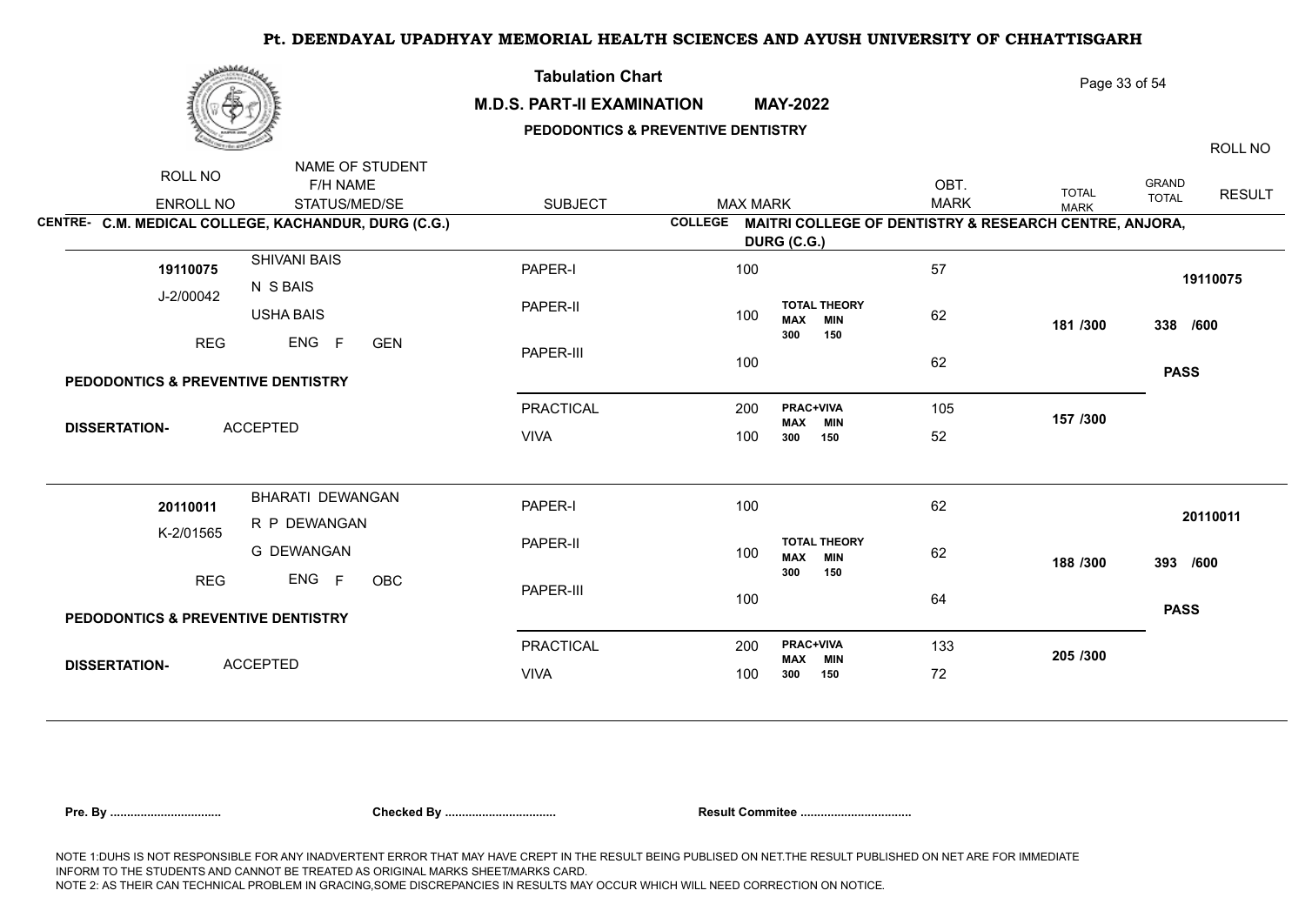

## **M.D.S. PART-II EXAMINATION MAY-2022**

**Tabulation Chart** 

# **PEDODONTICS & PREVENTIVE DENTISTRY**

Page 34 of 54

ROLL NO

|                                                      | NAME OF STUDENT         |                  |                 |                                                                |             |              |              |               |
|------------------------------------------------------|-------------------------|------------------|-----------------|----------------------------------------------------------------|-------------|--------------|--------------|---------------|
| ROLL NO                                              | F/H NAME                |                  |                 |                                                                | OBT.        | <b>TOTAL</b> | GRAND        | <b>RESULT</b> |
| <b>ENROLL NO</b>                                     | STATUS/MED/SE           | <b>SUBJECT</b>   | <b>MAX MARK</b> |                                                                | <b>MARK</b> | <b>MARK</b>  | <b>TOTAL</b> |               |
| CENTRE- C.M. MEDICAL COLLEGE, KACHANDUR, DURG (C.G.) |                         |                  |                 | COLLEGE MAITRI COLLEGE OF DENTISTRY & RESEARCH CENTRE, ANJORA, |             |              |              |               |
|                                                      |                         |                  |                 | DURG (C.G.)                                                    |             |              |              |               |
| 20110017                                             | NAFEESA. J. SAMNANI     | PAPER-I          | 100             |                                                                | 55          |              |              |               |
| K-2/01563                                            | JALALLUDDIN. J. SAMNANI |                  |                 |                                                                |             |              | 20110017     |               |
|                                                      | NADIYA J SAMNANI        | PAPER-II         | 100             | <b>TOTAL THEORY</b><br><b>MAX MIN</b>                          | 55          | 172 /300     | 365 /600     |               |
| <b>REG</b>                                           | ENG F<br><b>GEN</b>     |                  |                 | 300<br>150                                                     |             |              |              |               |
|                                                      |                         | PAPER-III        | 100             |                                                                | 62          |              |              |               |
| PEDODONTICS & PREVENTIVE DENTISTRY                   |                         |                  |                 |                                                                |             |              | <b>PASS</b>  |               |
|                                                      |                         | PRACTICAL        | 200             | PRAC+VIVA<br><b>MAX MIN</b>                                    | 124         | 193 /300     |              |               |
| <b>ACCEPTED</b><br><b>DISSERTATION-</b>              |                         | <b>VIVA</b>      | 100             | 300<br>150                                                     | 69          |              |              |               |
|                                                      |                         |                  |                 |                                                                |             |              |              |               |
| 20110023                                             | SRISHTI BAGHEL          | PAPER-I          | 100             |                                                                | 61          |              | 20110023     |               |
| K-2/01561                                            | RAVI BAGHEL             |                  |                 |                                                                |             |              |              |               |
|                                                      | <b>MADHU BAGHEL</b>     | PAPER-II         | 100             | <b>TOTAL THEORY</b><br><b>MAX MIN</b>                          | 62          | 189 /300     | 401 /600     |               |
| <b>REG</b>                                           | ENG F<br>OBC            | PAPER-III        | 100             | 300<br>150                                                     | 66          |              |              |               |
| PEDODONTICS & PREVENTIVE DENTISTRY                   |                         |                  |                 |                                                                |             |              | <b>PASS</b>  |               |
|                                                      |                         | <b>PRACTICAL</b> | 200             | <b>PRAC+VIVA</b>                                               | 138         | 212 /300     |              |               |
| <b>ACCEPTED</b><br><b>DISSERTATION-</b>              |                         | <b>VIVA</b>      | 100             | <b>MAX MIN</b><br>300<br>150                                   | 74          |              |              |               |
|                                                      |                         |                  |                 |                                                                |             |              |              |               |

| Pre. Bv |  |
|---------|--|
|         |  |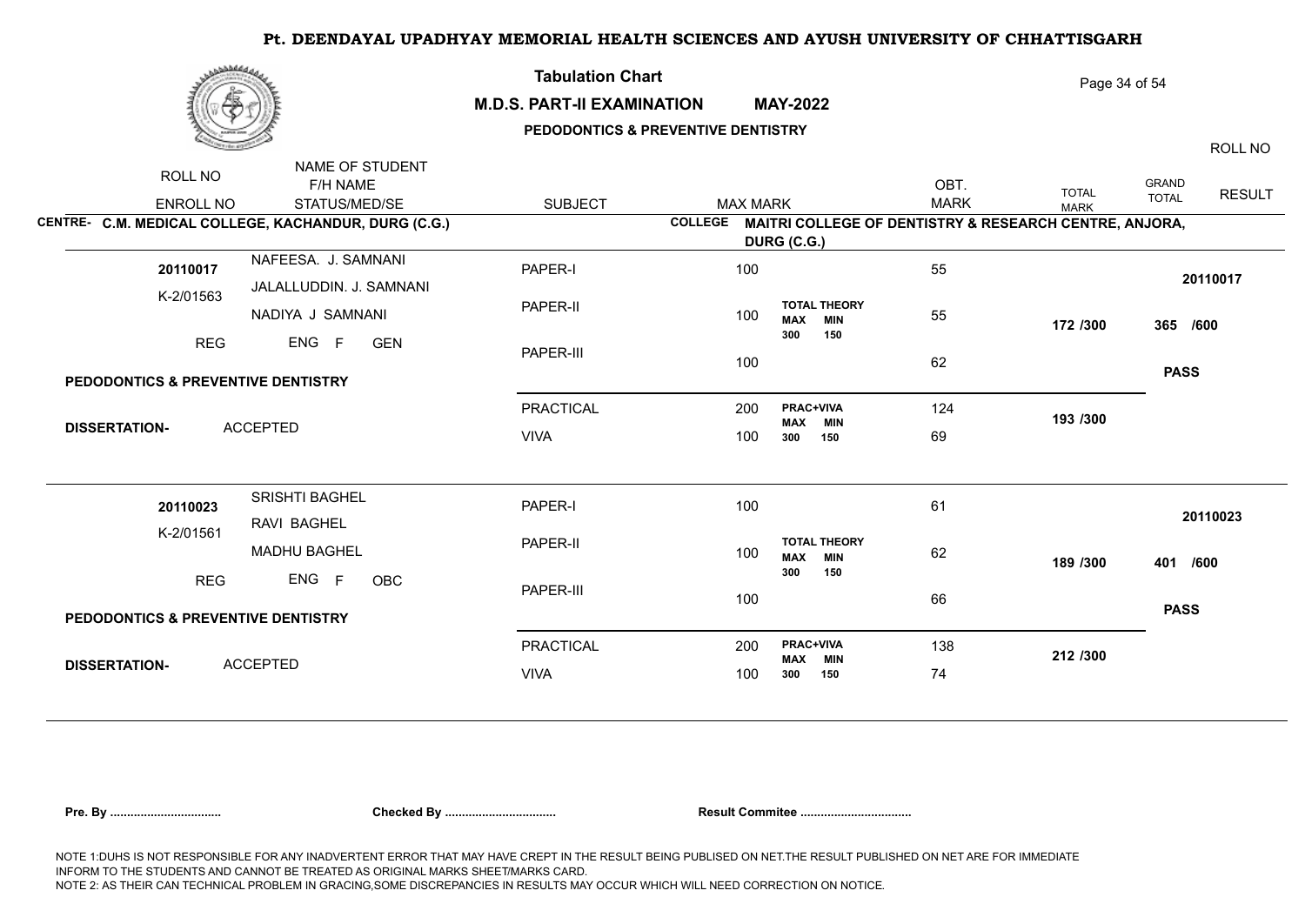|--|

## **M.D.S. PART-II EXAMINATION MAY-2022**

**Tabulation Chart** 

## **PEDODONTICS & PREVENTIVE DENTISTRY**

Page 35 of 54

ROLL NO

| ROLL NO<br>ENROLL NO<br>CENTRE- CIMS, BILASPUR (C.G.) | NAME OF STUDENT<br>F/H NAME<br>STATUS/MED/SE | <b>SUBJECT</b> | <b>MAX MARK</b> | COLLEGE NEW HORIZON DENTAL COLLEGE & RESEARCH INSTITUTE, SAKRI, | OBT.<br><b>MARK</b> | <b>TOTAL</b><br><b>MARK</b> | <b>GRAND</b><br><b>RESULT</b><br><b>TOTAL</b> |
|-------------------------------------------------------|----------------------------------------------|----------------|-----------------|-----------------------------------------------------------------|---------------------|-----------------------------|-----------------------------------------------|
|                                                       |                                              |                |                 | <b>BILASPUR (C.G.)</b>                                          |                     |                             |                                               |
| 20110054                                              | JOANNA SANCHARITA BISWAS                     | PAPER-I        | 100             |                                                                 | 68                  |                             | 20110054                                      |
| K-2/01593                                             | TERRENCE SANDIP BISWAS                       |                |                 |                                                                 |                     |                             |                                               |
|                                                       | SUCHARITA BISWAS                             | PAPER-II       | 100             | <b>TOTAL THEORY</b><br><b>MAX MIN</b>                           | 61                  | 192 /300                    | 439 /600                                      |
| <b>REG</b>                                            | ENG<br>F<br><b>GEN</b>                       |                |                 | 300<br>150                                                      |                     |                             |                                               |
|                                                       |                                              | PAPER-III      | 100             |                                                                 | 63                  |                             |                                               |
| <b>PEDODONTICS &amp; PREVENTIVE DENTISTRY</b>         |                                              |                |                 |                                                                 |                     |                             | <b>PASS</b>                                   |
|                                                       |                                              | PRACTICAL      | 200             | <b>PRAC+VIVA</b>                                                | 182                 | 247 /300                    |                                               |
| <b>DISSERTATION-</b>                                  | <b>ACCEPTED</b>                              | <b>VIVA</b>    | 100             | <b>MAX MIN</b><br>150<br>300                                    | 65                  |                             |                                               |
|                                                       | ANUKRATI DONERIA                             | PAPER-I        | 100             |                                                                 | 59                  |                             |                                               |
| 20110055                                              | SHIV KUMAR DONERIA                           |                |                 |                                                                 |                     |                             | 20110055                                      |
| K-2/01594                                             | SUNITA DONERIA                               | PAPER-II       | 100             | <b>TOTAL THEORY</b><br><b>MAX</b><br><b>MIN</b>                 | 56                  | 171 /300                    | 374 /600                                      |
| <b>REG</b>                                            | ENG F<br><b>GEN</b>                          | PAPER-III      | 100             | 300<br>150                                                      | 56                  |                             |                                               |
| <b>PEDODONTICS &amp; PREVENTIVE DENTISTRY</b>         |                                              |                |                 |                                                                 |                     |                             | <b>PASS</b>                                   |
|                                                       |                                              | PRACTICAL      | 200             | PRAC+VIVA<br><b>MAX MIN</b>                                     | 151                 | 203 /300                    |                                               |
| <b>DISSERTATION-</b>                                  | <b>ACCEPTED</b>                              | <b>VIVA</b>    | 100             | 150<br>300                                                      | 52                  |                             |                                               |
|                                                       |                                              |                |                 |                                                                 |                     |                             |                                               |

|  | re. Bv |
|--|--------|
|--|--------|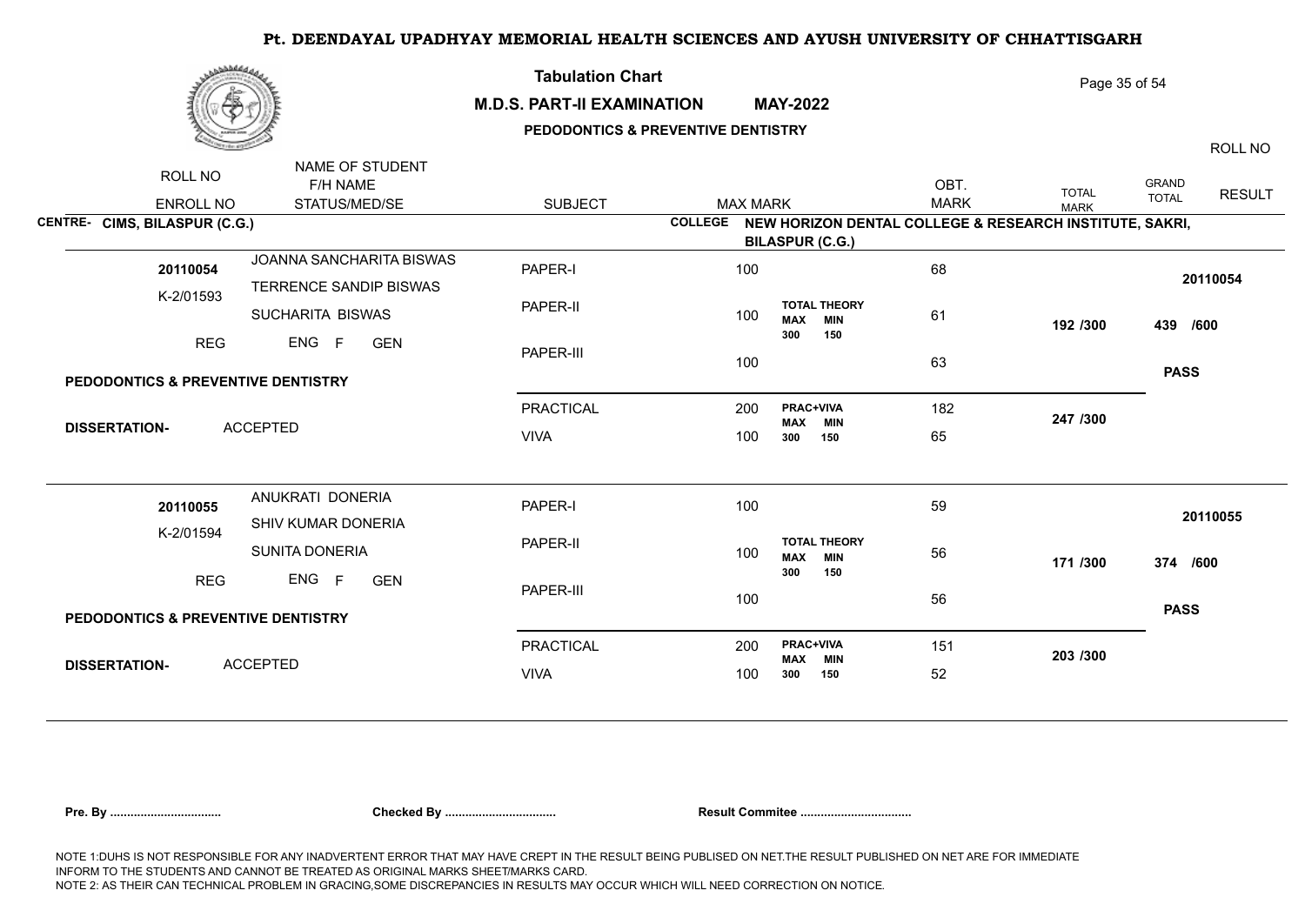

## **M.D.S. PART-II EXAMINATION MAY-2022**

**Tabulation Chart** 

# **PEDODONTICS & PREVENTIVE DENTISTRY**

Page 36 of 54

ROLL NO

| ROLL NO                                       | NAME OF STUDENT<br>F/H NAME |                  |                                                                             | OBT.        |                             | <b>GRAND</b>                  |
|-----------------------------------------------|-----------------------------|------------------|-----------------------------------------------------------------------------|-------------|-----------------------------|-------------------------------|
| ENROLL NO                                     | STATUS/MED/SE               | <b>SUBJECT</b>   | MAX MARK                                                                    | <b>MARK</b> | <b>TOTAL</b><br><b>MARK</b> | <b>RESULT</b><br><b>TOTAL</b> |
| CENTRE- CIMS, BILASPUR (C.G.)                 |                             |                  | TRIVENI INSTITUTE OF DENTAL SCIENCES, HOSPITAL & RESEARCH<br><b>COLLEGE</b> |             |                             |                               |
|                                               |                             |                  | <b>CENTRE, BILASPUR (C.G.)</b>                                              |             |                             |                               |
| 20110059                                      | SOWMYAN R                   | PAPER-I          | 100                                                                         | 71          |                             |                               |
| K-2/01598                                     | RAGHAVENDRA RAO N P         |                  |                                                                             |             |                             | 20110059                      |
|                                               | L NAGARATHNA                | PAPER-II         | <b>TOTAL THEORY</b><br>100<br><b>MAX</b><br>MIN                             | 71          | 216 /300                    | 476 /600                      |
| <b>REG</b>                                    | ENG F<br><b>GEN</b>         |                  | 300<br>150                                                                  |             |                             |                               |
|                                               |                             | PAPER-III        | 100                                                                         | 74          |                             | <b>PASS</b>                   |
| <b>PEDODONTICS &amp; PREVENTIVE DENTISTRY</b> |                             |                  |                                                                             |             |                             |                               |
|                                               |                             | <b>PRACTICAL</b> | <b>PRAC+VIVA</b><br>200<br>MAX<br>MIN                                       | 175         | 260 /300                    |                               |
| <b>DISSERTATION-</b>                          | <b>ACCEPTED</b>             | <b>VIVA</b>      | 100<br>300<br>150                                                           | 85          |                             |                               |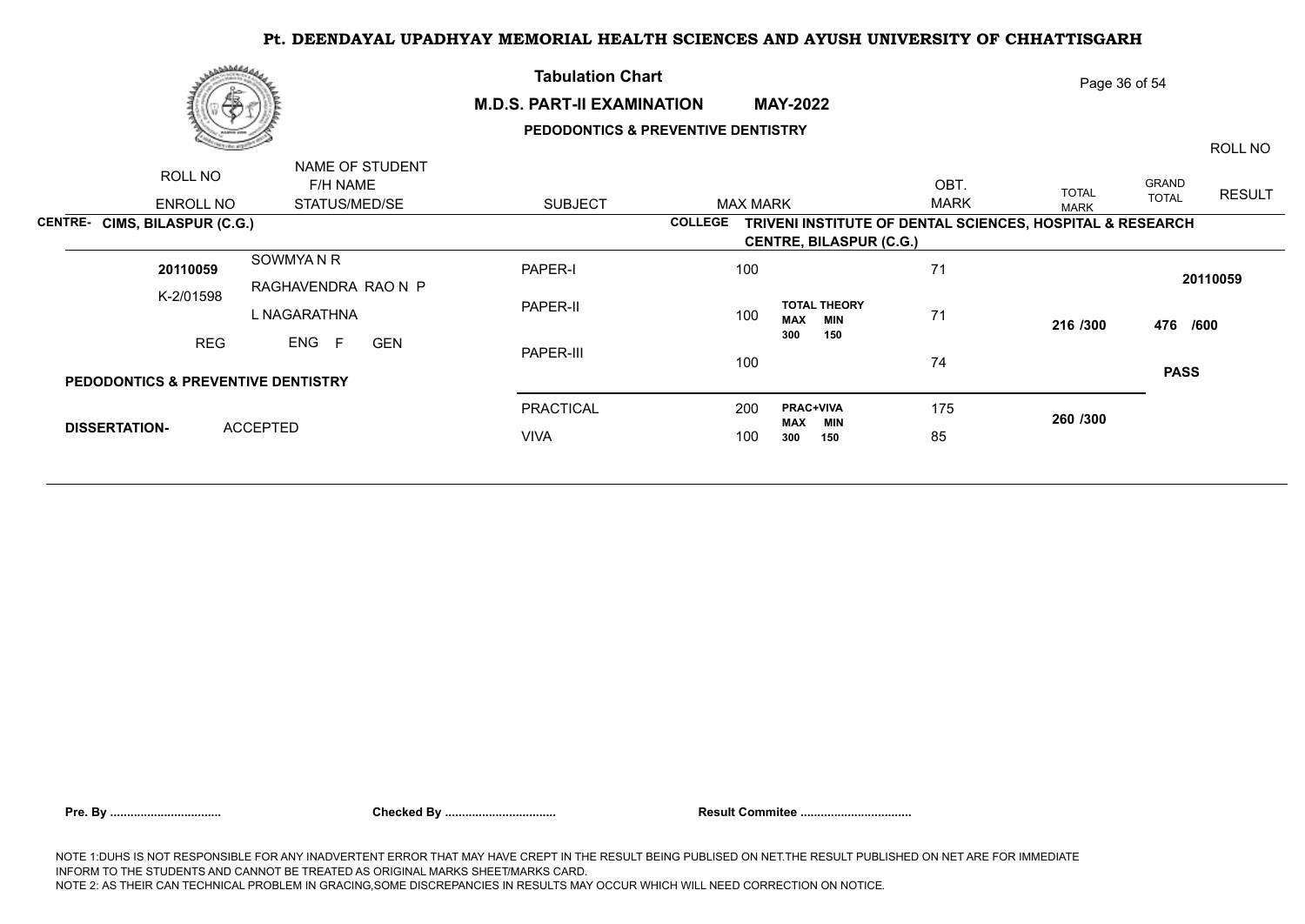|                | م كالملاطحين          |                                                             | <b>Tabulation Chart</b>           |                       |                                                              | Page 37 of 54 |              |              |               |
|----------------|-----------------------|-------------------------------------------------------------|-----------------------------------|-----------------------|--------------------------------------------------------------|---------------|--------------|--------------|---------------|
|                |                       | 學                                                           | <b>M.D.S. PART-II EXAMINATION</b> |                       | <b>MAY-2022</b>                                              |               |              |              |               |
|                |                       |                                                             |                                   | <b>PERIODONTOLOGY</b> |                                                              |               |              |              | ROLL NO       |
|                | ROLL NO               | NAME OF STUDENT<br>F/H NAME                                 |                                   |                       |                                                              | OBT.          | <b>TOTAL</b> | GRAND        |               |
|                | ENROLL NO             | STATUS/MED/SE                                               | <b>SUBJECT</b>                    |                       | <b>MAX MARK</b>                                              | <b>MARK</b>   | <b>MARK</b>  | <b>TOTAL</b> | <b>RESULT</b> |
| <b>CENTRE-</b> |                       | <b>BHARAT RATNA LATE SHRI ATAL BIHARI VAJPAYEE MEMORIAL</b> |                                   | <b>COLLEGE</b>        | <b>CHHATTISGARH DENTAL COLLEGE &amp; RESEARCH INSTITUTE,</b> |               |              |              |               |
|                |                       | MEDICAL COLLEGE, RAJNANDGAON (C.G.)                         |                                   |                       | <b>RAJNANDGAON (C.G.)</b>                                    |               |              |              |               |
|                | 20110075              | SNIGDHA PUJARI                                              | PAPER-I                           | 100                   |                                                              | 68            |              |              | 20110075      |
|                | K-2/01620             | JATIPRATAP PUJARI<br>SATYABATI PUJARI                       | PAPER-II                          | 100                   | <b>TOTAL THEORY</b><br><b>MAX</b><br><b>MIN</b>              | 65            | 203 /300     | 415 /600     |               |
|                | <b>REG</b>            | ENG<br>F<br><b>GEN</b>                                      | PAPER-III                         | 100                   | 150<br>300                                                   | 70            |              | <b>PASS</b>  |               |
|                | <b>PERIODONTOLOGY</b> |                                                             |                                   |                       |                                                              |               |              |              |               |
|                |                       |                                                             | <b>PRACTICAL</b>                  | 200                   | <b>PRAC+VIVA</b><br><b>MAX</b><br>MIN                        | 144           | 212 /300     |              |               |
|                | <b>DISSERTATION-</b>  | <b>ACCEPTED</b>                                             | <b>VIVA</b>                       | 100                   | 300<br>150                                                   | 68            |              |              |               |
|                |                       |                                                             |                                   |                       |                                                              |               |              |              |               |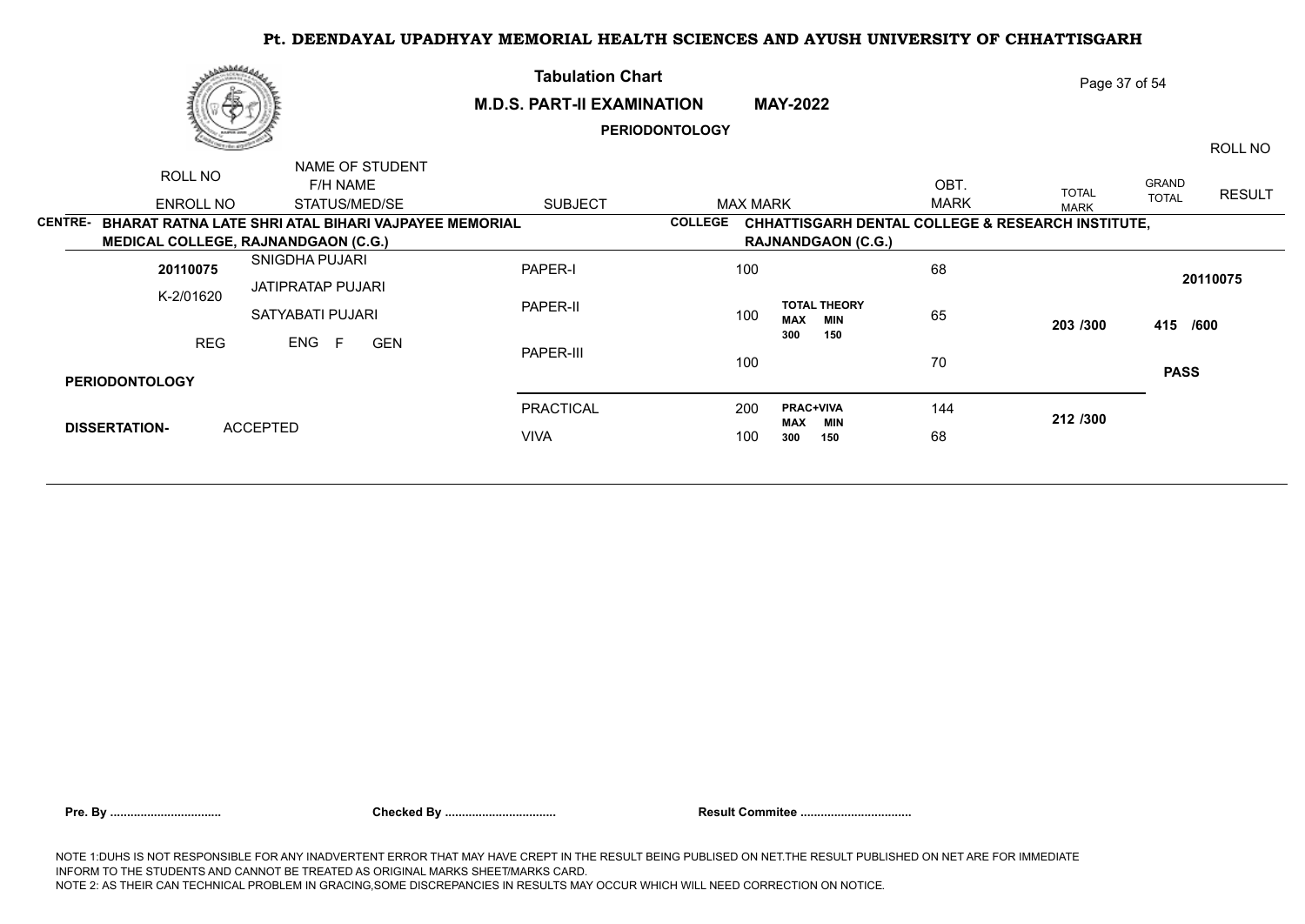| برىقىلىلى                                                                                                                    | <b>Tabulation Chart</b><br><b>M.D.S. PART-II EXAMINATION</b> | <b>PERIODONTOLOGY</b> | <b>MAY-2022</b>                                                | Page 38 of 54       |                             |                                                          |  |
|------------------------------------------------------------------------------------------------------------------------------|--------------------------------------------------------------|-----------------------|----------------------------------------------------------------|---------------------|-----------------------------|----------------------------------------------------------|--|
| NAME OF STUDENT<br>ROLL NO<br>F/H NAME<br>STATUS/MED/SE<br>ENROLL NO<br>CENTRE- C.M. MEDICAL COLLEGE, KACHANDUR, DURG (C.G.) | <b>SUBJECT</b>                                               | <b>MAX MARK</b>       | COLLEGE MAITRI COLLEGE OF DENTISTRY & RESEARCH CENTRE, ANJORA, | OBT.<br><b>MARK</b> | <b>TOTAL</b><br><b>MARK</b> | ROLL NO<br><b>GRAND</b><br><b>RESULT</b><br><b>TOTAL</b> |  |
| <b>SAKSHI</b><br>20110021<br>PRAMOD                                                                                          | PAPER-I                                                      | 100                   | DURG (C.G.)                                                    | 52                  |                             | 20110021                                                 |  |
| K-2/01550<br><b>KANCHAN</b>                                                                                                  | PAPER-II                                                     | 100                   | <b>TOTAL THEORY</b><br><b>MIN</b><br><b>MAX</b><br>150<br>300  | 52                  | 157 /300                    | 337 /600                                                 |  |
| ENG<br><b>REG</b><br>$-F$<br><b>PERIODONTOLOGY</b>                                                                           | SC<br>PAPER-III                                              | 100                   |                                                                | 53                  |                             | <b>PASS</b>                                              |  |
| <b>ACCEPTED</b><br><b>DISSERTATION-</b>                                                                                      | <b>PRACTICAL</b><br><b>VIVA</b>                              | 200<br>100            | <b>PRAC+VIVA</b><br>MAX MIN<br>300<br>150                      | 122<br>58           | 180 /300                    |                                                          |  |
| SUBHRALI SABAT<br>20110024<br>SUSIL KUMAR SABAT<br>K-2/01551                                                                 | PAPER-I                                                      | 100                   |                                                                | 52                  |                             | 20110024                                                 |  |
| BIJAYA LAXMI ACHARYA<br>ENG F<br><b>REG</b>                                                                                  | PAPER-II                                                     | 100                   | <b>TOTAL THEORY</b><br><b>MAX</b><br><b>MIN</b><br>300<br>150  | 53                  | 160 /300                    | 362 /600                                                 |  |
| <b>PERIODONTOLOGY</b>                                                                                                        | <b>GEN</b><br>PAPER-III                                      | 100                   |                                                                | 55                  |                             | <b>PASS</b>                                              |  |
| <b>ACCEPTED</b><br><b>DISSERTATION-</b>                                                                                      | PRACTICAL<br><b>VIVA</b>                                     | 200<br>100            | <b>PRAC+VIVA</b><br><b>MIN</b><br>MAX<br>300<br>150            | 140<br>62           | 202 /300                    |                                                          |  |

|  | Pre. By |
|--|---------|
|--|---------|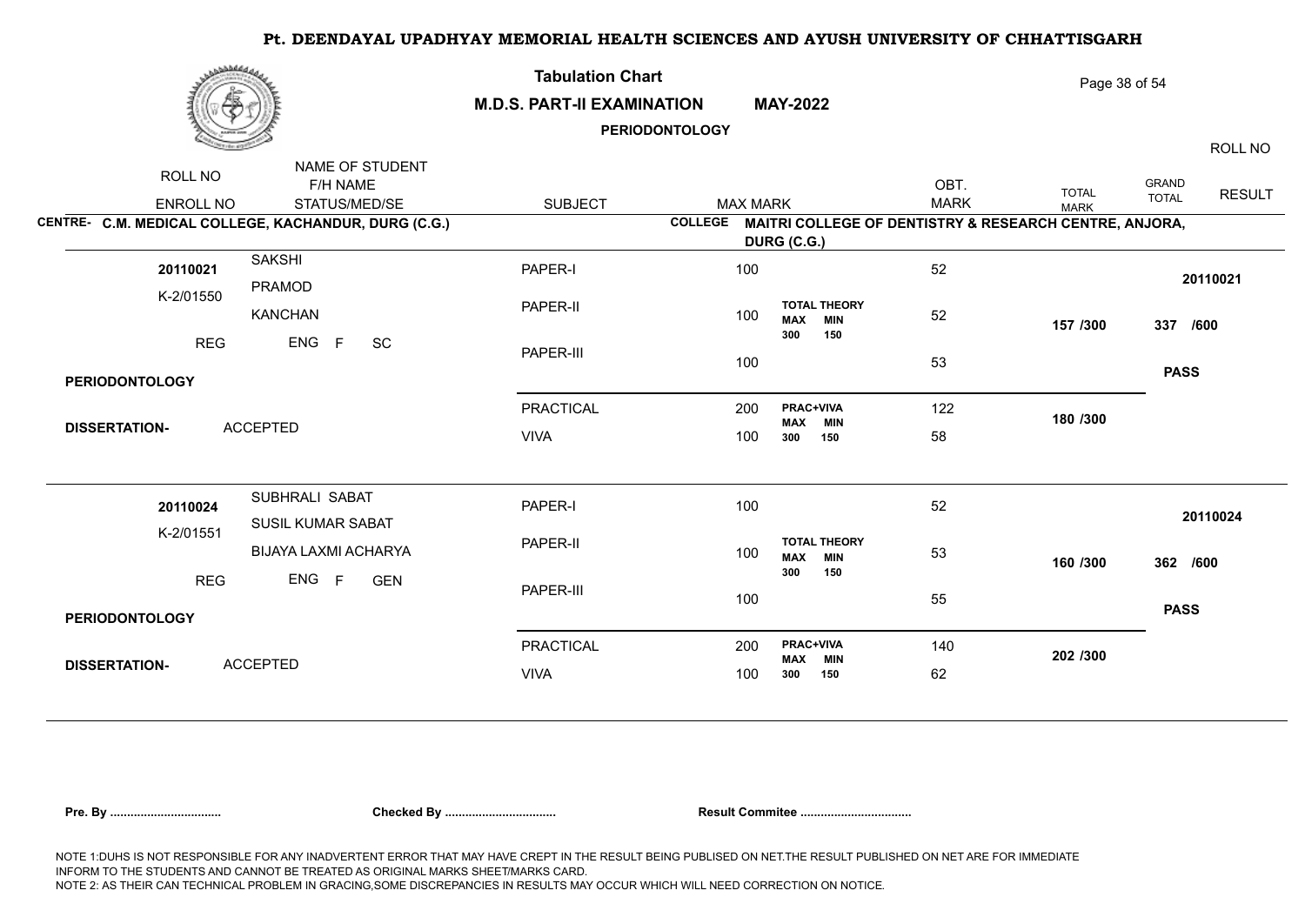|                       | م كالملائي الم<br>偽                                  | <b>Tabulation Chart</b><br><b>M.D.S. PART-II EXAMINATION</b> | Page 39 of 54         |                                                        |             |              |              |               |
|-----------------------|------------------------------------------------------|--------------------------------------------------------------|-----------------------|--------------------------------------------------------|-------------|--------------|--------------|---------------|
|                       |                                                      |                                                              | <b>PERIODONTOLOGY</b> |                                                        |             |              |              | ROLL NO       |
| ROLL NO               | NAME OF STUDENT<br>F/H NAME                          |                                                              |                       |                                                        | OBT.        | <b>TOTAL</b> | GRAND        | <b>RESULT</b> |
| ENROLL NO             | STATUS/MED/SE                                        | <b>SUBJECT</b>                                               | <b>MAX MARK</b>       |                                                        | <b>MARK</b> | <b>MARK</b>  | <b>TOTAL</b> |               |
|                       | CENTRE- C.M. MEDICAL COLLEGE, KACHANDUR, DURG (C.G.) |                                                              | <b>COLLEGE</b>        | MAITRI COLLEGE OF DENTISTRY & RESEARCH CENTRE, ANJORA, |             |              |              |               |
|                       |                                                      |                                                              |                       | DURG (C.G.)                                            |             |              |              |               |
| 20110025              | <b>USHA BOSAK</b>                                    | PAPER-I                                                      | 100                   |                                                        | 54          |              |              | 20110025      |
| K-2/01549             | <b>NARSING BOSAK</b><br>KALABATI DEVI                | PAPER-II                                                     | 100                   | <b>TOTAL THEORY</b><br><b>MAX</b><br><b>MIN</b>        | 51          | 162 /300     | 347          | /600          |
| <b>REG</b>            | ENG<br>SC<br>F                                       | PAPER-III                                                    | 100                   | 300<br>150                                             | 57          |              |              |               |
| <b>PERIODONTOLOGY</b> |                                                      |                                                              |                       |                                                        |             |              | <b>PASS</b>  |               |
|                       |                                                      | PRACTICAL                                                    | 200                   | <b>PRAC+VIVA</b><br>MAX<br>MIN                         | 130         | 185 /300     |              |               |
| <b>DISSERTATION-</b>  | <b>ACCEPTED</b>                                      | <b>VIVA</b>                                                  | 100                   | 300<br>150                                             | 55          |              |              |               |
|                       |                                                      |                                                              |                       |                                                        |             |              |              |               |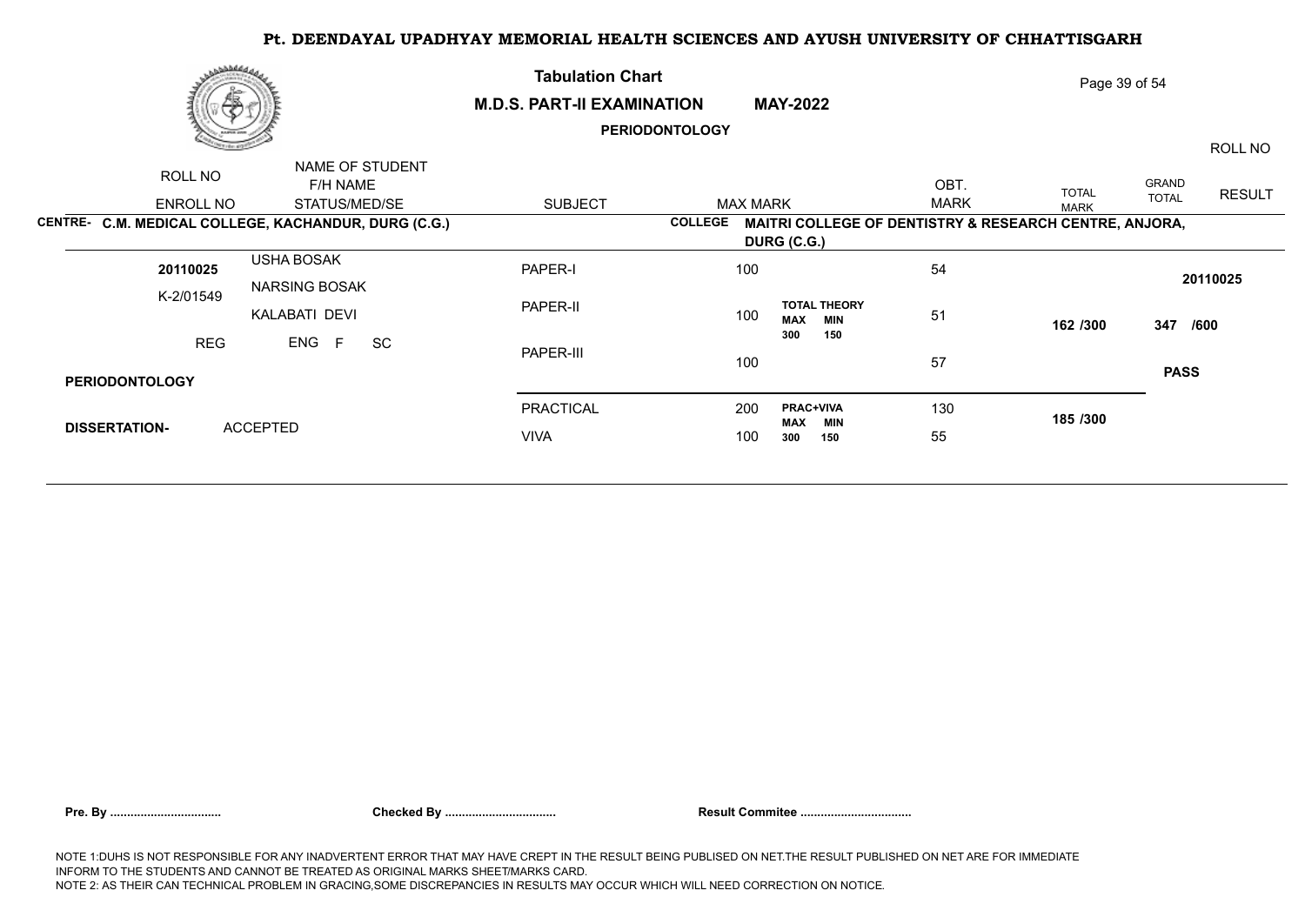| بروفاطهن                                                                                                                     | <b>Tabulation Chart</b><br><b>M.D.S. PART-II EXAMINATION</b><br><b>PERIODONTOLOGY</b> |                                   | <b>MAY-2022</b>                                 |                                                                                 | Page 40 of 54<br>ROLL NO    |                                        |  |  |
|------------------------------------------------------------------------------------------------------------------------------|---------------------------------------------------------------------------------------|-----------------------------------|-------------------------------------------------|---------------------------------------------------------------------------------|-----------------------------|----------------------------------------|--|--|
| NAME OF STUDENT<br>ROLL NO<br>F/H NAME<br>STATUS/MED/SE<br>ENROLL NO<br>CENTRE- C.M. MEDICAL COLLEGE, KACHANDUR, DURG (C.G.) | <b>SUBJECT</b>                                                                        | <b>MAX MARK</b><br><b>COLLEGE</b> |                                                 | OBT.<br><b>MARK</b><br>RUNGTA COLLEGE OF DENTAL SCIENCE & RESEARCH, KOHKA ROAD, | <b>TOTAL</b><br><b>MARK</b> | GRAND<br><b>RESULT</b><br><b>TOTAL</b> |  |  |
|                                                                                                                              |                                                                                       |                                   | <b>BHILAI (C.G.)</b>                            |                                                                                 |                             |                                        |  |  |
| SABREENA WILLIAMSON<br>20110032<br>RAJNIKANT WILLIAMSON<br>K-2/01571                                                         | PAPER-I                                                                               | 100                               |                                                 | 88                                                                              |                             | 20110032                               |  |  |
| S S WILLIAMSON                                                                                                               | PAPER-II                                                                              | 100                               | <b>TOTAL THEORY</b><br><b>MIN</b><br><b>MAX</b> | 88                                                                              | 264 /300                    | 531 /600                               |  |  |
| ENG<br><b>REG</b><br>F<br><b>GEN</b>                                                                                         | PAPER-III                                                                             | 100                               | 150<br>300                                      | 88                                                                              |                             | <b>PASS</b>                            |  |  |
| <b>PERIODONTOLOGY</b>                                                                                                        |                                                                                       |                                   |                                                 |                                                                                 |                             |                                        |  |  |
|                                                                                                                              | <b>PRACTICAL</b>                                                                      | 200                               | PRAC+VIVA<br><b>MAX</b><br><b>MIN</b>           | 182                                                                             | 267 /300                    |                                        |  |  |
| <b>ACCEPTED</b><br><b>DISSERTATION-</b>                                                                                      | <b>VIVA</b>                                                                           | 100                               | 150<br>300                                      | 85                                                                              |                             |                                        |  |  |
| LAWANYA CHANDRAKAR<br>20110033<br>RAVI CHANDRAKAR                                                                            | PAPER-I                                                                               | 100                               |                                                 | 82                                                                              |                             | 20110033                               |  |  |
| K-2/01572<br><b>HEMLATA CHANDRAKAR</b>                                                                                       | PAPER-II                                                                              | 100                               | <b>TOTAL THEORY</b><br><b>MIN</b><br><b>MAX</b> | 82                                                                              | 247 /300                    | 506 /600                               |  |  |
| ENG F<br><b>REG</b><br>OBC                                                                                                   | PAPER-III                                                                             | 100                               | 300<br>150                                      | 83                                                                              |                             | <b>PASS</b>                            |  |  |
| <b>PERIODONTOLOGY</b>                                                                                                        |                                                                                       |                                   |                                                 |                                                                                 |                             |                                        |  |  |
| <b>ACCEPTED</b>                                                                                                              | <b>PRACTICAL</b>                                                                      | 200                               | <b>PRAC+VIVA</b><br><b>MAX</b><br><b>MIN</b>    | 177                                                                             | 259 /300                    |                                        |  |  |
| <b>DISSERTATION-</b>                                                                                                         | <b>VIVA</b>                                                                           | 100                               | 300<br>150                                      | 82                                                                              |                             |                                        |  |  |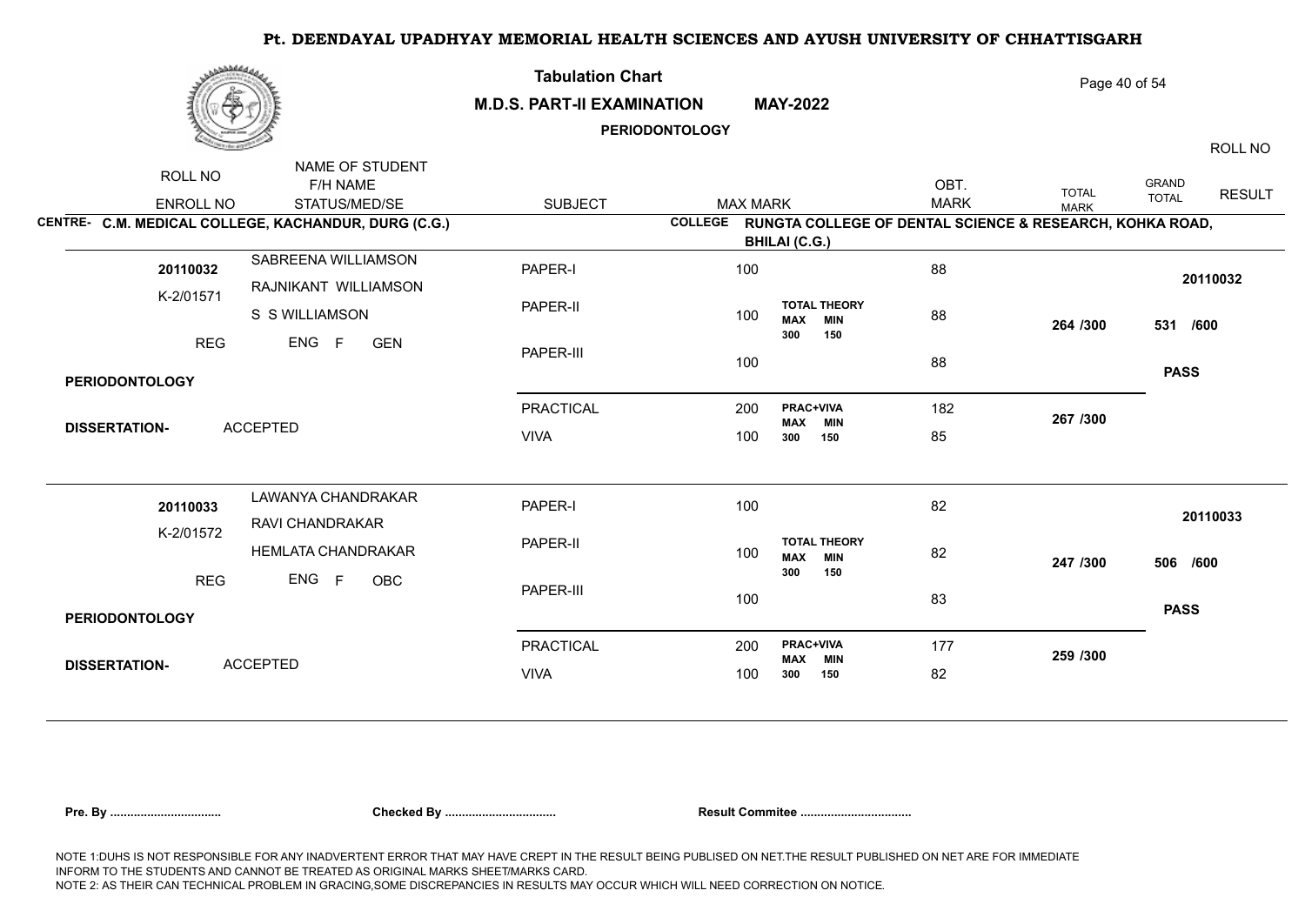| رى ئەلەققىلىق         | Æ.                                                   | <b>Tabulation Chart</b><br><b>M.D.S. PART-II EXAMINATION</b> | Page 41 of 54         |                                                          |             |              |              |               |
|-----------------------|------------------------------------------------------|--------------------------------------------------------------|-----------------------|----------------------------------------------------------|-------------|--------------|--------------|---------------|
|                       |                                                      |                                                              | <b>PERIODONTOLOGY</b> |                                                          |             |              |              | ROLL NO       |
| ROLL NO               | NAME OF STUDENT<br>F/H NAME                          |                                                              |                       |                                                          | OBT.        | <b>TOTAL</b> | GRAND        | <b>RESULT</b> |
| ENROLL NO             | STATUS/MED/SE                                        | <b>SUBJECT</b>                                               | <b>MAX MARK</b>       |                                                          | <b>MARK</b> | <b>MARK</b>  | <b>TOTAL</b> |               |
|                       | CENTRE- C.M. MEDICAL COLLEGE, KACHANDUR, DURG (C.G.) |                                                              | <b>COLLEGE</b>        | RUNGTA COLLEGE OF DENTAL SCIENCE & RESEARCH, KOHKA ROAD, |             |              |              |               |
|                       |                                                      |                                                              |                       | <b>BHILAI (C.G.)</b>                                     |             |              |              |               |
| 20110140              | KANCHAN AGRAWAL                                      | PAPER-I                                                      | 100                   |                                                          | 77          |              |              | 20110140      |
| K-2/02257             | RAM AVTAR AGRAWAL<br><b>MANJU AGRAWAL</b>            | PAPER-II                                                     | 100                   | <b>TOTAL THEORY</b><br><b>MAX</b><br><b>MIN</b>          | 76          | 231 /300     | 482 /600     |               |
| <b>REG</b>            | ENG<br>E<br><b>GEN</b>                               | PAPER-III                                                    | 100                   | 150<br>300                                               | 78          |              | <b>PASS</b>  |               |
| <b>PERIODONTOLOGY</b> |                                                      |                                                              |                       |                                                          |             |              |              |               |
|                       |                                                      | PRACTICAL                                                    | 200                   | <b>PRAC+VIVA</b><br>MAX<br>MIN                           | 172         | 251 /300     |              |               |
| <b>DISSERTATION-</b>  | <b>ACCEPTED</b>                                      | <b>VIVA</b>                                                  | 100                   | 300<br>150                                               | 79          |              |              |               |
|                       |                                                      |                                                              |                       |                                                          |             |              |              |               |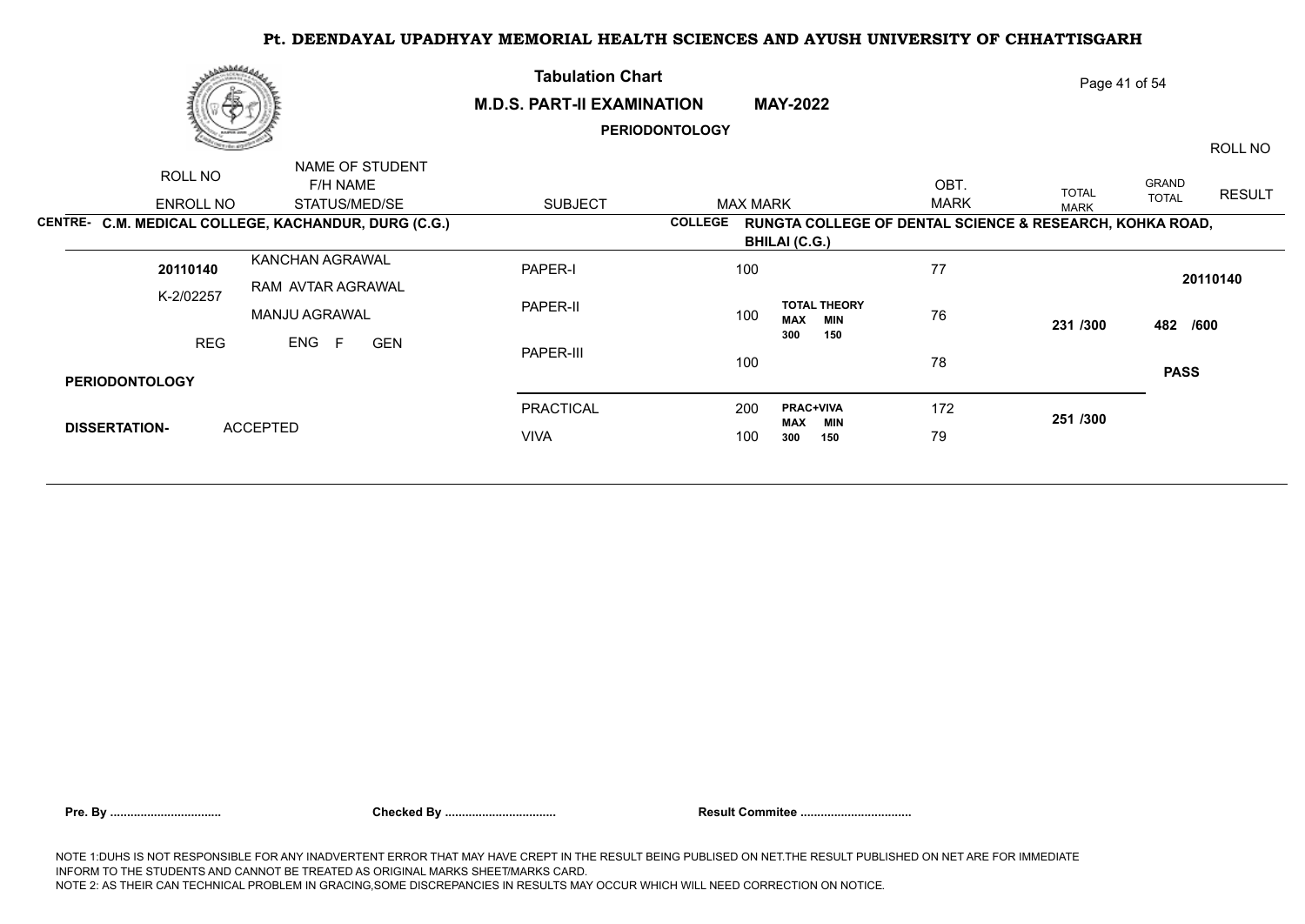|                       | مصطططم                               |                                                        | <b>Tabulation Chart</b>           |                       |                                                                                   |             | Page 42 of 54 |                       |               |  |  |  |
|-----------------------|--------------------------------------|--------------------------------------------------------|-----------------------------------|-----------------------|-----------------------------------------------------------------------------------|-------------|---------------|-----------------------|---------------|--|--|--|
|                       | 晶                                    |                                                        | <b>M.D.S. PART-II EXAMINATION</b> | <b>PERIODONTOLOGY</b> | <b>MAY-2022</b>                                                                   |             |               |                       | ROLL NO       |  |  |  |
|                       | ROLL NO                              | NAME OF STUDENT<br>F/H NAME                            |                                   |                       |                                                                                   | OBT.        | <b>TOTAL</b>  | GRAND<br><b>TOTAL</b> | <b>RESULT</b> |  |  |  |
|                       | ENROLL NO                            | STATUS/MED/SE                                          | <b>SUBJECT</b>                    | <b>COLLEGE</b>        | <b>MAX MARK</b>                                                                   | <b>MARK</b> | <b>MARK</b>   |                       |               |  |  |  |
|                       | <b>CENTRE- CIMS, BILASPUR (C.G.)</b> |                                                        |                                   |                       | NEW HORIZON DENTAL COLLEGE & RESEARCH INSTITUTE, SAKRI,<br><b>BILASPUR (C.G.)</b> |             |               |                       |               |  |  |  |
|                       | 20110056                             | <b>TARUN KUMAR BHATNAGAR</b><br>PRAMOD KUMAR BHATNAGAR | PAPER-I                           | 100                   |                                                                                   | 63          |               |                       | 20110056      |  |  |  |
|                       | K-2/01595                            | <b>MANJU BHATNAGAR</b>                                 | PAPER-II                          | 100                   | <b>TOTAL THEORY</b><br><b>MAX</b><br><b>MIN</b>                                   | 61          | 190 /300      | 448 /600              |               |  |  |  |
|                       | <b>REG</b>                           | ENG<br><b>GEN</b><br>M                                 | PAPER-III                         | 100                   | 150<br>300                                                                        | 66          |               |                       |               |  |  |  |
| <b>PERIODONTOLOGY</b> |                                      |                                                        |                                   |                       |                                                                                   |             |               | <b>PASS</b>           |               |  |  |  |
|                       |                                      |                                                        | PRACTICAL                         | 200                   | <b>PRAC+VIVA</b><br>MAX<br>MIN                                                    | 176         | 258 /300      |                       |               |  |  |  |
| <b>DISSERTATION-</b>  |                                      | <b>ACCEPTED</b>                                        | <b>VIVA</b>                       | 100                   | 300<br>150                                                                        | 82          |               |                       |               |  |  |  |
|                       |                                      |                                                        |                                   |                       |                                                                                   |             |               |                       |               |  |  |  |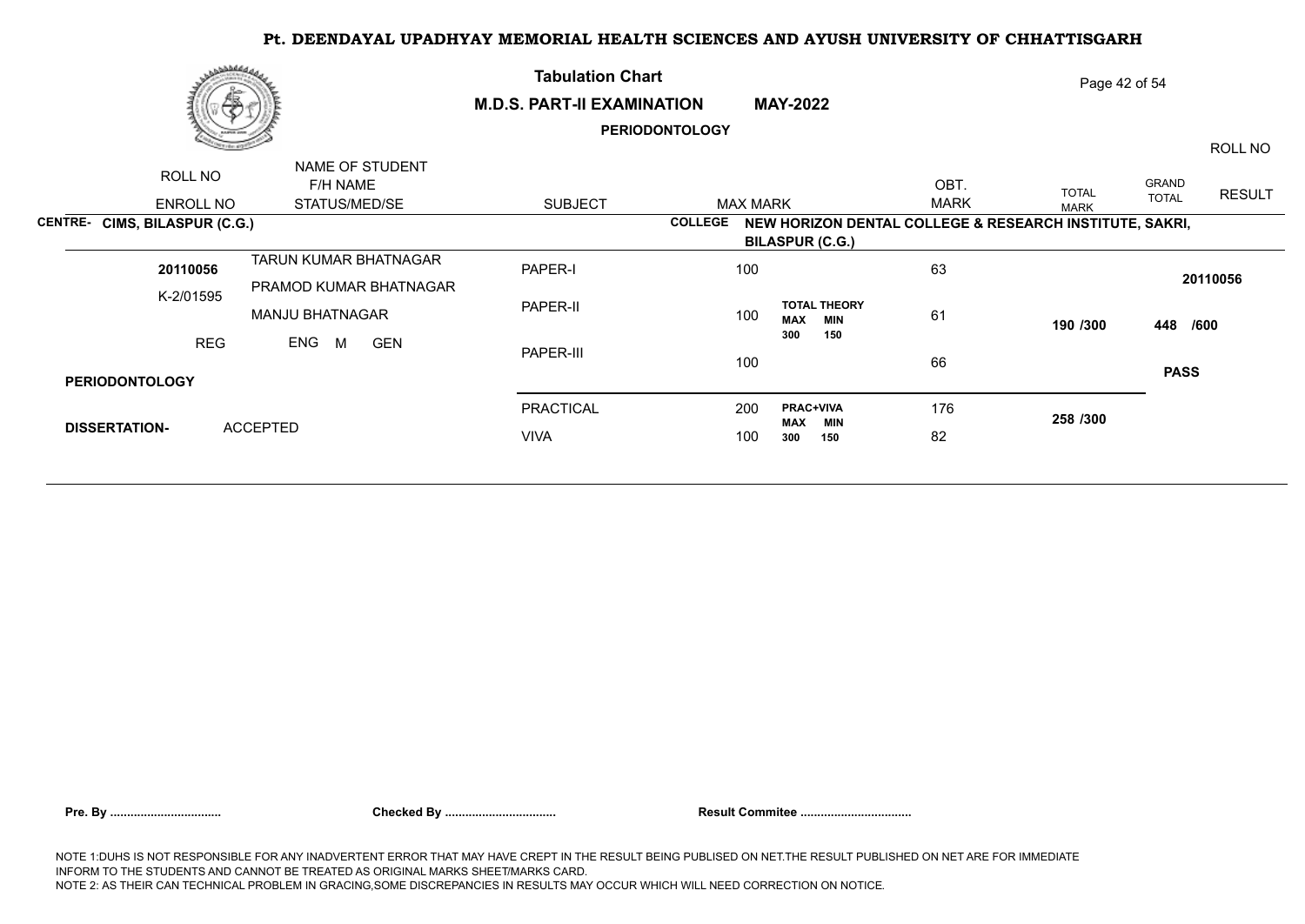| برهانا فاخترى                 |                                              | <b>Tabulation Chart</b><br><b>M.D.S. PART-II EXAMINATION</b> | <b>PERIODONTOLOGY</b> | <b>MAY-2022</b>   |                                          |                     | Page 43 of 54                                             |                              | ROLL NO       |
|-------------------------------|----------------------------------------------|--------------------------------------------------------------|-----------------------|-------------------|------------------------------------------|---------------------|-----------------------------------------------------------|------------------------------|---------------|
| ROLL NO<br>ENROLL NO          | NAME OF STUDENT<br>F/H NAME<br>STATUS/MED/SE | <b>SUBJECT</b>                                               | <b>MAX MARK</b>       |                   |                                          | OBT.<br><b>MARK</b> | <b>TOTAL</b><br><b>MARK</b>                               | <b>GRAND</b><br><b>TOTAL</b> | <b>RESULT</b> |
| CENTRE- CIMS, BILASPUR (C.G.) |                                              |                                                              | <b>COLLEGE</b>        |                   | <b>CENTRE, BILASPUR (C.G.)</b>           |                     | TRIVENI INSTITUTE OF DENTAL SCIENCES, HOSPITAL & RESEARCH |                              |               |
| 20110062                      | ANWESHA DAS<br>ASISH KUMAR DAS               | PAPER-I                                                      | 100                   |                   |                                          | 75                  |                                                           |                              | 20110062      |
| K-2/01601                     | SOMA DAS                                     | PAPER-II                                                     | 100                   | <b>MAX</b><br>300 | <b>TOTAL THEORY</b><br><b>MIN</b><br>150 | 76                  | 226 /300                                                  | 484 /600                     |               |
| <b>REG</b>                    | ENG<br>F<br><b>GEN</b>                       | PAPER-III                                                    | 100                   |                   |                                          | 75                  |                                                           | <b>PASS</b>                  |               |
| <b>PERIODONTOLOGY</b>         |                                              |                                                              |                       |                   |                                          |                     |                                                           |                              |               |
| <b>DISSERTATION-</b>          | <b>ACCEPTED</b>                              | <b>PRACTICAL</b>                                             | 200                   | MAX               | <b>PRAC+VIVA</b><br><b>MIN</b>           | 173                 | 258 /300                                                  |                              |               |
|                               |                                              | <b>VIVA</b>                                                  | 100                   | 300               | 150                                      | 85                  |                                                           |                              |               |
| 20110068                      | <b>LIPSA SUROVITA</b><br>RAJANI KANTA NAG    | PAPER-I                                                      | 100                   |                   |                                          | 71                  |                                                           |                              | 20110068      |
| K-2/01607                     | PRATITI PRITINANDA NAG                       | PAPER-II                                                     | 100                   | <b>MAX</b><br>300 | <b>TOTAL THEORY</b><br><b>MIN</b><br>150 | 70                  | 218 /300                                                  | 475 /600                     |               |
| <b>REG</b>                    | ENG F<br><b>GEN</b>                          | PAPER-III                                                    | 100                   |                   |                                          | 77                  |                                                           | <b>PASS</b>                  |               |
| <b>PERIODONTOLOGY</b>         |                                              |                                                              |                       |                   |                                          |                     |                                                           |                              |               |
| <b>DISSERTATION-</b>          | <b>ACCEPTED</b>                              | <b>PRACTICAL</b>                                             | 200                   | <b>MAX</b>        | <b>PRAC+VIVA</b><br><b>MIN</b>           | 175                 | 257 /300                                                  |                              |               |
|                               |                                              | <b>VIVA</b>                                                  | 100                   | 300               | 150                                      | 82                  |                                                           |                              |               |
|                               |                                              |                                                              |                       |                   |                                          |                     |                                                           |                              |               |

|  |  | Pre. Bv |
|--|--|---------|
|--|--|---------|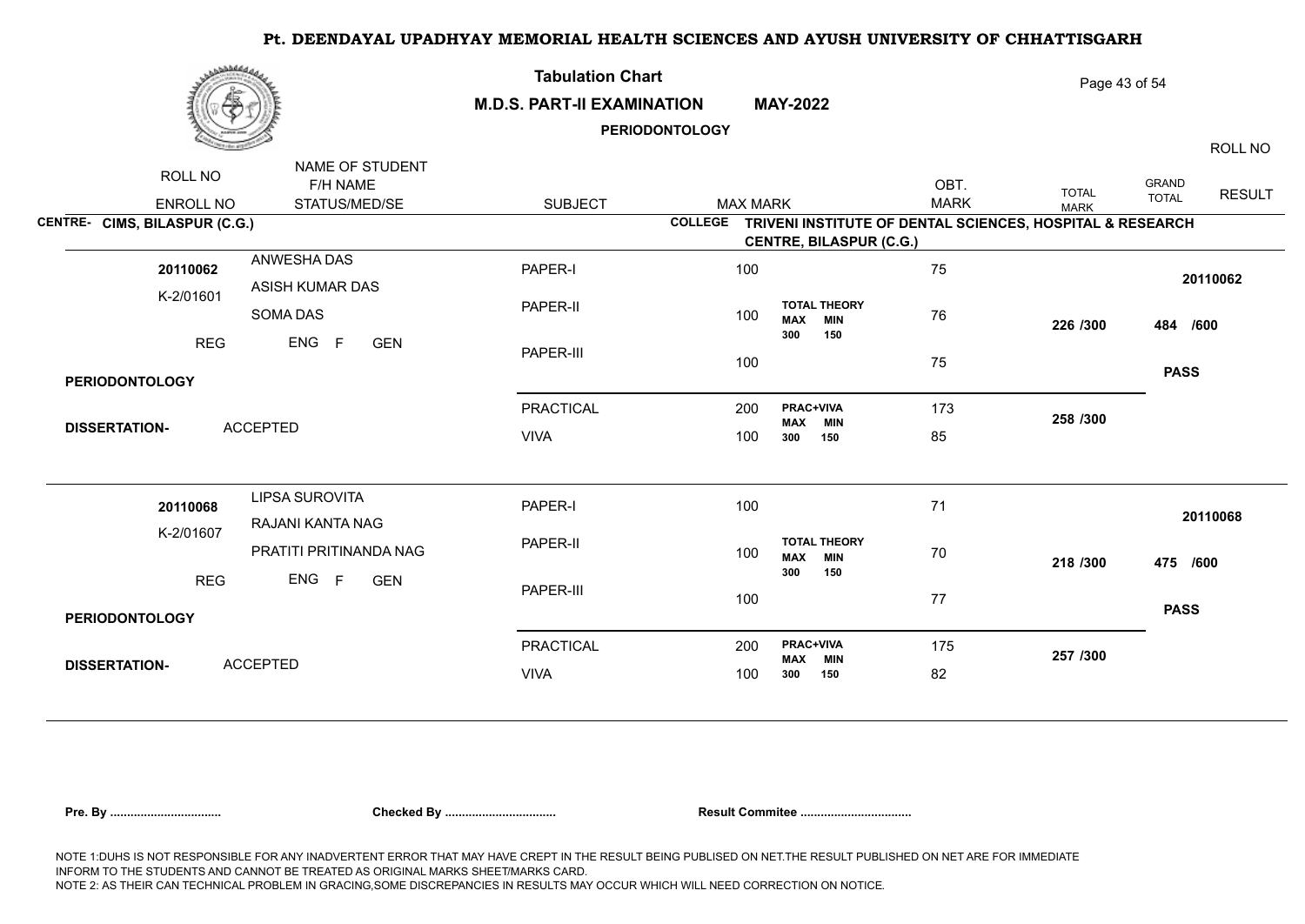| مهابا فالمقاطين                                                     |                                              | <b>Tabulation Chart</b><br><b>M.D.S. PART-II EXAMINATION</b><br><b>PERIODONTOLOGY</b> |     |                 | <b>MAY-2022</b>                                               |                     | Page 44 of 54<br>ROLL NO    |                       |               |  |
|---------------------------------------------------------------------|----------------------------------------------|---------------------------------------------------------------------------------------|-----|-----------------|---------------------------------------------------------------|---------------------|-----------------------------|-----------------------|---------------|--|
| ROLL NO<br>ENROLL NO<br>CENTRE- GOVT. DENTAL COLLEGE, RAIPUR (C.G.) | NAME OF STUDENT<br>F/H NAME<br>STATUS/MED/SE | <b>SUBJECT</b>                                                                        |     | <b>MAX MARK</b> | COLLEGE GOVT. DENTAL COLLEGE, RAIPUR (C.G.)                   | OBT.<br><b>MARK</b> | <b>TOTAL</b><br><b>MARK</b> | GRAND<br><b>TOTAL</b> | <b>RESULT</b> |  |
| 20110002<br>K-2/01541                                               | <b>GAZALA M P</b><br>K ABDUL KAREEM          | PAPER-I                                                                               |     | 100             | <b>TOTAL THEORY</b>                                           | 78                  |                             |                       | 20110002      |  |
| <b>REG</b>                                                          | JASMINE M P<br>ENG F<br><b>GEN</b>           | PAPER-II<br>PAPER-III                                                                 | 100 | 100             | <b>MIN</b><br><b>MAX</b><br>300<br>150                        | 75<br>70            | 223 /300                    | 475 /600              |               |  |
| <b>PERIODONTOLOGY</b>                                               |                                              |                                                                                       |     |                 |                                                               |                     |                             | <b>PASS</b>           |               |  |
| <b>DISSERTATION-</b>                                                | <b>ACCEPTED</b>                              | <b>PRACTICAL</b><br><b>VIVA</b>                                                       |     | 200<br>100      | PRAC+VIVA<br><b>MAX</b><br><b>MIN</b><br>300<br>150           | 171<br>81           | 252 /300                    |                       |               |  |
| 20110004<br>K-2/01543                                               | NUPOOR KHIRAIYA<br>RAJESH KHIRAIYA           | PAPER-I                                                                               |     | 100             |                                                               | 68                  |                             |                       | 20110004      |  |
| <b>REG</b>                                                          | SHASHI KHIRAIYA<br>ENG F<br><b>GEN</b>       | PAPER-II                                                                              | 100 |                 | <b>TOTAL THEORY</b><br><b>MIN</b><br><b>MAX</b><br>300<br>150 | 69                  | 212 /300                    | 446 /600              |               |  |
| <b>PERIODONTOLOGY</b>                                               |                                              | PAPER-III                                                                             | 100 |                 |                                                               | 75                  |                             | <b>PASS</b>           |               |  |
|                                                                     |                                              | <b>PRACTICAL</b>                                                                      | 200 |                 | <b>PRAC+VIVA</b><br><b>MAX</b><br><b>MIN</b>                  | 159                 | 234 /300                    |                       |               |  |
| <b>DISSERTATION-</b>                                                | <b>ACCEPTED</b>                              | <b>VIVA</b>                                                                           |     | 100             | 150<br>300                                                    | 75                  |                             |                       |               |  |
|                                                                     |                                              |                                                                                       |     |                 |                                                               |                     |                             |                       |               |  |

|  |  | Pre. Bv |
|--|--|---------|
|  |  |         |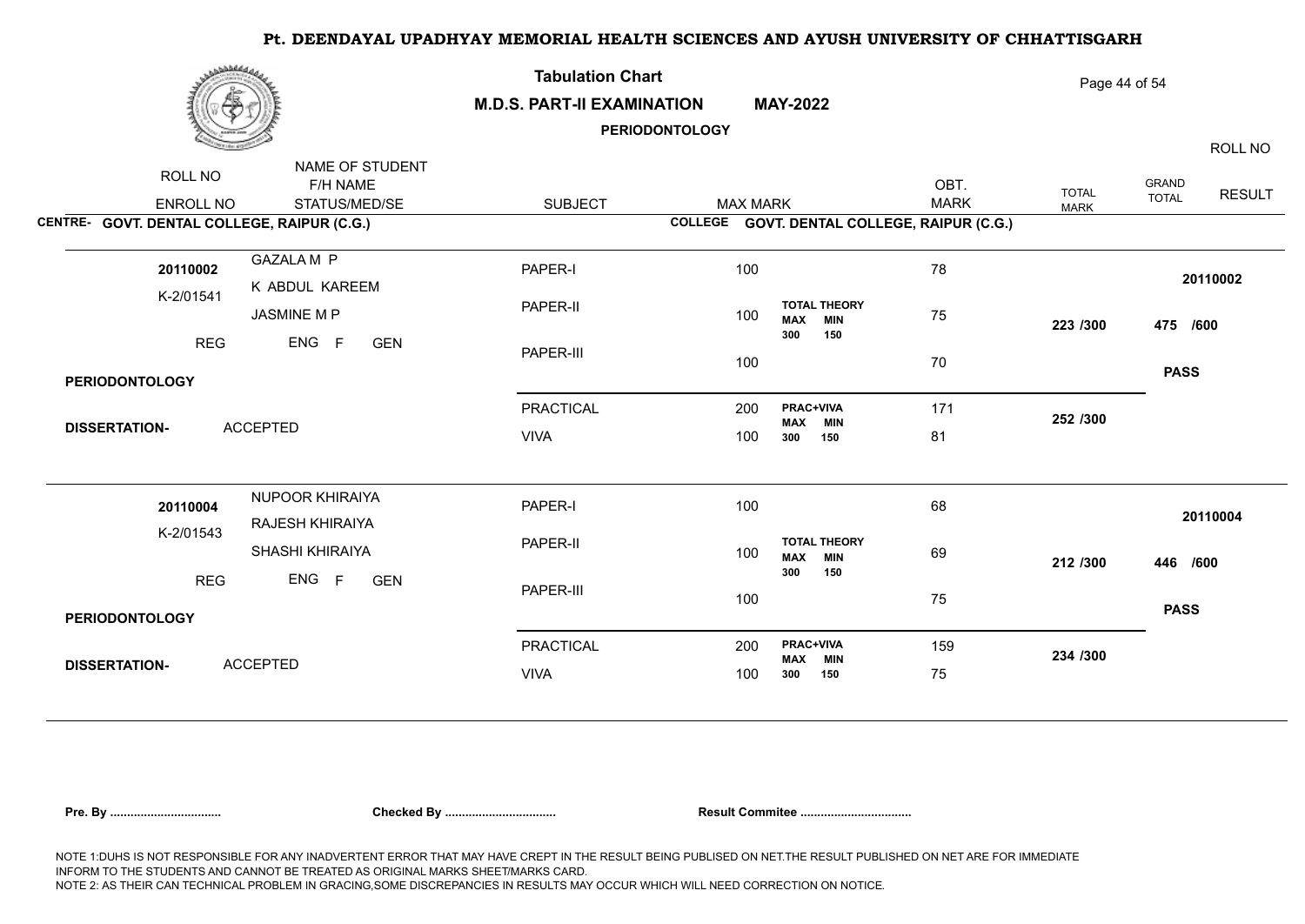|                      | مەلەللاھى<br>傪        |                                             | <b>Tabulation Chart</b><br><b>M.D.S. PART-II EXAMINATION</b><br><b>MAY-2022</b> |                       |                                                 | Page 45 of 54 |              |                       |               |  |
|----------------------|-----------------------|---------------------------------------------|---------------------------------------------------------------------------------|-----------------------|-------------------------------------------------|---------------|--------------|-----------------------|---------------|--|
|                      |                       |                                             |                                                                                 | <b>PERIODONTOLOGY</b> |                                                 |               |              |                       | ROLL NO       |  |
|                      | ROLL NO               | NAME OF STUDENT<br>F/H NAME                 |                                                                                 |                       |                                                 | OBT.          | <b>TOTAL</b> | GRAND<br><b>TOTAL</b> | <b>RESULT</b> |  |
|                      | ENROLL NO             | STATUS/MED/SE                               | <b>SUBJECT</b>                                                                  | <b>MAX MARK</b>       |                                                 | <b>MARK</b>   | <b>MARK</b>  |                       |               |  |
|                      |                       | CENTRE- GOVT. DENTAL COLLEGE, RAIPUR (C.G.) |                                                                                 | <b>COLLEGE</b>        | <b>GOVT. DENTAL COLLEGE, RAIPUR (C.G.)</b>      |               |              |                       |               |  |
|                      | 20110008              | WAHEDA RAHMAN                               | PAPER-I                                                                         | 100                   |                                                 | 73            |              |                       | 20110008      |  |
|                      | K-2/01547             | AKB RAHMAN                                  |                                                                                 |                       |                                                 |               |              |                       |               |  |
|                      |                       | SUMSUNNEHAR BEGUM                           | PAPER-II                                                                        | 100                   | <b>TOTAL THEORY</b><br><b>MAX</b><br><b>MIN</b> | 71            | 215 /300     | 449 /600              |               |  |
|                      | <b>REG</b>            | ENG F<br><b>GEN</b>                         | PAPER-III                                                                       |                       | 150<br>300                                      |               |              |                       |               |  |
|                      | <b>PERIODONTOLOGY</b> |                                             |                                                                                 | 100                   |                                                 | 71            |              | <b>PASS</b>           |               |  |
|                      |                       |                                             | <b>PRACTICAL</b>                                                                | 200                   | <b>PRAC+VIVA</b>                                | 159           |              |                       |               |  |
| <b>DISSERTATION-</b> |                       | <b>ACCEPTED</b>                             |                                                                                 |                       | <b>MAX</b><br>MIN                               |               | 234 /300     |                       |               |  |
|                      |                       |                                             | <b>VIVA</b>                                                                     | 100                   | 300<br>150                                      | 75            |              |                       |               |  |
|                      |                       |                                             |                                                                                 |                       |                                                 |               |              |                       |               |  |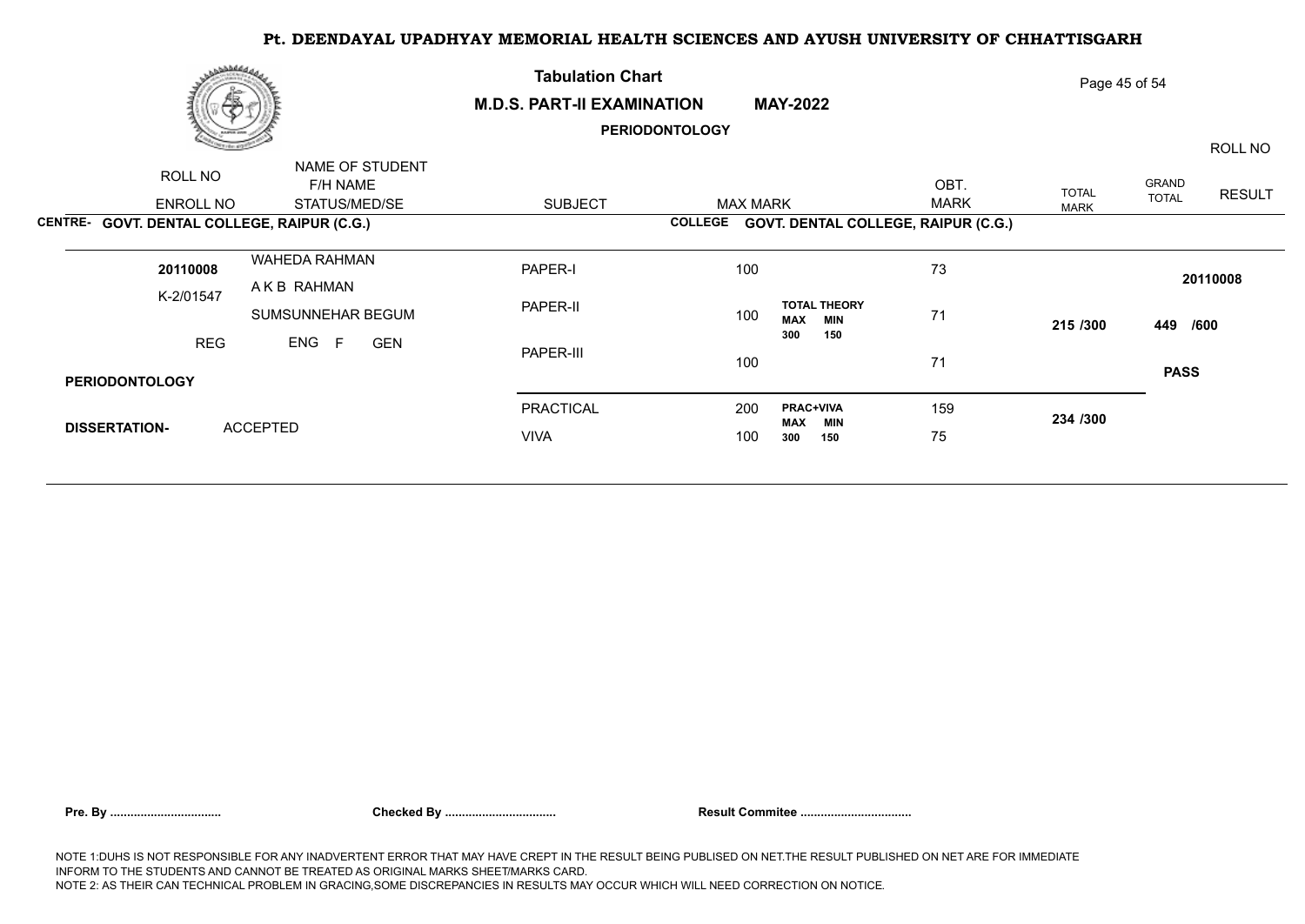| مهلهفهي                                                                                     |                                                    | <b>Tabulation Chart</b><br><b>M.D.S. PART-II EXAMINATION</b><br><b>MAY-2022</b><br>PROSTHODONTICS AND CROWN & BRIDGE |                |                 |                                | Page 46 of 54<br>ROLL NO                 |                                                                          |                             |                       |               |
|---------------------------------------------------------------------------------------------|----------------------------------------------------|----------------------------------------------------------------------------------------------------------------------|----------------|-----------------|--------------------------------|------------------------------------------|--------------------------------------------------------------------------|-----------------------------|-----------------------|---------------|
| ROLL NO<br><b>ENROLL NO</b><br>CENTRE- BHARAT RATNA LATE SHRI ATAL BIHARI VAJPAYEE MEMORIAL | NAME OF STUDENT<br>F/H NAME<br>STATUS/MED/SE       | <b>SUBJECT</b>                                                                                                       | <b>COLLEGE</b> | <b>MAX MARK</b> |                                |                                          | OBT.<br><b>MARK</b><br>CHHATTISGARH DENTAL COLLEGE & RESEARCH INSTITUTE, | <b>TOTAL</b><br><b>MARK</b> | GRAND<br><b>TOTAL</b> | <b>RESULT</b> |
| <b>MEDICAL COLLEGE, RAJNANDGAON (C.G.)</b>                                                  |                                                    |                                                                                                                      |                |                 |                                | <b>RAJNANDGAON (C.G.)</b>                |                                                                          |                             |                       |               |
| <b>ANKITA GROVER</b><br>20110076                                                            | ARVIND KUMAR GROVER                                | PAPER-I                                                                                                              |                | 100             |                                |                                          | 66                                                                       |                             |                       | 20110076      |
| K-2/01608                                                                                   | <b>ARCHANA GROVER</b>                              | PAPER-II                                                                                                             |                | 100             | <b>MAX</b>                     | <b>TOTAL THEORY</b><br><b>MIN</b>        | 63                                                                       | 202 /300                    | 433 /600              |               |
| <b>REG</b>                                                                                  | ENG F<br><b>GEN</b>                                | PAPER-III                                                                                                            |                | 100             | 300                            | 150                                      | 73                                                                       |                             |                       |               |
| PROSTHODONTICS AND CROWN & BRIDGE                                                           |                                                    |                                                                                                                      |                |                 |                                |                                          |                                                                          |                             | <b>PASS</b>           |               |
| <b>ACCEPTED</b><br><b>DISSERTATION-</b>                                                     |                                                    | PRACTICAL                                                                                                            |                | 200             | <b>PRAC+VIVA</b><br><b>MAX</b> | <b>MIN</b>                               | 154                                                                      | 231 /300                    |                       |               |
|                                                                                             |                                                    | <b>VIVA</b>                                                                                                          |                | 100             | 300                            | 150                                      | 77                                                                       |                             |                       |               |
| 20110077<br>K-2/01610                                                                       | BIRAJDAR KABIR UTTARESHWAR<br>UTTARESHWAR BIRAJDAR | PAPER-I                                                                                                              |                | 100             |                                |                                          | 58                                                                       |                             |                       | 20110077      |
| <b>REKHA</b>                                                                                |                                                    | PAPER-II                                                                                                             |                | 100             | <b>MAX</b><br>300              | <b>TOTAL THEORY</b><br><b>MIN</b><br>150 | 57                                                                       | 183 /300                    | 393 /600              |               |
| <b>REG</b><br>ENG                                                                           | M<br><b>GEN</b>                                    | PAPER-III                                                                                                            |                | 100             |                                |                                          | 68                                                                       |                             | <b>PASS</b>           |               |
| PROSTHODONTICS AND CROWN & BRIDGE                                                           |                                                    |                                                                                                                      |                |                 |                                |                                          |                                                                          |                             |                       |               |
| <b>ACCEPTED</b><br><b>DISSERTATION-</b>                                                     |                                                    | <b>PRACTICAL</b>                                                                                                     |                | 200             | <b>PRAC+VIVA</b><br><b>MAX</b> | <b>MIN</b>                               | 140                                                                      | 210 /300                    |                       |               |
|                                                                                             |                                                    | <b>VIVA</b>                                                                                                          |                | 100             | 300                            | 150                                      | 70                                                                       |                             |                       |               |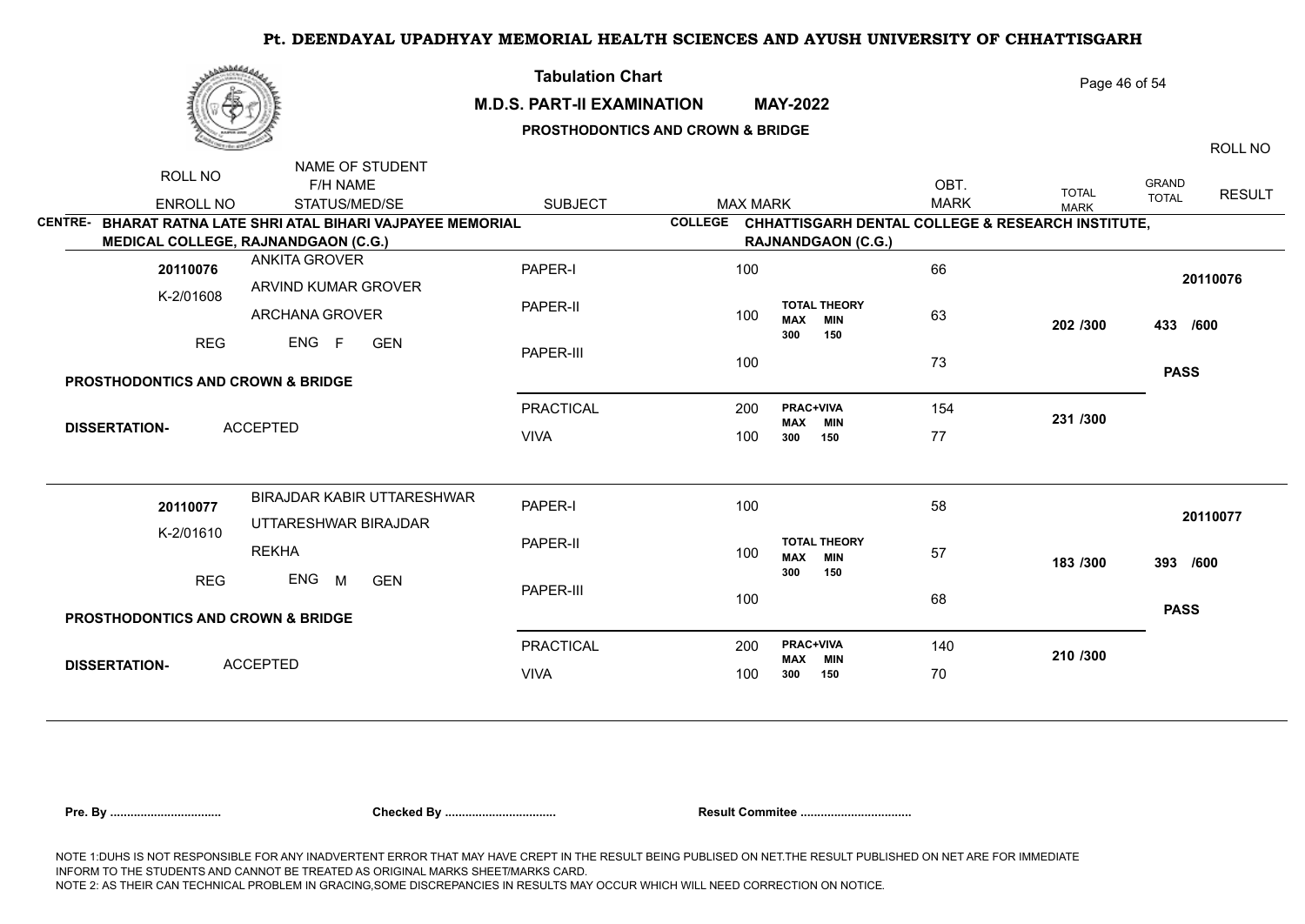|                | رەھەممەر<br>æ                                                                                             |                                        |                                              | <b>Tabulation Chart</b><br><b>M.D.S. PART-II EXAMINATION</b> |                 | <b>MAY-2022</b>                                 |                     | Page 47 of 54                                                |                       |               |
|----------------|-----------------------------------------------------------------------------------------------------------|----------------------------------------|----------------------------------------------|--------------------------------------------------------------|-----------------|-------------------------------------------------|---------------------|--------------------------------------------------------------|-----------------------|---------------|
|                |                                                                                                           |                                        |                                              | <b>PROSTHODONTICS AND CROWN &amp; BRIDGE</b>                 |                 |                                                 |                     |                                                              |                       | ROLL NO       |
|                | ROLL NO<br>ENROLL NO                                                                                      |                                        | NAME OF STUDENT<br>F/H NAME<br>STATUS/MED/SE | <b>SUBJECT</b>                                               | <b>MAX MARK</b> |                                                 | OBT.<br><b>MARK</b> | <b>TOTAL</b><br><b>MARK</b>                                  | GRAND<br><b>TOTAL</b> | <b>RESULT</b> |
| <b>CENTRE-</b> | <b>BHARAT RATNA LATE SHRI ATAL BIHARI VAJPAYEE MEMORIAL</b><br><b>MEDICAL COLLEGE, RAJNANDGAON (C.G.)</b> |                                        |                                              |                                                              | <b>COLLEGE</b>  | <b>RAJNANDGAON (C.G.)</b>                       |                     | <b>CHHATTISGARH DENTAL COLLEGE &amp; RESEARCH INSTITUTE,</b> |                       |               |
|                | 20110078                                                                                                  | SHAH SIDDHI PARESH                     |                                              | PAPER-I                                                      | 100             |                                                 | 67                  |                                                              |                       | 20110078      |
|                | K-2/01618                                                                                                 | PARESH VALLABHJI SHAH<br><b>CHHAYA</b> |                                              | PAPER-II                                                     | 100             | <b>TOTAL THEORY</b><br><b>MAX</b><br><b>MIN</b> | 63                  | 203 /300                                                     | 428 /600              |               |
|                | <b>REG</b>                                                                                                | ENG<br>-F                              | <b>GEN</b>                                   | PAPER-III                                                    | 100             | 300<br>150                                      | 73                  |                                                              |                       |               |
|                | <b>PROSTHODONTICS AND CROWN &amp; BRIDGE</b>                                                              |                                        |                                              |                                                              |                 |                                                 |                     |                                                              | <b>PASS</b>           |               |
|                |                                                                                                           |                                        |                                              | PRACTICAL                                                    | 200             | <b>PRAC+VIVA</b><br><b>MAX</b><br><b>MIN</b>    | 150                 | 225 /300                                                     |                       |               |
|                | <b>DISSERTATION-</b>                                                                                      | <b>ACCEPTED</b>                        |                                              | <b>VIVA</b>                                                  | 100             | 150<br>300                                      | 75                  |                                                              |                       |               |
|                |                                                                                                           |                                        |                                              |                                                              |                 |                                                 |                     |                                                              |                       |               |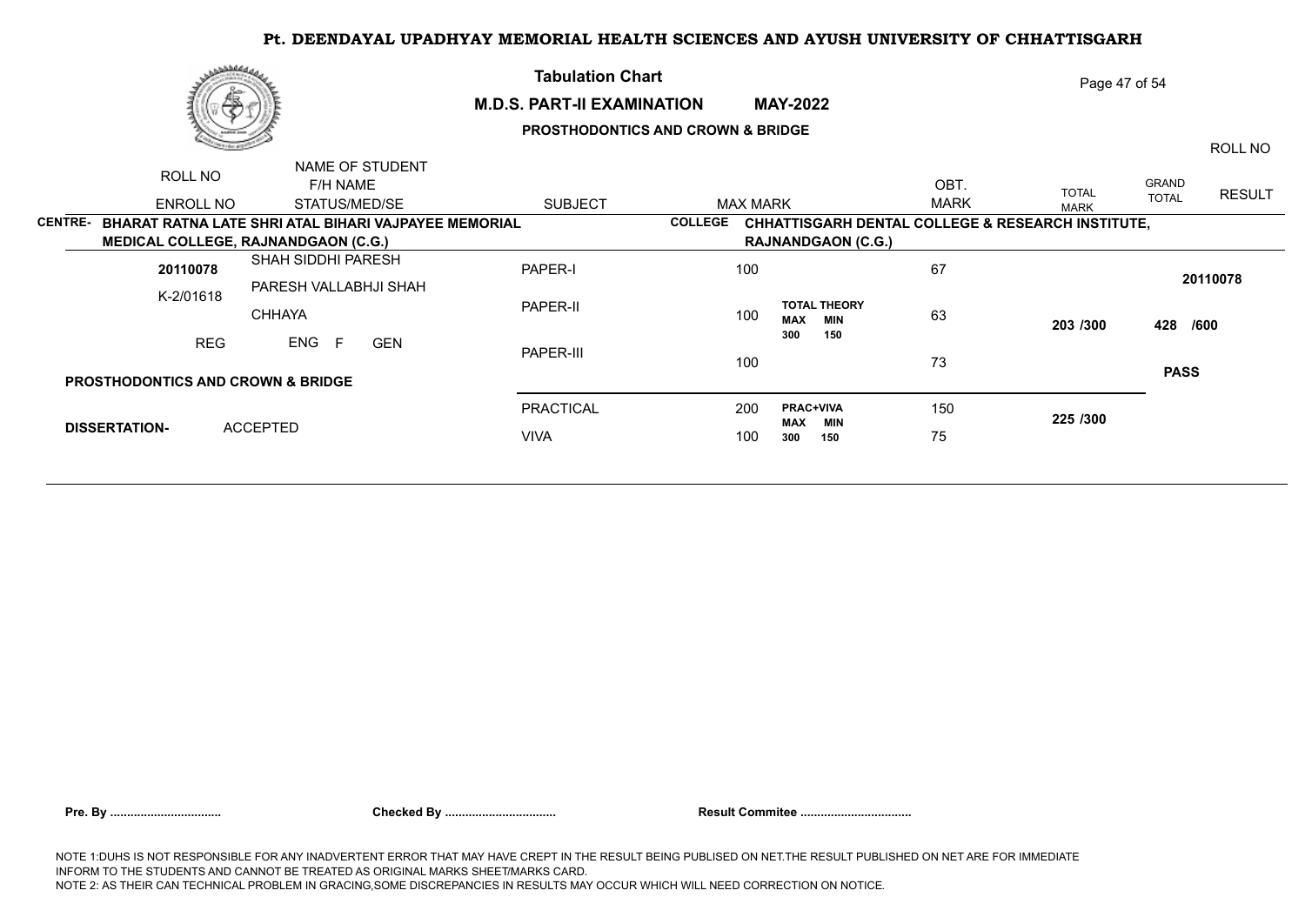

### **M.D.S. PART-II EXAMINATION MAY-2022**

**Tabulation Chart** 

## **PROSTHODONTICS AND CROWN & BRIDGE**

Page 48 of 54

ROLL NO

|                                                              | ROLL NO                                      | NAME OF STUDENT                                      |                  |                                    |                                                                |                     |                             |                       |               |
|--------------------------------------------------------------|----------------------------------------------|------------------------------------------------------|------------------|------------------------------------|----------------------------------------------------------------|---------------------|-----------------------------|-----------------------|---------------|
|                                                              | <b>ENROLL NO</b>                             | F/H NAME<br>STATUS/MED/SE                            | <b>SUBJECT</b>   | <b>MAX MARK</b>                    |                                                                | OBT.<br><b>MARK</b> | <b>TOTAL</b><br><b>MARK</b> | GRAND<br><b>TOTAL</b> | <b>RESULT</b> |
|                                                              |                                              | CENTRE- C.M. MEDICAL COLLEGE, KACHANDUR, DURG (C.G.) |                  |                                    | COLLEGE MAITRI COLLEGE OF DENTISTRY & RESEARCH CENTRE, ANJORA, |                     |                             |                       |               |
|                                                              |                                              |                                                      |                  |                                    | DURG (C.G.)                                                    |                     |                             |                       |               |
|                                                              | 20110013                                     | FENGADE GLORY<br>SANJIVPANT                          | PAPER-I          | 100                                |                                                                | 75                  |                             | 20110013              |               |
| K-2/01559<br>SANGITA<br>ENG<br>F<br><b>REG</b><br><b>OBC</b> |                                              |                                                      | PAPER-II         | 100                                | <b>TOTAL THEORY</b><br><b>MAX MIN</b>                          | 79                  | 235 /300                    | 445 /600              |               |
|                                                              |                                              |                                                      | PAPER-III        | 100                                | 300<br>150                                                     | 81                  |                             |                       |               |
|                                                              | <b>PROSTHODONTICS AND CROWN &amp; BRIDGE</b> |                                                      |                  |                                    |                                                                |                     |                             | <b>PASS</b>           |               |
| <b>ACCEPTED</b><br><b>DISSERTATION-</b>                      |                                              | <b>PRACTICAL</b>                                     | 200              | <b>PRAC+VIVA</b><br><b>MAX MIN</b> | 140                                                            | 210 /300            |                             |                       |               |
|                                                              |                                              | <b>VIVA</b>                                          | 100              | 300<br>150                         | 70                                                             |                     |                             |                       |               |
|                                                              |                                              | LIRANI TASNEEM PYAR ALI                              |                  |                                    |                                                                |                     |                             |                       |               |
| 20110016<br>K-2/01560                                        | PYAR ALI LIRANI                              | PAPER-I                                              | 100              |                                    | 79                                                             | 242 /300            | 20110016                    |                       |               |
|                                                              |                                              | NOORJAHAN LIRANI                                     | PAPER-II         | 100                                | <b>TOTAL THEORY</b><br><b>MAX MIN</b>                          |                     | 79                          | 467 /600              |               |
|                                                              | <b>REG</b>                                   | ENG F<br><b>GEN</b>                                  | PAPER-III        | 100                                | 300<br>150                                                     | 84                  |                             |                       |               |
|                                                              | <b>PROSTHODONTICS AND CROWN &amp; BRIDGE</b> |                                                      |                  |                                    |                                                                |                     |                             | <b>PASS</b>           |               |
|                                                              |                                              |                                                      | <b>PRACTICAL</b> | 200                                | <b>PRAC+VIVA</b><br><b>MAX MIN</b>                             | 150                 | 225 /300                    |                       |               |
|                                                              | <b>DISSERTATION-</b>                         | <b>ACCEPTED</b>                                      |                  | 100                                | 300<br>150                                                     | 75                  |                             |                       |               |
|                                                              |                                              |                                                      |                  |                                    |                                                                |                     |                             |                       |               |

| Pre. By |  |  |  |  |
|---------|--|--|--|--|
|         |  |  |  |  |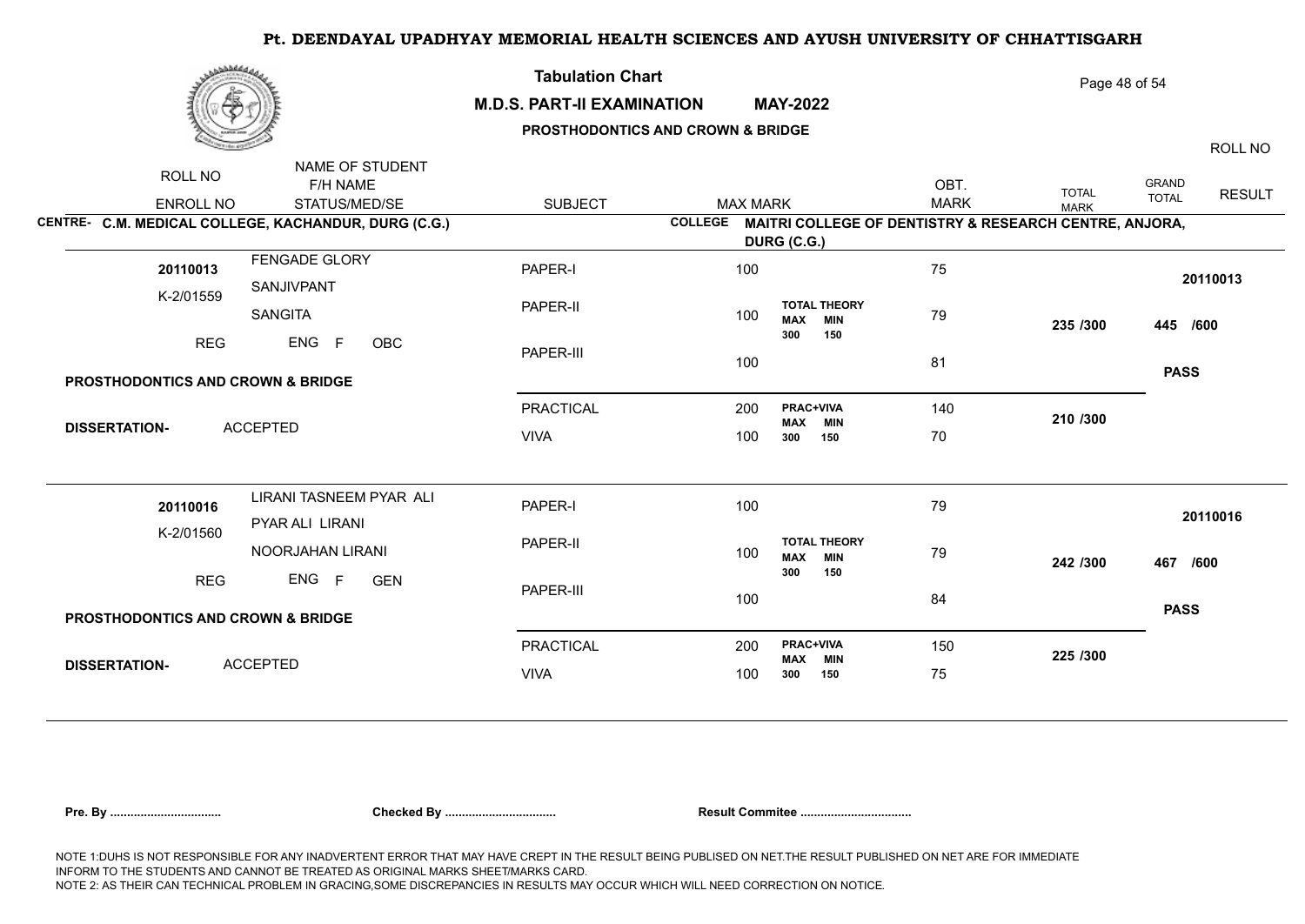### **M.D.S. PART-II EXAMINATION MAY-2022**

**Tabulation Chart** 

## **PROSTHODONTICS AND CROWN & BRIDGE**

Page 49 of 54

ROLL NO

ENROLL NO STATUS/MED/SE SUBJECT ROLL NO F/H NAME NAME OF STUDENT GRAND TOTAL RESULT OBT. MAX MARK <sup>IOTAL</sup> TOTAL TOTAL MARK **CENTRE- C.M. MEDICAL COLLEGE, KACHANDUR, DURG (C.G.) COLLEGE MAITRI COLLEGE OF DENTISTRY & RESEARCH CENTRE, ANJORA, DURG (C.G.)** K-2/01558 SK SAMEER HUSSAIN SK IQBAL HUSSAIN ASFA HUSSAIN REG ENG M GEN PAPER-I PAPER-II PAPER-III PRACTICAL VIVA 76 77 236 /300 83 and the set of the set of the set of the set of the set of the set of the set of the set of the set of the 120 **180 /300** 60 **236 /300 416 /600 PASS <sup>20110022</sup>** <sup>100</sup> 200 **PRAC+VIVA** 100 300 **MAX MIN**<br>300 150 60 **300 150 TOTAL THEORY**  100 **MAX MIN** 77 **300 150** GEN **PROSTHODONTICS AND CROWN & BRIDGE DISSERTATION-** ACCEPTED **20110022** 100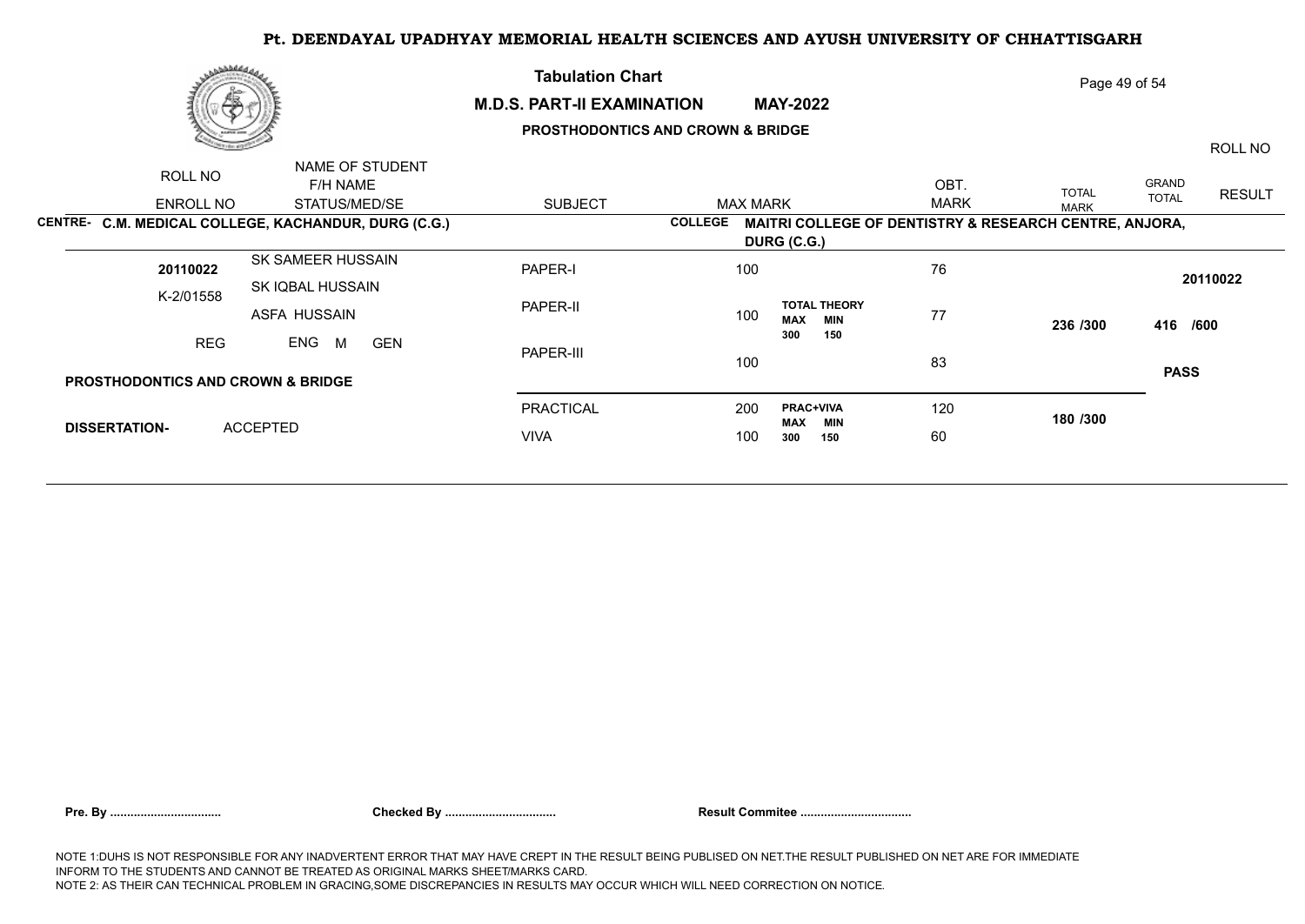|--|

### **M.D.S. PART-II EXAMINATION MAY-2022**

**Tabulation Chart** 

## **PROSTHODONTICS AND CROWN & BRIDGE**

Page 50 of 54

ROLL NO

| ROLL NO<br>ENROLL NO                         | NAME OF STUDENT<br>F/H NAME<br>STATUS/MED/SE         | <b>SUBJECT</b>   | <b>MAX MARK</b> |                                                                  | OBT.<br><b>MARK</b> | <b>TOTAL</b><br><b>MARK</b> | GRAND<br><b>RESULT</b><br><b>TOTAL</b> |  |
|----------------------------------------------|------------------------------------------------------|------------------|-----------------|------------------------------------------------------------------|---------------------|-----------------------------|----------------------------------------|--|
|                                              | CENTRE- C.M. MEDICAL COLLEGE, KACHANDUR, DURG (C.G.) |                  |                 | COLLEGE RUNGTA COLLEGE OF DENTAL SCIENCE & RESEARCH, KOHKA ROAD, |                     |                             |                                        |  |
|                                              |                                                      |                  |                 | <b>BHILAI (C.G.)</b>                                             |                     |                             |                                        |  |
| 20110027                                     | YADAV MANISHA MAHANT                                 | PAPER-I          | 100             |                                                                  | 83                  |                             |                                        |  |
|                                              | <b>MAHANT YADAV</b>                                  |                  |                 |                                                                  |                     |                             | 20110027                               |  |
| K-2/01566                                    | <b>KEWALBASI YADAV</b>                               | PAPER-II         | 100             | <b>TOTAL THEORY</b><br><b>MAX</b><br><b>MIN</b>                  | 83                  | 254 /300                    | 516 /600                               |  |
| <b>REG</b>                                   | ENG F<br><b>GEN</b>                                  |                  |                 | 300<br>150                                                       |                     |                             |                                        |  |
|                                              |                                                      | PAPER-III        | 100             |                                                                  | 88                  |                             |                                        |  |
| <b>PROSTHODONTICS AND CROWN &amp; BRIDGE</b> |                                                      |                  |                 |                                                                  |                     |                             | <b>PASS</b>                            |  |
|                                              |                                                      | <b>PRACTICAL</b> | 200             | <b>PRAC+VIVA</b>                                                 | 183                 |                             |                                        |  |
| <b>ACCEPTED</b><br><b>DISSERTATION-</b>      |                                                      |                  |                 | <b>MAX MIN</b>                                                   |                     | 262 /300                    |                                        |  |
|                                              |                                                      | <b>VIVA</b>      | 100             | 150<br>300                                                       | 79                  |                             |                                        |  |
| 20110028                                     | SAMIKSHA AJMIRE                                      | PAPER-I          | 100             |                                                                  | 80                  |                             |                                        |  |
|                                              | VIJAY AJMIRE                                         |                  |                 |                                                                  | 81                  |                             | 20110028                               |  |
| K-2/01567                                    | <b>SUREKHA AJMIRE</b>                                | PAPER-II         | 100             | <b>TOTAL THEORY</b><br><b>MAX MIN</b>                            |                     | 242 /300                    | 500 /600                               |  |
| <b>REG</b>                                   | ENG F<br><b>GEN</b>                                  | PAPER-III        | 100             | 300<br>150                                                       | 81                  |                             |                                        |  |
| <b>PROSTHODONTICS AND CROWN &amp; BRIDGE</b> |                                                      |                  |                 |                                                                  |                     |                             | <b>PASS</b>                            |  |
|                                              |                                                      | <b>PRACTICAL</b> | 200             | <b>PRAC+VIVA</b>                                                 | 181                 | 258 /300                    |                                        |  |
| <b>DISSERTATION-</b>                         | <b>ACCEPTED</b>                                      | <b>VIVA</b>      | 100             | <b>MAX MIN</b><br>150<br>300                                     | 77                  |                             |                                        |  |
|                                              |                                                      |                  |                 |                                                                  |                     |                             |                                        |  |

|  | Pre. By |
|--|---------|
|  |         |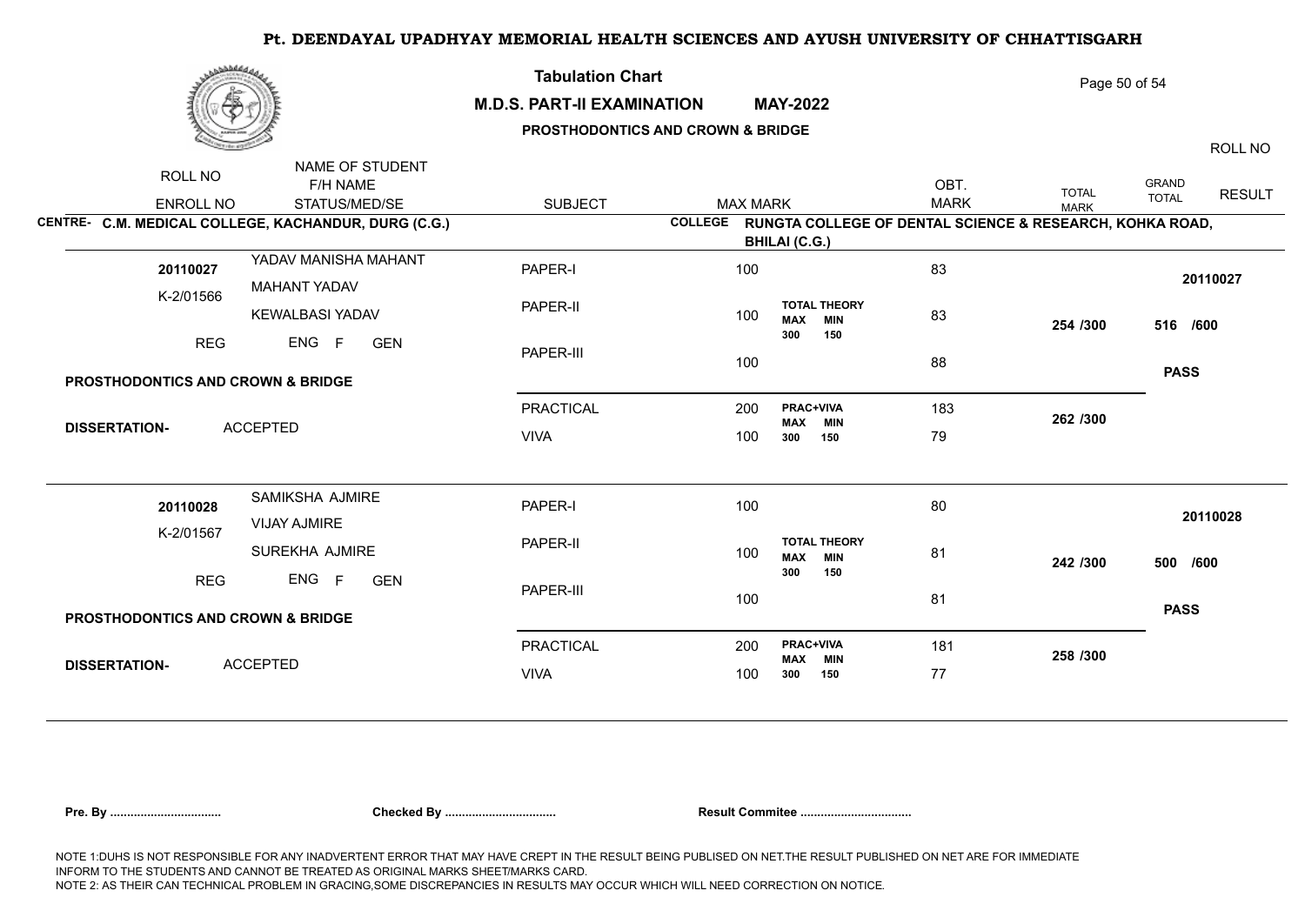### **M.D.S. PART-II EXAMINATION MAY-2022**

**Tabulation Chart** 

## **PROSTHODONTICS AND CROWN & BRIDGE**

ROLL NO

Page 51 of 54

| ROLL NO                                              | NAME OF STUDENT |                                     |               |  |                  |                |                 |                                   |             |                                                          |              |               |  |
|------------------------------------------------------|-----------------|-------------------------------------|---------------|--|------------------|----------------|-----------------|-----------------------------------|-------------|----------------------------------------------------------|--------------|---------------|--|
|                                                      |                 | F/H NAME                            |               |  |                  |                |                 |                                   | OBT.        | <b>TOTAL</b>                                             | GRAND        | <b>RESULT</b> |  |
|                                                      | ENROLL NO       |                                     | STATUS/MED/SE |  | <b>SUBJECT</b>   |                | <b>MAX MARK</b> |                                   | <b>MARK</b> | <b>MARK</b>                                              | <b>TOTAL</b> |               |  |
| CENTRE- C.M. MEDICAL COLLEGE, KACHANDUR, DURG (C.G.) |                 |                                     |               |  |                  | <b>COLLEGE</b> |                 |                                   |             | RUNGTA COLLEGE OF DENTAL SCIENCE & RESEARCH, KOHKA ROAD, |              |               |  |
|                                                      |                 |                                     |               |  |                  |                |                 | <b>BHILAI (C.G.)</b>              |             |                                                          |              |               |  |
| 20110029                                             |                 | JYOTSNA SHARMA<br>RAMAKISHAN SHARMA |               |  | PAPER-I          |                | 100             |                                   | 85          |                                                          |              |               |  |
| K-2/01568                                            |                 |                                     |               |  |                  |                |                 |                                   |             | 20110029                                                 |              |               |  |
|                                                      |                 | LAXMI DEVI SHARMA                   |               |  | PAPER-II         |                | 100             | <b>TOTAL THEORY</b><br>MAX<br>MIN | 85          | 255 /300                                                 |              |               |  |
|                                                      | <b>REG</b>      | ENG<br><b>GEN</b><br>- F            |               |  |                  |                | 300<br>150      |                                   |             | 522 /600                                                 |              |               |  |
|                                                      |                 |                                     |               |  | PAPER-III        | 100            |                 |                                   | 85          |                                                          |              |               |  |
| <b>PROSTHODONTICS AND CROWN &amp; BRIDGE</b>         |                 |                                     |               |  |                  |                |                 |                                   |             |                                                          | <b>PASS</b>  |               |  |
|                                                      |                 |                                     |               |  | <b>PRACTICAL</b> |                | 200             | <b>PRAC+VIVA</b>                  | 186         | 267 /300                                                 |              |               |  |
| <b>DISSERTATION-</b>                                 |                 | <b>ACCEPTED</b>                     |               |  | <b>VIVA</b>      |                | 100             | MAX<br><b>MIN</b><br>150<br>300   | 81          |                                                          |              |               |  |
|                                                      |                 |                                     |               |  |                  |                |                 |                                   |             |                                                          |              |               |  |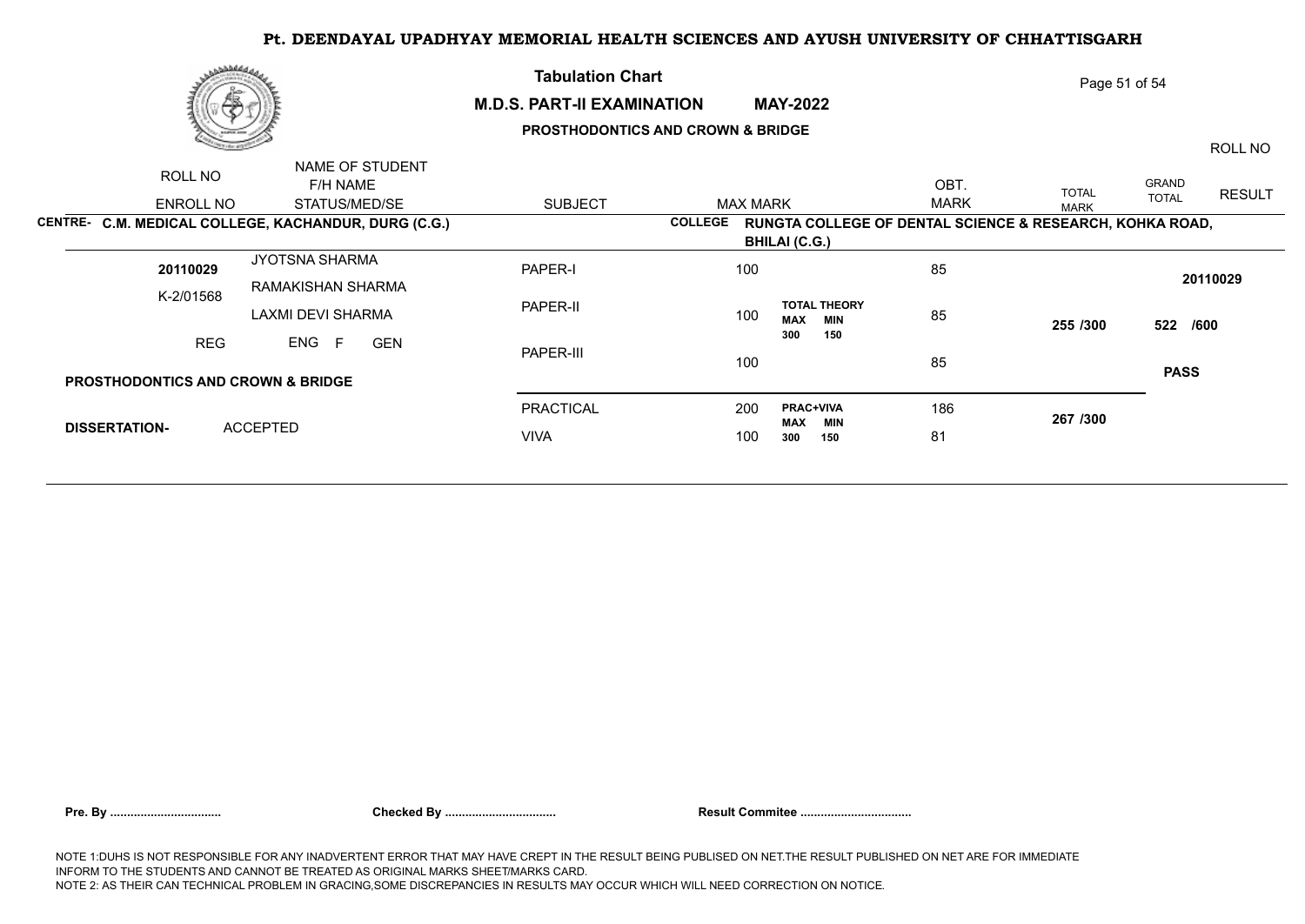

### **M.D.S. PART-II EXAMINATION MAY-2022**

**Tabulation Chart** 

## **PROSTHODONTICS AND CROWN & BRIDGE**

ROLL NO

Page 52 of 54

|                                              | NAME OF STUDENT          |                  |                 |                                       |                                                                 |                |              |               |  |
|----------------------------------------------|--------------------------|------------------|-----------------|---------------------------------------|-----------------------------------------------------------------|----------------|--------------|---------------|--|
| ROLL NO                                      | F/H NAME                 |                  |                 |                                       | OBT.                                                            | <b>TOTAL</b>   | GRAND        | <b>RESULT</b> |  |
| ENROLL NO                                    | STATUS/MED/SE            | <b>SUBJECT</b>   | <b>MAX MARK</b> |                                       | <b>MARK</b>                                                     | <b>MARK</b>    | <b>TOTAL</b> |               |  |
| CENTRE- CIMS, BILASPUR (C.G.)                |                          |                  |                 |                                       | COLLEGE NEW HORIZON DENTAL COLLEGE & RESEARCH INSTITUTE, SAKRI, |                |              |               |  |
|                                              |                          |                  |                 | <b>BILASPUR (C.G.)</b>                |                                                                 |                |              |               |  |
| SHRUTI VYAS<br>20110046                      |                          | PAPER-I          | 100             |                                       | 68                                                              |                |              |               |  |
| K-2/01585                                    | <b>RAJESH KUMAR VYAS</b> |                  |                 |                                       |                                                                 |                |              | 20110046      |  |
| SUDHA VYAS                                   |                          | PAPER-II         | 100             | <b>TOTAL THEORY</b><br><b>MAX MIN</b> | 70                                                              | 206 /300       | 450 /600     |               |  |
|                                              |                          |                  |                 | 300<br>150                            |                                                                 |                |              |               |  |
| <b>REG</b>                                   | ENG F<br><b>GEN</b>      | PAPER-III        |                 |                                       |                                                                 |                |              |               |  |
| <b>PROSTHODONTICS AND CROWN &amp; BRIDGE</b> |                          |                  | 100             |                                       | 68                                                              |                | <b>PASS</b>  |               |  |
|                                              |                          |                  |                 |                                       |                                                                 |                |              |               |  |
|                                              |                          | <b>PRACTICAL</b> | 200             | <b>PRAC+VIVA</b><br><b>MAX MIN</b>    | 163                                                             | 244 /300       |              |               |  |
| <b>ACCEPTED</b><br><b>DISSERTATION-</b>      |                          | <b>VIVA</b>      | 100             | 300<br>150                            | 81                                                              |                |              |               |  |
|                                              |                          |                  |                 |                                       |                                                                 |                |              |               |  |
|                                              |                          |                  |                 |                                       |                                                                 |                |              |               |  |
| 20110047                                     | KOTHE ANANYA SUDHANSHU   | PAPER-I          | 100             |                                       | 65                                                              |                |              |               |  |
|                                              | SUDHANSHU JAYANT KOTHE   |                  |                 |                                       |                                                                 | 66<br>197 /300 |              | 20110047      |  |
| K-2/01586                                    | ANKITA SUDHANSHU KOTHE   | PAPER-II         | 100             | <b>TOTAL THEORY</b>                   |                                                                 |                |              |               |  |
|                                              |                          |                  |                 | <b>MAX MIN</b><br>300<br>150          |                                                                 |                | 444 /600     |               |  |
| <b>REG</b>                                   | ENG F<br><b>GEN</b>      | PAPER-III        |                 |                                       |                                                                 |                |              |               |  |
|                                              |                          |                  | 100             |                                       | 66                                                              |                | <b>PASS</b>  |               |  |
| <b>PROSTHODONTICS AND CROWN &amp; BRIDGE</b> |                          |                  |                 |                                       |                                                                 |                |              |               |  |
|                                              |                          | <b>PRACTICAL</b> | 200             | PRAC+VIVA                             | 165                                                             | 247 /300       |              |               |  |
| <b>ACCEPTED</b><br><b>DISSERTATION-</b>      |                          | <b>VIVA</b>      | 100             | <b>MAX MIN</b><br>300<br>150          | 82                                                              |                |              |               |  |
|                                              |                          |                  |                 |                                       |                                                                 |                |              |               |  |

|  | Pre. By |
|--|---------|
|  |         |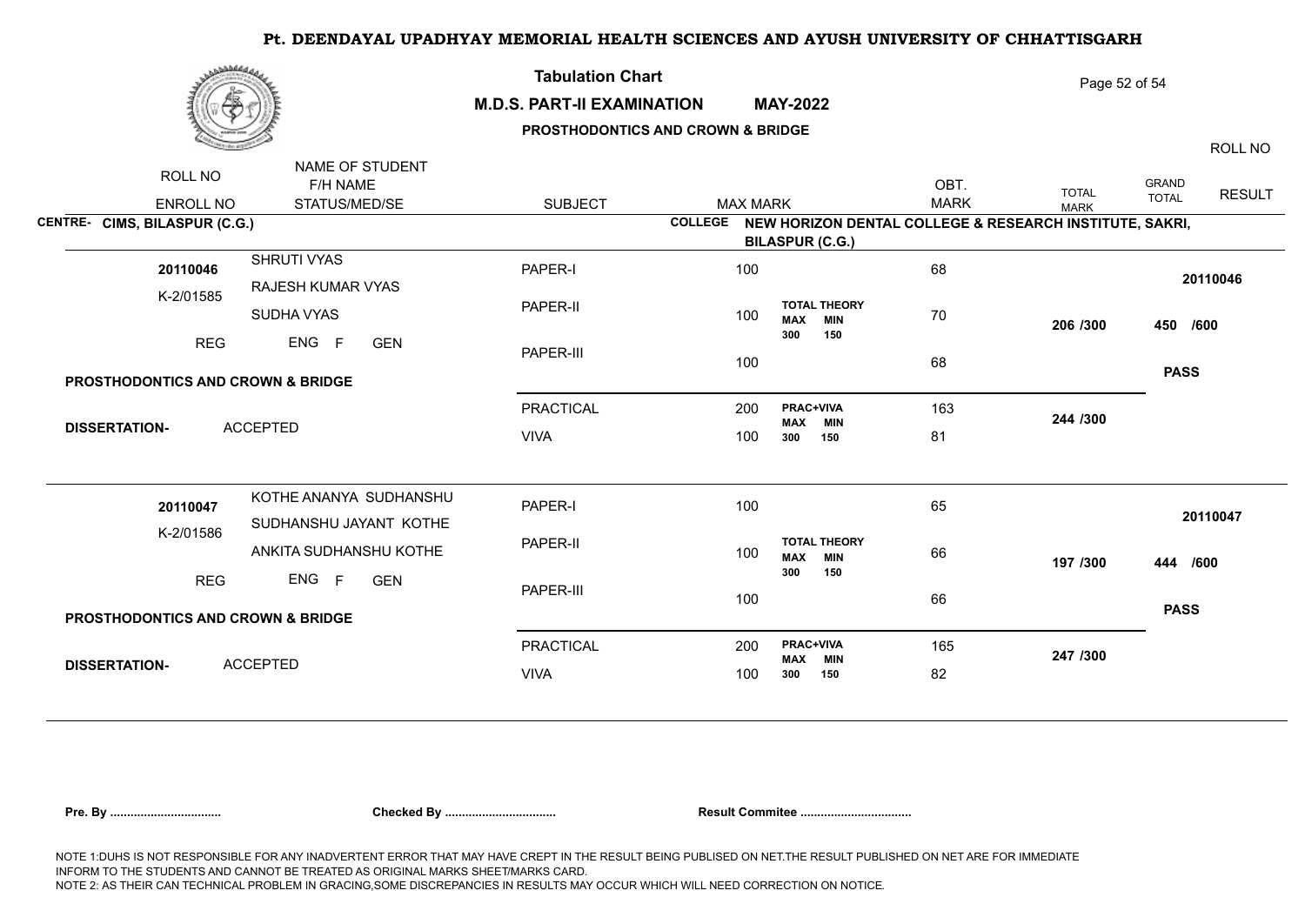

NAME OF STUDENT

#### **M.D.S. PART-II EXAMINATION MAY-2022**

**Tabulation Chart** 

## **PROSTHODONTICS AND CROWN & BRIDGE**

Page 53 of 54

ROLL NO

| ROLL NO                                      | NAME OF STUDENT<br>F/H NAME    |                |                                                                           | OBT.        | <b>TOTAL</b> | GRAND                         |  |
|----------------------------------------------|--------------------------------|----------------|---------------------------------------------------------------------------|-------------|--------------|-------------------------------|--|
| <b>ENROLL NO</b>                             | STATUS/MED/SE                  | <b>SUBJECT</b> | <b>MAX MARK</b>                                                           | <b>MARK</b> | <b>MARK</b>  | <b>RESULT</b><br><b>TOTAL</b> |  |
| CENTRE- CIMS, BILASPUR (C.G.)                |                                |                | NEW HORIZON DENTAL COLLEGE & RESEARCH INSTITUTE, SAKRI,<br><b>COLLEGE</b> |             |              |                               |  |
|                                              |                                |                | <b>BILASPUR (C.G.)</b>                                                    |             |              |                               |  |
| 20110048                                     | AISHWARYA SHARMA               | PAPER-I        | 100                                                                       | 70          |              | 20110048                      |  |
| K-2/01587                                    | <b>BHARAT BHUSHAN SHARMA</b>   |                |                                                                           |             |              |                               |  |
|                                              | <b>SEEMA SHARMA</b>            | PAPER-II       | <b>TOTAL THEORY</b><br>100<br>MAX<br><b>MIN</b>                           | 73          | 215/300      |                               |  |
| <b>REG</b>                                   | ENG F<br><b>GEN</b>            | PAPER-III      | 300<br>150                                                                | 72          |              | 473 /600                      |  |
|                                              |                                |                | 100                                                                       |             |              |                               |  |
| <b>PROSTHODONTICS AND CROWN &amp; BRIDGE</b> |                                |                |                                                                           |             |              | <b>PASS</b>                   |  |
|                                              |                                | PRACTICAL      | <b>PRAC+VIVA</b><br>200                                                   | 172         | 258 /300     |                               |  |
| <b>DISSERTATION-</b>                         | <b>ACCEPTED</b><br><b>VIVA</b> |                | <b>MAX</b><br>MIN<br>100<br>300<br>150                                    | 86          |              |                               |  |
|                                              |                                |                |                                                                           |             |              |                               |  |